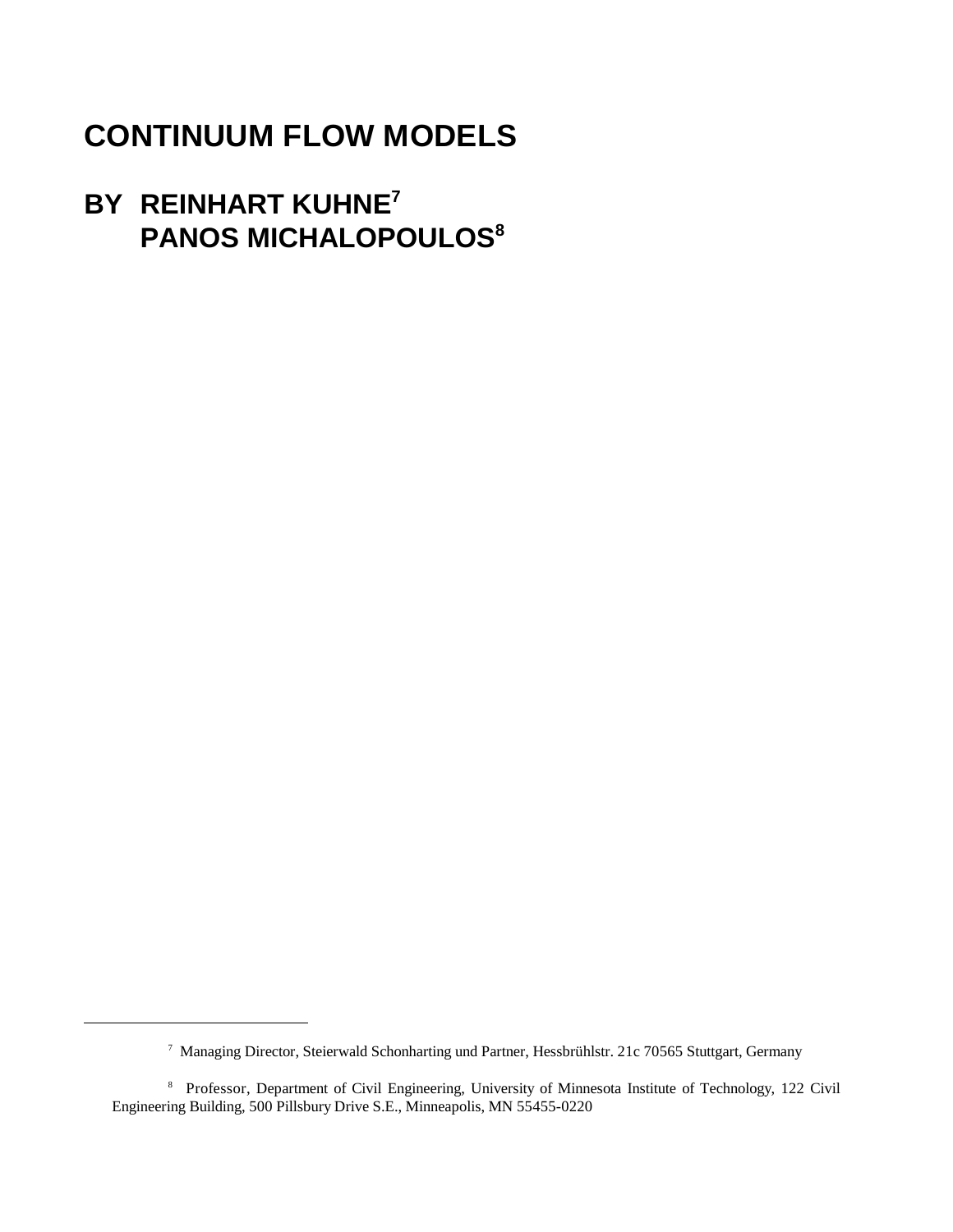# **CHAPTER 5 - Frequently used Symbols**

| a                                      | $\equiv$        | dimensionless traffic parameter                                             | L                                                                   | $\equiv$        | distance                                         |
|----------------------------------------|-----------------|-----------------------------------------------------------------------------|---------------------------------------------------------------------|-----------------|--------------------------------------------------|
| A                                      | $\equiv$        | stop-start wave amplitude                                                   | L                                                                   | $=$             | length of periodic interval                      |
| α                                      | $=$             | sensitivity coefficient                                                     | ld                                                                  | $\equiv$        | logarithmus dualis                               |
| b                                      | $=$             | net queue length at traffic signal                                          | $l_{\rm o}$                                                         | $\equiv$        | characteristic length                            |
| $\boldsymbol{c}$                       | $\equiv$        | $g + r =$ cycle length                                                      | λ                                                                   | $\equiv$        | wave length of stop-start waves                  |
| $c_{\scriptscriptstyle 0_2}^{}$        | $\equiv$        | coefficient                                                                 | $\mu_0$                                                             | $\equiv$        | dynamic viscosity                                |
| $c_0$ <sup><math>\tilde{}</math></sup> | $=$             | constant, independent of density $k$                                        | μ                                                                   | $\equiv$        | viscosity term                                   |
| $\frac{ds}{\sqrt{2}}$                  | $\equiv$        | infinitesimal time                                                          | $\boldsymbol{n}$                                                    | $=$             | current time step                                |
| $\Delta t, \Delta x$                   | $=$             | the time and space increments respectively                                  | $\boldsymbol{N}$                                                    | $\equiv$        | normalization constant                           |
|                                        |                 | such that $\Delta x/\Delta t$ > free flow speed                             | $n_i$ , $n_2$                                                       | $\equiv$        | exponents                                        |
| $\delta\eta_i, \delta\eta_{i+1}$       | $\equiv$        | deviations                                                                  | $N_i$                                                               | $\equiv$        | number of cars (volume)                          |
| η                                      | $=$             | state vector                                                                | ω                                                                   | $\equiv$        | eigenvalue                                       |
| $\eta_i$ , $\eta_{i+1}$                | $\quad \  \  =$ | state vector at position $i$ , $i+1$                                        | $\boldsymbol{p}$                                                    | $\equiv$        | probability                                      |
| f(x, v, t)                             | $\equiv$        | vehicular speed distribution function                                       | $q_{\parallel}$                                                     | $=$             | actual traffic volume, flow                      |
| $\overline{f}$                         | $=$             | relative truck portion, $k_{pass} = k$                                      | $\mathcal{Q}_o$                                                     | $=$             | net flow rate                                    |
| $f_0$                                  | $\equiv$        | equilibrium speed distribution                                              | $q_a$                                                               | $=$             | average flow rate                                |
| $\Gamma$                               | $\equiv$        | fluctuating force as a stochastic quantity                                  | $q_a k_a$                                                           | $\equiv$        | arrival flow and density conditions              |
| g                                      | $\equiv$        | effective green interval                                                    | $q_{\scriptscriptstyle n i}$                                        | $\equiv$        | capacity flow                                    |
| $g_j^{\,n}$                            | $=$             | is the generation (dissipation) rate at node $j$ at                         | r                                                                   | $\equiv$        | effective red interval                           |
|                                        |                 | $t = t_0 + n\Delta t$ ; if no sinks or sources exist $g_i^{\prime\prime} =$ | $\sigma_{0}$                                                        | $\equiv$        | quantity                                         |
|                                        |                 | 0 and the last term of Equation 5.28 vanishes                               | T                                                                   | $=$             | oscillation time                                 |
| $g_{\text{min}}$                       | $=$             | minimum green time required for                                             | t                                                                   | $\equiv$        | time                                             |
|                                        |                 | undersaturation                                                             |                                                                     | $=$             | the initial time                                 |
| h                                      | $=$             | average space headway                                                       | $t_{0}$<br>τ                                                        | $=$             | relaxation time as interaction time lag          |
| i                                      | $=$             | station                                                                     | $\boldsymbol{u}$                                                    | $\equiv$        | speed                                            |
|                                        | $\equiv$        | node                                                                        | $U_e(k)$                                                            | $\equiv$        | equilibrium speed-density relation               |
| J<br>$\boldsymbol{k}$                  | $\equiv$        | density                                                                     | $u_e(k^n_{ij})$                                                     | $\equiv$        | equilibrium speed                                |
| $k, k_{+}$                             | $=$             | density downstream, upstream shock                                          |                                                                     | $\equiv$        | free-flow speed of the approach under            |
|                                        | $=$             |                                                                             | $u_{f}$                                                             |                 | consideration                                    |
| $k_{0}$                                |                 | operating point<br>equilibrium density                                      |                                                                     | $\equiv$        | group velocity                                   |
| $k_{10}$                               | $\equiv$        | constant value                                                              | $u_{g}$                                                             |                 | speed range                                      |
| $K_{\rm A}$                            | $\equiv$        |                                                                             | $\boldsymbol{\mathcal{U}}_{max}$ - $\boldsymbol{\mathcal{U}}_{min}$ | $\quad \  \  =$ | shock wave speed                                 |
| $k_{\rm a}$                            | $\equiv$        | density within $L_2$                                                        | $\boldsymbol{u}_{\boldsymbol{w}}$                                   | $\equiv$        |                                                  |
| $k_{bumper}$                           | $\equiv$        | density "bumper to bumper"                                                  | $u_{\overline{z}}$                                                  | $\equiv$        | spatial derivative of profile speed              |
| $k_d$ , $q_d$                          | $=$             | density, flow downstream                                                    | $\nu(k)$                                                            | $=$             | viscosity                                        |
| $k_u$ , $q_u$                          | $\equiv$        | density, flow upstream                                                      | $v_{g}$                                                             | $=$             | values of the group velocity                     |
| $k_{hom}$                              | $=$             | vehicle density in homogeneous flow                                         | W(q)                                                                | $\equiv$        | distribution of the actual traffic volume        |
| $k_i$                                  | $\equiv$        | jam density of the approach under                                           |                                                                     |                 | values $q$                                       |
|                                        |                 | consideration                                                               | $\mathcal{X}$                                                       | $=$             | space                                            |
| $k_i^n, q_i^n$                         | $=$             | density and flow rate on node $j$ at                                        | xh                                                                  | $\equiv$        | estimated queue length                           |
|                                        |                 | $t = t_0 + n\Delta t$                                                       | $x_i, t_i, y_i$                                                     | $\equiv$        | coordinates at point i                           |
| $k_{m}$                                | $\equiv$        | density conditions                                                          | $X_{ij}$                                                            | $\equiv$        | length of any line ij                            |
| $k_{pass}$                             | $=$             | density "bumper to bumper" for 100%                                         | $\mathcal{Y}$                                                       | $\equiv$        | street width                                     |
|                                        |                 | passenger cars                                                              | y(t)                                                                | $=$             | queue length at any time point $t$               |
| $k_{\it ref}$                          | $=$             | reference state                                                             | $y_{ij}$                                                            | $\equiv$        | queue length from $i$ to $j$ assuming a positive |
| $k_{\text{truck}}$                     | $=$             | density "bumper to bumper" for 100% trucks                                  |                                                                     |                 | direction opposite to x, i.e. from B to A        |
|                                        |                 |                                                                             | z                                                                   | $\equiv$        | $x - U$ , t, collective coordinate               |
|                                        |                 |                                                                             | $\dot{x}$                                                           | $\equiv$        | shockspeed                                       |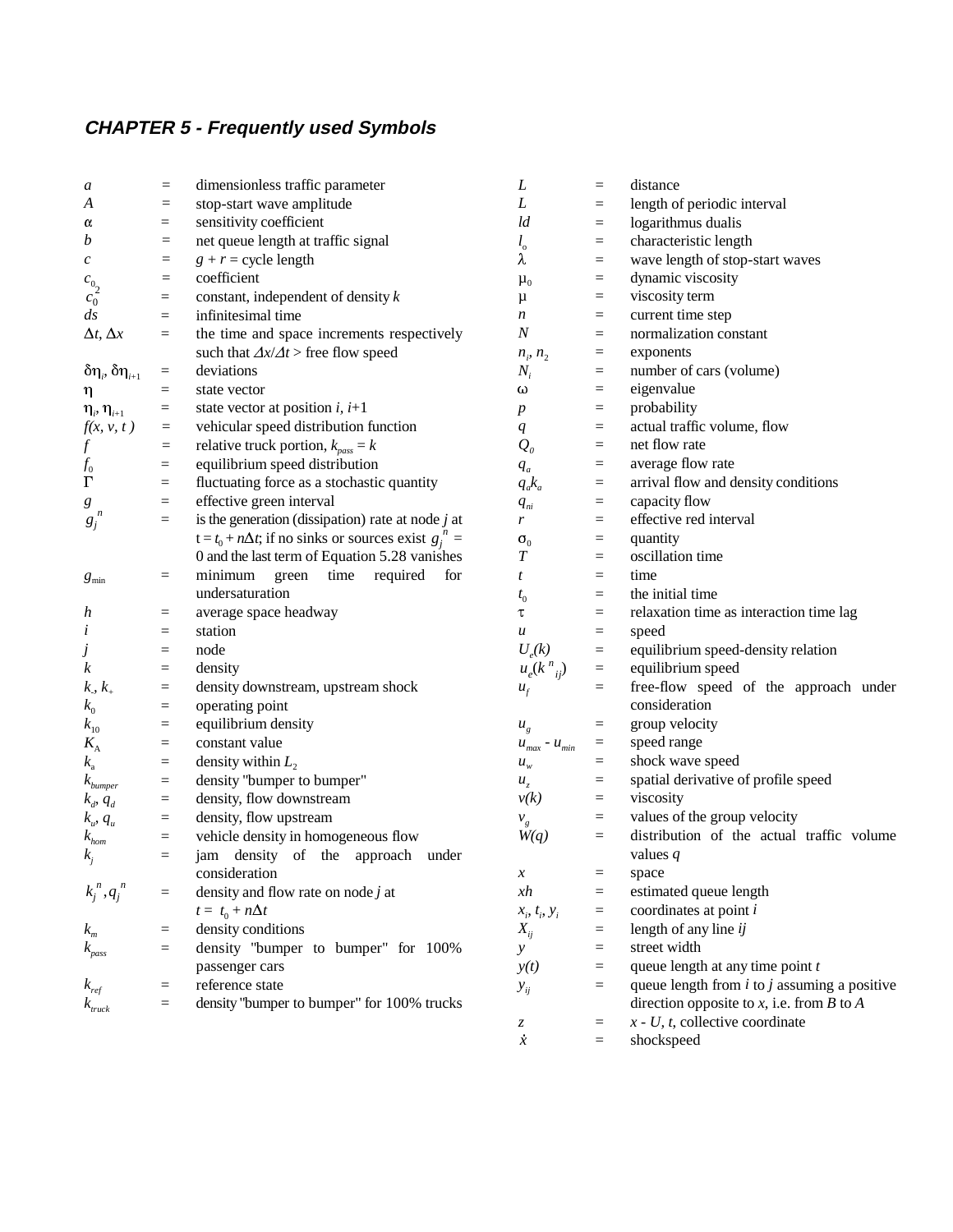# **5. CONTINUUM FLOW MODELS**

# **5.1 Simple Continuum Models**

vehicular traffic as a stream or a continuum fluid. It seems of the roadway. Knowing these basic traffic flow variables we therefore quite natural to associate traffic with fluid flow and know the state of the traffic system and can derive measures of treat it similarly. Because of this analogy, traffic is often effectiveness, such as delays stops, total travel, total travel time, described in terms of flow, concentration, and speed. In the fluid and others that allow engineers to evaluate how well the system flow analogy, the traffic stream is treated as a one dimensional is performing. compressible fluid. This leads to two basic assumptions: a) traffic flow is conserved and; b) there is a one-to-one As Section 5.1.3 suggests, solution of the simple continuum relationship between speed and density or between flow and density. The first assumption is expressed by the conservation or continuity equation. In more practical traffic engineering terms, the conservation equation implies that in any traffic system input is equal to output plus storage. This principle is generally accepted, and there is no controversy as to its validity.

However, the second assumption has raised many objections in the literature partly because it is not always understood and partly because of contradicting measurements. Specifically, if the speed,  $u$ , is a function of density it follows that drivers adjust their speed according to the density,  $k$ , (i.e., as density increases with distance then speed decreases). This is intuitively correct, but it can theoretically lead to negative speeds or densities. In addition, it has been observed that for the same value of density many values of speed can be measured. Evidently the assumption has to be qualified. The qualification is that speed (or flow) is a function of density but only at equilibrium. Because equilibrium can rarely be observed in practice, a satisfactory speed-density relationship is hard to obtain, and it is often assumed or inferred theoretically. This particular difficulty has led some researchers to dismiss continuum models or try to oversimplify them. However, as subsequent sections demonstrate, continuum models can be used successfully in simulation and control.

Since the conservation equation describes flow and density as a function of distance and time, one can immediately see that continuum modeling is superior to input-output models used in practice (which are only one dimensional, because they essentially ignore space). In addition, because flow is assumed to be a function of density, continuum models have a second major advantage, (e.g. compressibility). The simple continuum model referred to in this text consists of the conservation equation and the equation of state (speed-density or flow density relationship). If these equations are solved together with the basic traffic flow equation (flow equals density times speed),

Looking from an airplane at a freeway, one can visualize the then we can obtain speed, flow, and density at any time and point

model leads to the generation of shock waves. *A shock wave is a discontinuity of flow or density, and has the physical implication that cars change speeds abruptly without time to accelerate or decelerate.* This is an unnatural behavior that could be eliminated by considering high order continuum models. These models add a momentum equation that accounts for the acceleration and inertia characteristics of the traffic mass. In this manner, shock waves are smoothed out and the equilibrium assumption is removed (i..e., the high order models apply to non-equilibrium flows since speed is not necessarily the equilibrium speed but is obtained from the momentum equation). In spite of this improvement, the most widely known high order models still require an equilibrium speed-density relationship; recently new high order models were proposed that remove this requirement, but they are largely untested.

It therefore appears that high order models are preferable to the simple continuum; however, their conceptual appeal should be tempered by the difficulty of deriving, calibrating, and implementing a rigorous and practical momentum equation. To be sure, existing literature suggests that the simple continuum model performs better than existing high order models if properly implemented. Intuitively, this could be true when speed flow and density are averaged over long time spans (i.e., in the order of 5 minutes) rather than short ones (i.e., in the order of 30 seconds).

In this chapter, both simple and high order models are presented along with analytical and numerical methods for their implementation. The intent of the chapter is not to reiterate wellknown literature reviewed in the previous monograph but rather to summarize the essence of the simple continuum theory for the practicing engineer and demonstrate how it can be implemented in the modeling and analysis of real life situations. With respect to high order models which evolved over the last three decades, we determined that this subject has not been covered adequately; therefore, it is covered in more detail here.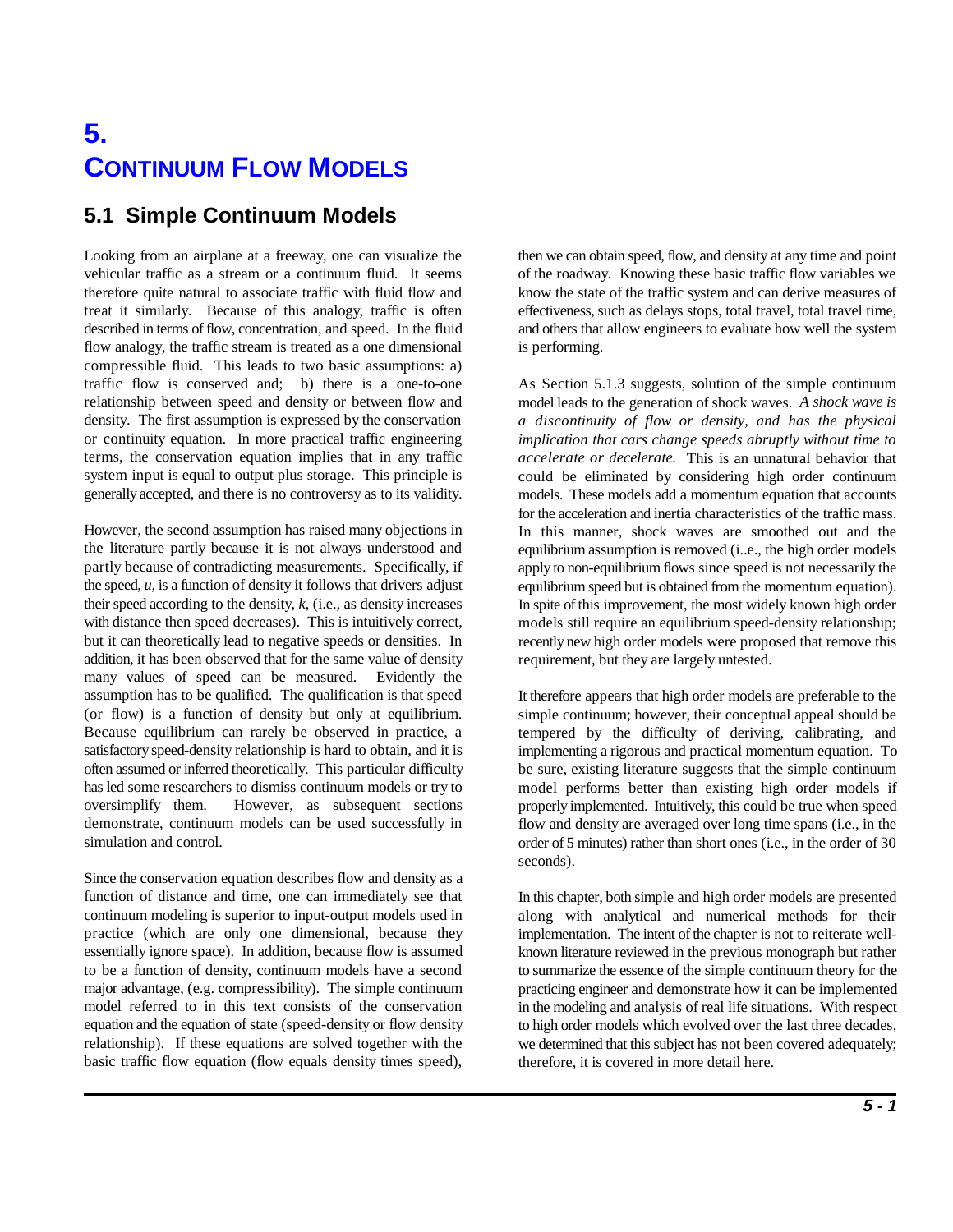#### **5.1.1 The Conservation Equation**

The conservation equation can easily be derived by considering a unidirectional continuous road section with two counting Stations 1 and 2 (upstream and downstream, respectively) as shown in Figure 5.1. The spacing between the two stations is  $\Delta x$ ; furthermore, no sinks or sources are assumed within  $\Delta x$  (i.e., there is no generation or dissipation of flow within the section).

Let *N<sub>i</sub>* be the number of cars (volume) passing Station *i* during time  $\Delta t$  and  $q_i$ , the flow passing station *i*;  $\Delta t$  is the duration of simultaneous counting at Station 1 and 2. Without loss of generality, suppose that  $N_i > N_2$ . Because there is no loss of cars in  $\Delta x$  (i.e., no sink), this assumption implies that there is a buildup of cars between Station 1 and Station 2.

Let  $(N_2 - N_1) = \Delta N$ ; for a buildup  $\Delta N$  will be negative. Based on these definitions we have:

Then the build-up of cars between stations during  $\Delta t$  will be

$$
N_1/\Delta_t = q_1 = flow \ rate \ at \ Station \ 1
$$
  

$$
N_2/\Delta_t = q_2 = flow \ rate \ at \ Station \ 2
$$
  

$$
\Delta N/\Delta t = \Delta_q = \frac{N_2 - N_1}{\Delta t} \implies \Delta N = \Delta q \ \Delta t \ .
$$

 $(-\Delta q)\Delta t$ . If  $\Delta x$  is short enough so that density (concentration)*k* within it is uniform, then the increase in concentration  $\Delta k$ between Stations 1 and 2 during the time interval  $\Delta t$  is

$$
\Delta k = \frac{-(N_2 - N_1)}{\Delta x} = \frac{-\Delta N}{\Delta x}.
$$

This means that the buildup of cars is

$$
-\Delta N = \Delta k \Delta x
$$
.

Because cars are conserved

e cars are conserved  
\n
$$
-(\Delta q \Delta t) = \Delta k \Delta x \implies \frac{\Delta q}{\Delta x} + \frac{\Delta k}{\Delta t} = 0.
$$

If the medium is now considered continuous and the discrete increments are allowed to become infinitesimal, then taking the limit we obtain:

$$
\frac{\partial q}{\partial x} + \frac{\partial k}{\partial t} = 0 \tag{5.1}
$$



**Figure 5.1 Road Section Used for Deriving the Conservation Equation.**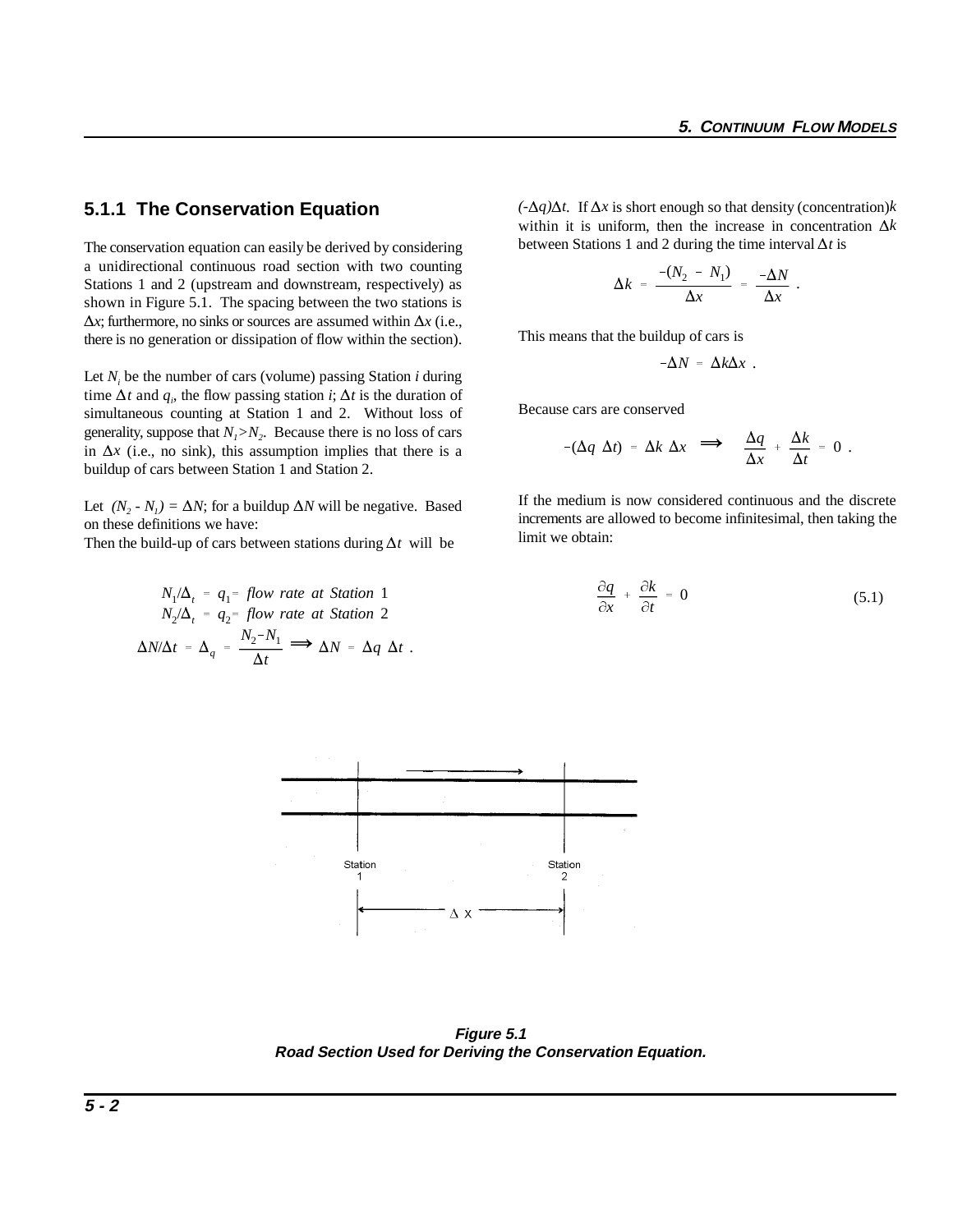$$
\frac{\partial q}{\partial x} + \frac{\partial k}{\partial t} = 0 \tag{5.1}
$$

Equation 5.1 expresses the law of conservation of a traffic fundamental relationship: stream and is known as the conservation or continuity equation. This equation has the same form as in fluid flow. If sinks or sources exist within the section of the roadway, then the conservation equation takes the more general form:

$$
\frac{\partial q}{\partial x} + \frac{\partial k}{\partial t} = g(x,t) \tag{5.2}
$$

where  $g(x,t)$  is the generation (dissipation) rate in vehicles per unit time per unit length. In practice, generation of cars is observed when flow is interrupted (such as at entrances, exits, or intersections).

Solution of the conservation equation as it applies to traffic flow was first proposed by Lighthill and Whitham (1955) and by Richards (1956). Recently, implementation to traffic analysis simulation and control was proposed by Stephanopoulos and Michalopoulos (1979; 1981).

## **5.1.2 Analytical Solution of the Conservation Equation; Shock Waves**

Equation 5.2 is a state equation that can be used to determine the flow at any section of the roadway. The attractiveness of this equation is that it relates two fundamental dependent variables, density and flow rate, with the two independent ones (i.e., time *t*, and space *x*). Solution of Equation 5.2 is impossible without an additional equation or assumption. The first alternative is possible by considering the momentum equation described in Section 5.2. The second option is the one adapted in the simple continuum modeling. It simply states that flow, *q*, is a function of density, k, i.e.,  $q = f(k)$ . This, or equivalently,  $u = f(k)$ , is a very reasonable assumption, but it is only valid at equilibrium. For this reason the high order continuum models are, in principle, more appealing but in practice have failed to prove superior to the simple continuum alternative. This is partly

because a rigorous form of the momentum equation is hard to derive and partly because its calibration and implementation is still rather complex for most practical applications.

Returning to the solution of Equation 5.2 and considering the

$$
q = ku \tag{5.3}
$$

we can easily observe that if  $u = f(k)$ , then in Equation 5.2, we effectively have one equation with only one unknown which can be solved analytically. Analytical solution of the general case is very involved and impractical for real life applications. Therefore, we restrict ourselves only to the pipeline case in which there are no generation or dissipation terms i.e.,  $g(x,t)=0$ . With this in mind, the conservation equation can be rewritten as:

$$
\frac{\partial}{\partial x}(ku) + \frac{\partial k}{\partial t} = \frac{\partial}{\partial x}[kf(k)] + \frac{\partial k}{\partial t}
$$
\n
$$
= f(k)\frac{\partial k}{\partial x} + k\frac{df\partial k}{dk\partial x} + \frac{\partial k}{\partial t} = 0
$$
\nor\n
$$
\int f(k) + k\frac{df}{dk}\frac{\partial k}{\partial x} + \frac{\partial k}{\partial t} = 0.
$$
\n(5.4)

It should be noted that  $f(k)$  can be any function, and that no particular assumptions need to be made in order to keep the results general. For example, if the speed-density relationship is linear as suggested by Greenshields (1934), Equation 5.4 becomes:

$$
\left[ u_f - 2u_f \frac{k}{k_j} \right] \frac{\partial k}{\partial x} + \frac{\partial k}{\partial t} = 0.
$$

where  $u_t$  represents the free flow speed and  $k$ , the jam density.

Equation 5.4 is a first order quasi-linear, partial differential equation which can be solved by the method of characteristics. Details of the solution as well as the complete formulation of the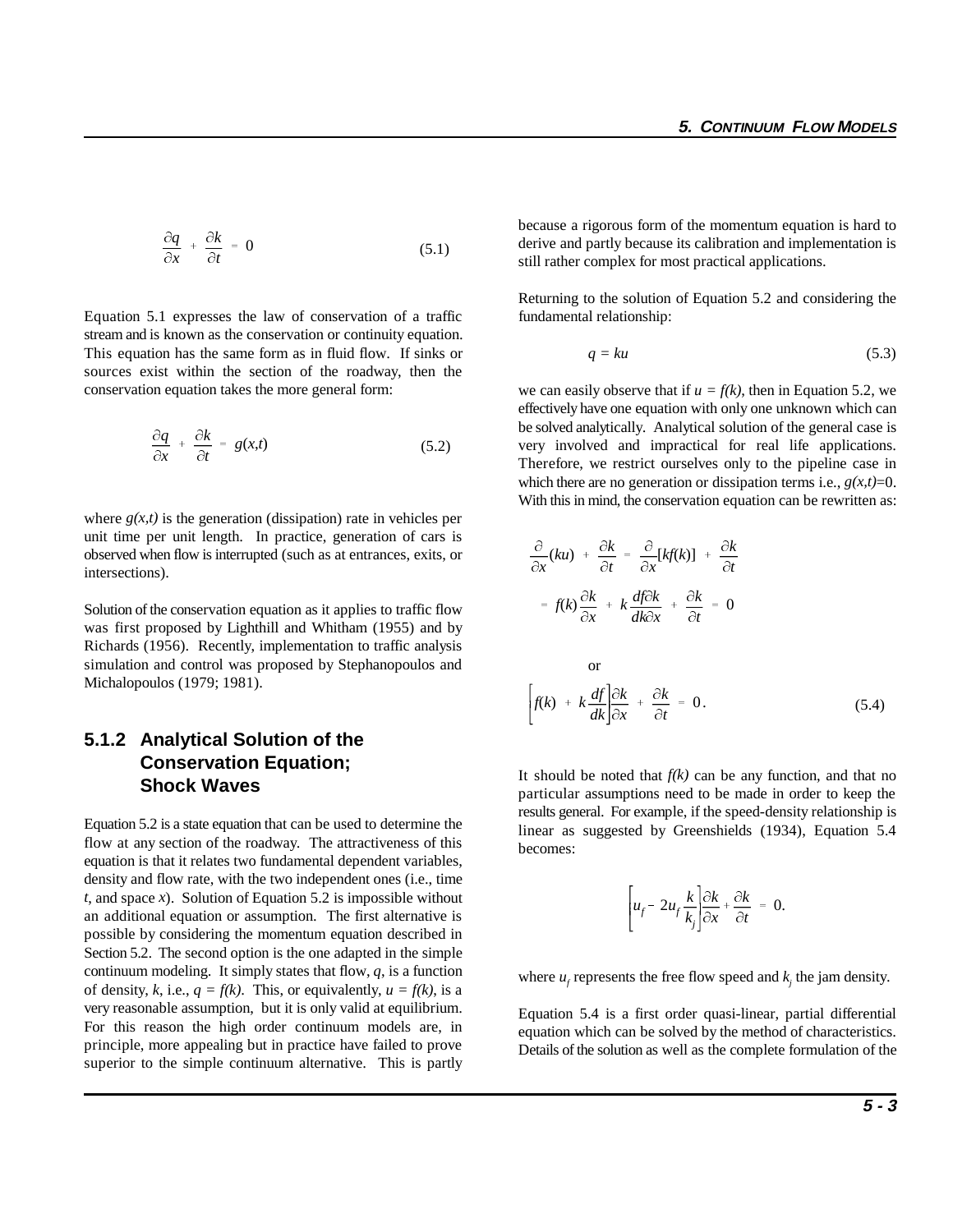simple continuum modeling were first presented by Lighthill and connecting the two flow conditions (i.e., upstream and Whitham (1955). In practical terms, the solution of Equation 5.4 downstream). suggests that:

- $\blacksquare$ characteristics or waves; a wave represents the motion (propagation) of a change in flow and density along the roadway.
- $\blacksquare$  The characteristics are straight lines emanating from the boundaries of the time-space domain.
- $\blacksquare$ The slope of the characteristics is:

$$
\frac{dx}{dt} = f(k) + k[f(k)] = \frac{dq}{dk} \tag{5.5}
$$

This implies that the characteristics have slope equal to the tangent of the flow-density curve at the point representing the flow conditions at the boundary from which the characteristic emanates.

- $\blacksquare$
- $\blacksquare$  The characteristics carry the value of density (and flow) at the boundary from which they emanate.
- $\blacksquare$  When two characteristic lines intersect, then density at this point should have two values which is physically unrealizable; this discrepancy is explained by the generation of shock waves. In short, when two characteristics intersect, a shock wave is generated and the characteristics terminate. A shock then represents a mathematical
- $\blacksquare$

$$
u_w = \frac{q_d - q_u}{k_d - k_u} \tag{5.6}
$$

$$
= \frac{\text{time storage rate}}{\text{space storage rate}}
$$

flow conditions. In the flow concentration curve, the shock wave speed is represented by the slope of the line

 The density *k* is constant along a family of curves called moves downstream with respect to the roadway; conversely, It should be noted that when  $u_w$  is positive, the shock wave when  $u_{\nu}$  is negative, the shock is moving upstream. Furthermore, the mere fact that a difference exists in flow conditions upstream and downstream of a point does not imply that a shock wave is present unless the characteristics intersect. Generally this occurs only when the downstream density is higher than upstream. When density downstream is lower than upstream, we have diffusion of flow similar to that observed when a queue is discharging. When downstream density is higher than upstream, then shock waves are generated and queues are generally being built even though they might be moving downstream.

The density at any point *x*,*t* of the time space domain is process follows the steps of the solution of the conservation found by drawing the proper characteristic passing through equation as outlined above. The top of the figure represents a that point. **flow-concentration** curve; the bottom figure represents discontinuity (abrupt change) in *k,q*, or *u*. assumes that the faster flow of point B occurs later in time than The speed of the shock wave is: that of point A; therefore, the characteristics (waves) of point B will eventually intersect with those of point A. The intersection of these two sets of waves has a slope equal to the chord Figure 5.2, taken from Gerlough and Huber (1975), demonstrates the use of traffic waves in identifying the occurrence of a shock wave and following its trajectory. The trajectories of the traffic waves. On the *q-k* curve, point A represents a situation where traffic flows at near capacity implying that speed is well below the free-flow speed. Point B represents an uncongested condition where traffic flows at a higher speed because of the lower density. Tangents at points A and B represent the wave velocities of these two situations. The areas where conditions A and B prevail are shown by the characteristics drawn in the bottom of Figure 5.2. This figure connecting the two points on the *q-k* curve, and this intersection represents the path of the shock wave shown at the bottom of Figure 5.2.

where  $k_d$ , q<sub>u</sub> represent downstream and  $k$ , q upstream are higher because the speed of the traffic stream is represented It is necessary to clarify that the waves of the time-space diagram of Figure 5.2 are not the trajectories of vehicles but lines of constant flow and speed showing the propagation of conditions A and B. The velocities of individual vehicles within A and B by the line connecting the origin with A and B in the *q-k* curve.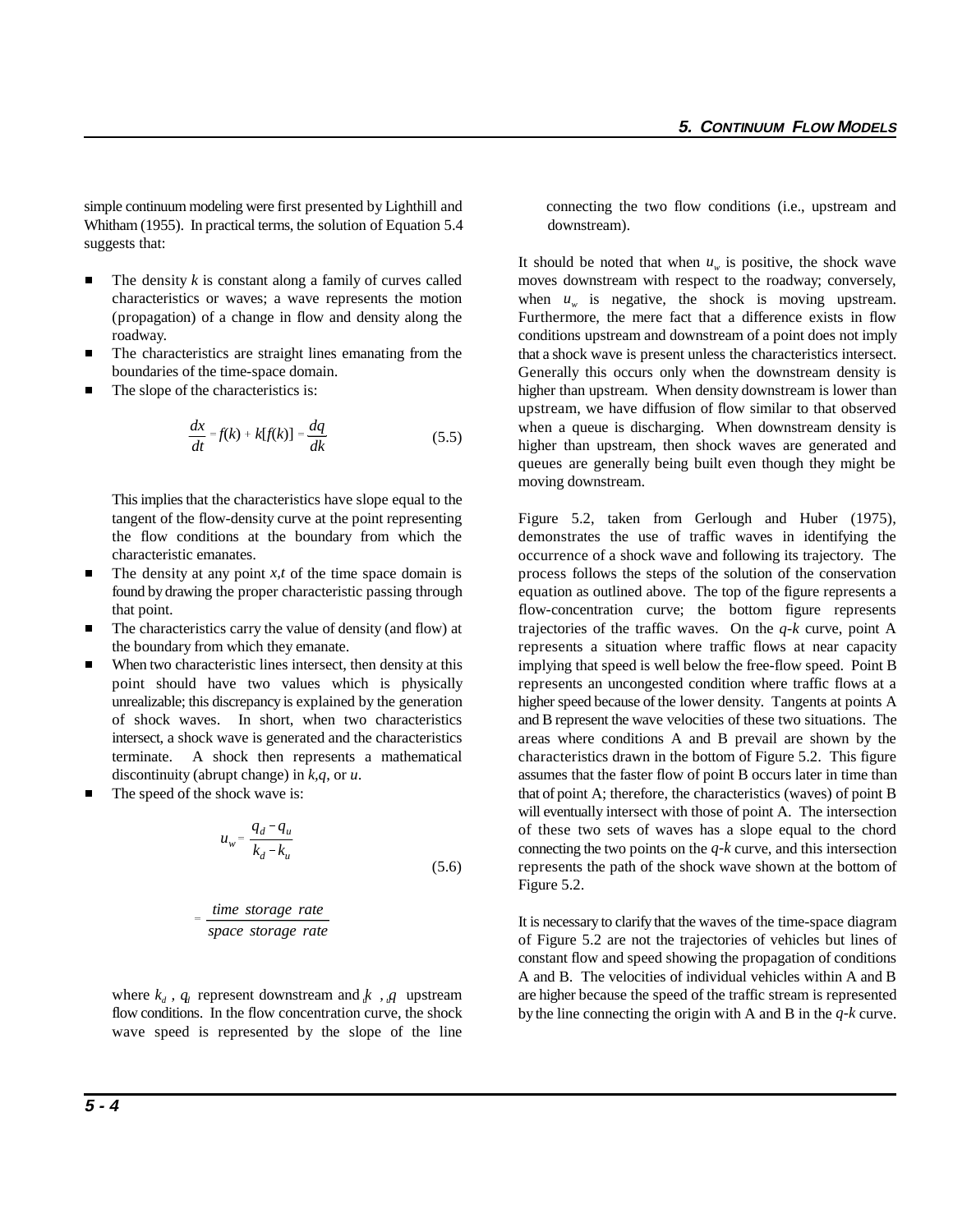

**Figure 5.2 Shock Wave Formation Resulting from the Solution of the Conservation Equation.**

# **5.1.3 Applications**

Although the simple continuum theory was developed in the mid 50s and is extensively referenced in the literature, it is not widely employed in practice. This is partly because of the lack of understanding of the physical problem under consideration and

partly because of difficulties in defining initial and boundary conditions. Furthermore, analytical solutions are not easily obtainable for realistic initial and boundary conditions, complex *u-k* or *q-k* relationships, or interrupted flows. The first problem can be addressed by better understanding the results of the previous section and clearly defining the physical problem. The application of the next section (Stephanopoulos and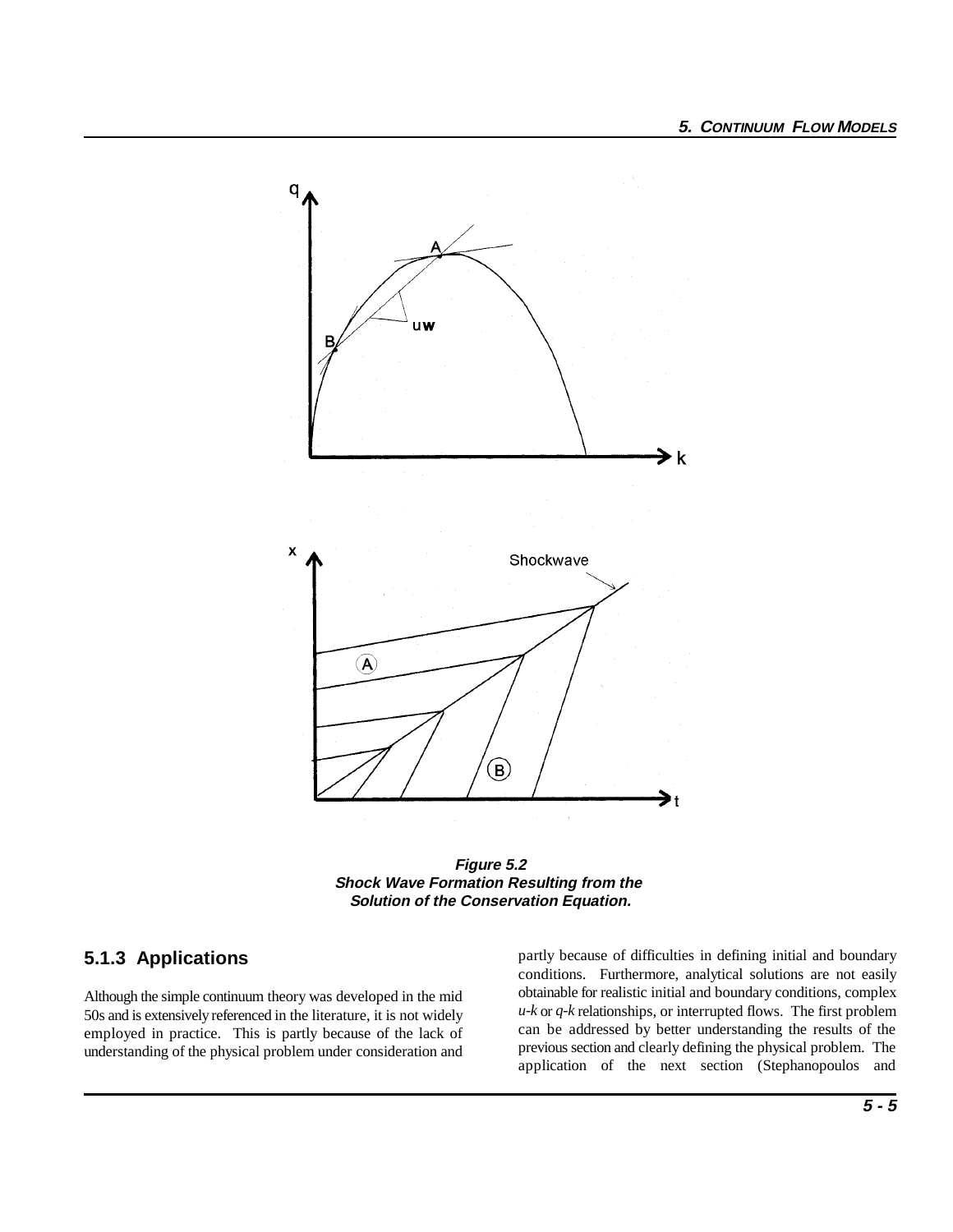Michalopoulos 1979) presents an example of how this can be queue length). For fixed-time control such approximations may achieved. It also demonstrates how analytical solutions can be suffice, but when further accuracy or realism is required, more very instructive in better understanding the inner workings of rigorous modeling is necessary. Another disadvantage of inputtraffic. Other applications of shock waves in signal control, output analysis is that the assumption of compact queues leads analysis of platoon dynamics, arterial street, and freeway flow to miscalculations of the queue size itself and therefore results in can be found in Stephanopoulos and Michalopoulos (1981), miscalculations of delays (Michalopoulos and Pisharody 1981). Michalopoulos and Pisharody (1980), Michalopoulos (1988), The simple continuum model offers the advantage of taking Michalopoulos et al. (1991).

The problem of applying the simple continuum theory in more complex situations, such as interrupted flow, can only be addressed by solving the conservation equation numerically. A numerical approach for implementing the simple continuum modeling is also presented in this chapter. This approach (Michalopoulos et al. 1987) has been employed for analyzing traffic flow in both freeways (Michalopoulos et al. 1991) and arterials (Michalopoulos 1988). The following section only presents an application of the simple continuum modeling to signalized intersections for the purpose of illustrating how the theory can be used to better understand the formation and dissipation of queues. The practical implementation of the theory to freeway and intersection simulation and control can be found in the above-mentioned references.

# **5.1.4 Formation and Dissipation of Queues at Signalized Intersections**

Consider a single-lane queue at the beginning of the effective green at a signalized intersection. If the number of cars in the queue (i.e., the queue size) at this time is *x* and the average space headway is *h*, then the estimated queue length (i.e., the space occupied by the *x* cars) is *xh*. Suppose now that shortly after the beginning of green,  $N_i$  cars join the queue while  $N$  are discharged in front. Then following the same logic, the queue length should be  $[x + (N_i - N_j)]h$ . However, generally this is not the case, since shortly after the commencement of green the queue length is growing regardless of the net difference  $N_i$  -  $N_i$ ; for instance, if  $N_1 = N_2$ , the effective queue size continues to be *x*, but the queue length can no longer be estimated from the product *xh*. Clearly, the average space headway is a function of time because of compressibility (i.e., the changing density within the queue in both time and space). This observation leads to the conclusion that although input-output analysis can be used for describing the evolution of queuing situations in time, they yield crude estimations of another important state variable (i.e., the

compressibility into account since  $u = f(k)$  and also it is two dimensional in nature (i.e., in order to obtain the desired results it is necessary to associate traffic flows and densities with time and space).

Application of the simple continuum modeling to this problem begins by definition of boundary and initial conditions which is obtained by examining an approach to a signalized intersection as shown in Figure 5.3, (Stephanopoulos and Michalopoulos 1979). In this figure *x,t* represent distance and time respectively; it is assumed that within distance *L* from the stop line there are no entrances or exits. Further it is assumed that *L* is long enough so that queues do not extend beyond this section and that flow downstream of the stop line is uncongested. Finally, in Figure 5.3,  $L_i$  and  $L_i$ <sup>'</sup> represent the initial and final queue length at the start and end of the cycle *c*, respectively*.*

Along the *x* axis, of Figure 5.3, point B corresponds to the stopline and point A to the tail end of the queue at the beginning of the effective green interval;  $t = 0$  corresponds to the start of the effective green. Within AB, jam density and zero flow conditions prevail. Upstream of A and in the remaining portion *L*, of section *L*, cars arrive at an average flow rate<sub>*g*</sub> *a*. Thus, density within  $L_2$  is  $k_a$ . Assuming an average arrival flow  $q$ and density  $k_a$  during the cycle, then flow and density at the beginning of section *L* are  $q_a$  and  $k_a$  during the period  $g + r = c$ , where *c* is the cycle length and *g,r* represent the effective green and red times respectively. Finally, assuming that the cycle is saturated, capacity flow and density conditions  $q_m$  and  $k_m$  prevail at the stopline during g (i.e., from point B to point F) while during the effective red flow, at the stopline (point F to end of cycle) is congested (i.e.,  $q = 0$  and  $k = k$ ). The characteristic lines emanating from  $t = 0$ ,  $x = 0$ , and  $x = L$  were drawn based on this definition of initial and boundary conditions. These lines are tangent to the flow-versus-density curve evaluated at the flow and density conditions corresponding to the point of origin.

For example, within AB, the slope of the characteristics is negative, and it is the same as the tangent at the point  $0, k$  of the flow-density curve, where  $k_i$  represents the jam density. To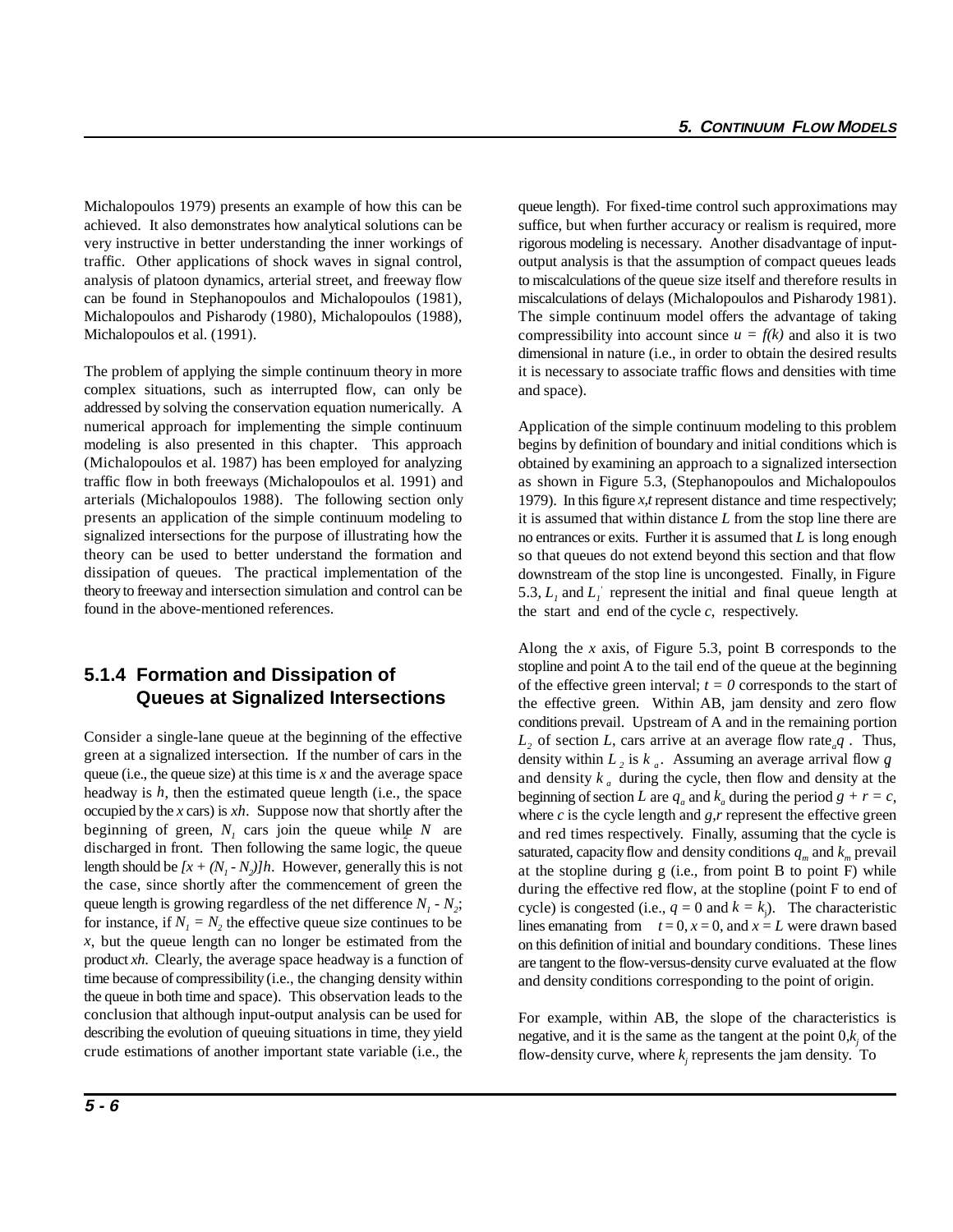

#### **Figure 5.3 Queue Length Developments at a Signalized Intersection During a Saturated Cycle.**

visualize this, one can imagine the simple flow density curve resulting from the Greenshields (1934) model shown at the right of Figure 5.4. At point B, density changes instantaneously from  $k_i$  to  $k_m$ , where  $k_i$  is density at capacity; therefore, the characteristics at B fan out (i.e., they take all possible slopes from  $\left(\frac{dq}{dk}\right)_{\varphi_{ki}}$  to zero). Proceeding in this fashion, one can draw the remaining characteristics as shown in Figure 5.3.

The characteristic lines emanating from the boundaries divide the entire time-space domain  $[0 \le x \le L, 0 \le t \le c]$  into four distinct zones of different flow and density conditions as shown in Figure 5.3. When the characteristics intersect, ashock wave is generated. At the tail end of the queue, shock wave ACMDE is generated during the period of one cycle; therefore, this line shock is constant  $k_a$ . This is the reason the shockwave CMD is represents the trajectory of the tail end of the queue and its nonlinear, in fact, it moves with variable speed as shown by the vertical distance to the stopline represents queue length denoted slope of line CMD. At the end of the effective green (point F),

as  $y(t)$ . The slope of line ACMDE at any point represents the speed at which this shock wave (or, equivalently, the tail end of the queue) propagates upstream or downstream of the roadway.

Derivation of the queue tail trajectory proceeds by examining the intersection of the characteristics. To begin with, it can be seen that at point A, a linear shock wave is generated moving backwards with respect to the stop line. This shock ends at C since line BC represents the last characteristic carrying density  $k_i$  emanating from the stop line. After C, density downstream of the shock is variable due to the varying densities carried by the fanning characteristics of zone 3 while density upstream of the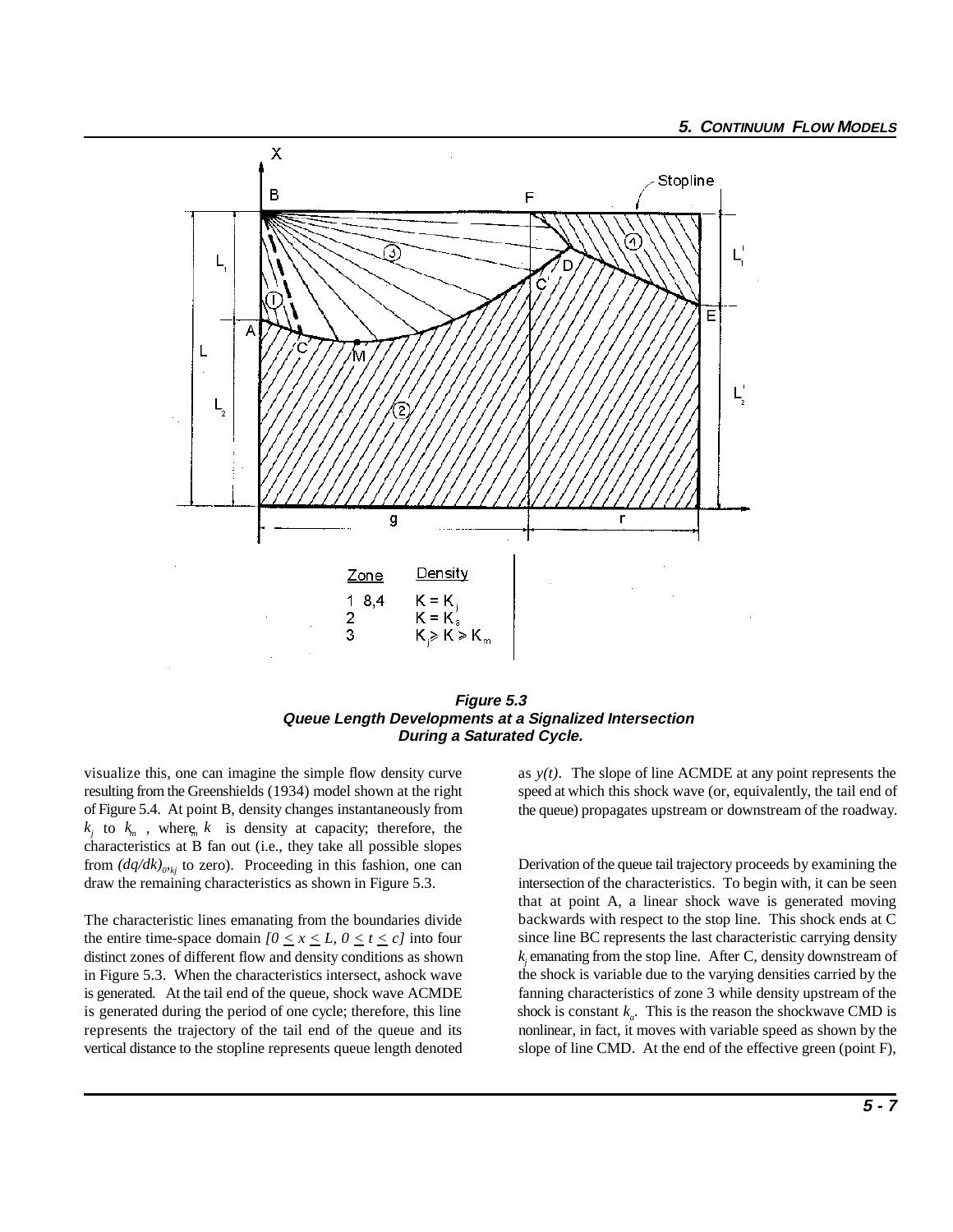shock wave FD is generated and meets the tail end of the queue at point D. Again, this shock moves with variable speed as density

downstream of it (Zone 4) is constant and equals to  $k_i$  while upstream (Zone 3) density varies between  $k_i$  and  $k_m$ . At point D, Based on the earlier discussion the following analytical a linear slack similar to AC takes over. Finally, at the end of the expressions can be obtained for the queue length and dissipation cycle, the distance  $L<sub>I</sub>$  represents the final queue length, or, equivalently, the initial queue length of the next cycle.

It should be noted that if the cycle is undersaturated, line ACMD intersects the stopline during green and point D falls on the stopline; after point D, the queue length is zero. In this case, for the remainder of the green interval, vehicles depart without delay; at point F, the queue length starts increasing again linearly until the end of the cycle. This as well as other complexities, such as gradual transition to capacity or the presence of sinks and sources are discussed in Stephanopoulos and Michalopoulos (1979) and Michalopoulos (1988).

#### **5.1.4.1 Analytical Results**

Each segment of line ACMDE and the coordinates of points C, M, D and E can be derived analytically. In order to obtain analytical results, one must assume a specific relationship between flow and density or, equivalently, between speed and density. For simplicity, the linear speed-density model (Greenshields 1934) can be assumed, but it should be noted that similar results can be obtained for any other model. The trajectory of the queue length in Figure 5.3 was derived by using the following notation (Stephanopoulos and Michalopoulos 1979):

 $y(t)$  = queue length at any time point *t*,

- *g* = effective green interval,
- = effective red interval,

 $c = g + r = \text{cycle length}$ ,

- $g_{min}$  = minimum green time required for undersaturation,
- $X_{ii}$  = length of any line *ij*,
- $u_t$  = free-flow speed of the approach under consideration,
- $k_i$  = jam density of the approach under consideration,
- $q_{a}$ *k<sub>a</sub>* = arrival flow and density conditions,
- $x_i t_i y_i$  = coordinates of point *i*, and consideration,

 $y_{ii}$  = queue length from *i* to *j* assuming a positive direction opposite to  $x$ , i.e. from B to A (Figure 5.3).

times (Stephanopoulos and Michalopoulos 1979):

$$
X_{BC} = L - u_t t \tag{5.7}
$$

$$
X_{AC} = (L - L_1) - [(k_a u_f / k_j)]t
$$
\n(5.8)

$$
X_C = L - [k_j L_1 / (k_j - k_a)] \tag{5.9}
$$

$$
t_C = [kJ_1/u_f(k_j - k_a)] \tag{5.10}
$$

$$
y_C = [k_j L_1 / (k_j - k_a)] = L - X_c \tag{5.11}
$$

$$
y_{CMD} = [u_f + h(k_a)](tt_c)^{1/2} - h(k_a)t
$$
 (5.12)

$$
h(k_a) = u_f [1 - (2k_a/k_j)]
$$
  

$$
t_M = [u_f + h(k_a)]^2 t_c / 4[h(k_a)]^2
$$
 (5.13)

$$
y_M = [u_f + h(k_a)]^2 t_c / 4[h(k_a)] \tag{5.14}
$$

$$
y_{FD} = u_f t - u_f(tg)^{1/2}
$$
 (5.15)

$$
t_D = \{(t_C)^{1/2} + [u_f(g)^{1/2}/u_f + h(k_a)]\}^2
$$
 (5.16)

$$
y_D = u_f \{ t_C - [u_f h(k_a)g]/[u_f + h(k_a)]^2 + [u_f - h(k_a)](gt_C)^{1/2} / [u_f + (k_a)] \}
$$
 (5.17)

$$
y_{DE} = y_D + [u_j k_a (t - t_D) / k_j]
$$
 (5.18)

$$
y_E = L_1 = L_1 + [(k_a u_j c)/k_j] - [k_j u_j g]/4(k_j - k_a)
$$
 (5.19)

$$
t_E = c \tag{5.20}
$$

In an undersaturated cycle, the queue dissipates in time:

$$
g_{\min} = [(y_c/t_c) + h(k_a)]^2 t_c/[h(k_a)]^2
$$
 (5.21)

This is the minimum green time required to dissolve the initial queue  $L_i$ . In such a cycle, the final queue length  $L_i$  is independent of the initial  $L_1$  and is given by:

$$
y_E = L_1^{\prime} = (c - g)(k_a u_f) / k_j \tag{5.22}
$$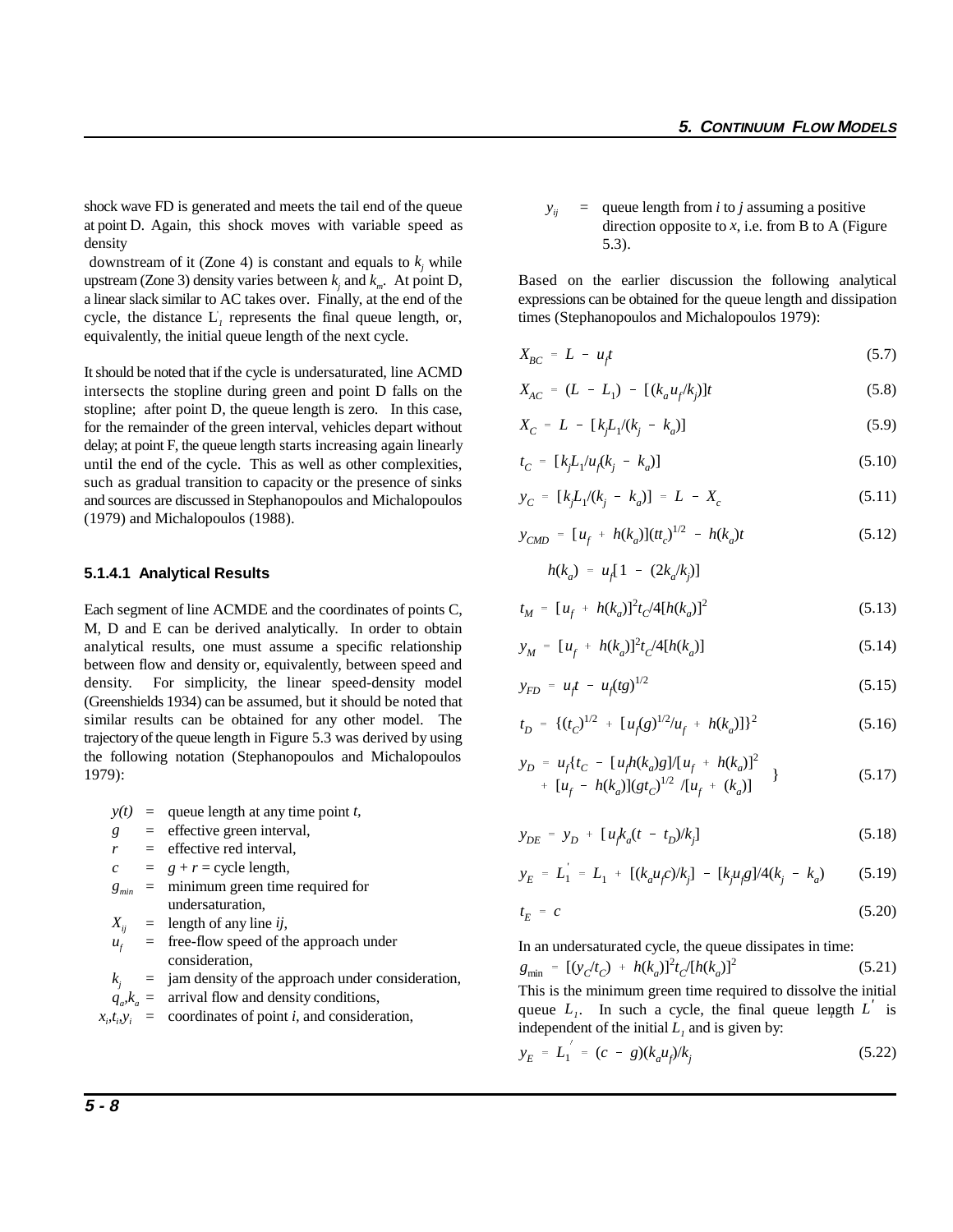Details such as gradual transition to capacity at point B and **5.1.4.3 Signalized Links and Platoon Behavior** capacity drops during green can also be taken into account.

#### **5.1.4.2 Queue Length Stability**

developed in the preceding section can be used for stability Line  $A_3, C_3, M_3, D_3, E_3, F_3, H_3$  corresponds to the downstream

$$
L_1 = L_1 + b \tag{5.23}
$$

where

$$
b = (k_a u_f c / k_j) - [k_j u_f g / 4(k_j - k_a)] \tag{5.24}
$$

If *c* and *g* are given, *b* is constant, i.e., it is independent of the initial queue  $L<sub>r</sub>$ . Thus, Equation 5.23 can be generalized for any cycle *N* and rewritten as

$$
L_{N+1} = L_N + b \tag{5.25}
$$

where  $L_N$  and  $L_{N+1}$  are the queues at the beginning of cycle *N* and *N*+1. Clearly, a steady state exists if  $L_N = L_{N+1}$  or if  $L_N = L_N + b$ ,

i.e., if 
$$
b = 0
$$
. Therefore, for steady state:  
\n $(k_a u_f c/k_j) - [k_j u_f g/4(k_j - k_a)] = 0$  (5.26)

and solving for *g/c*:

$$
g/c = [k_j g/4(k_j - k_a)] = \lambda \tag{5.27}
$$

Since  $\lambda$  is positive, it is easily seen that if  $g/c < \lambda$ , the queue length at the end of the cycle will be growing for as long as this situation persists. Otherwise, if  $b < 0$  or, equivalently, if

 $g/c > \lambda$ , the queue at the end of the cycle will decrease. It should be noted that Equations 5.25 and 5.27 are meaningful for saturated cycles (i.e., for green times less than the ones given by Equation 5.21). Otherwise,  $L_{N+1}$  is not related to  $L_N$  and it is given from Equation 5.22. A final note concerning the stability of the steady state is worthy of emphasis. As Equation 5.25 reveals, the steady state is metastable. If  $b = 0$ , a small variation of the demand will change the steady state to a nearby value that is also metastable. Therefore, the queue length at the beginning of each cycle will change according to the fluctuating values of *b*, which depend on the demand.

The analytical relations between the initial and final queue wave developments at a signalized link during a saturated cycle. analysis in saturated cycles. Equation 5.19 can be rewritten as queue, and its trajectory can be determined analytically is very large even under simplifying assumptions, one can see Extension to similar analytical results for a system of intersections is a rather complex analytical exercise, but it is very useful in obtaining an insight of the nature of the problem. Figure 5.4 presents just a possibility of queue length and shock (Michalopoulos et al. 1980). Since the number of possibilities that we have to turn to numerical methods for solving the conservation equation at complex situations.

> A major benefit of the continuum modeling is the fact that compressibility is built into the state equations since speed or flow is assumed to be a function of density. This suggests that as groups of cars enter areas of higher density, the continuum models exhibit platoon compression characteristics; conversely, when they enter areas of lower density we observe diffusion or dispersion. This phenomenon has been shown analytically in Michalopoulos and Pisharody (1980), where it is demonstrated that by using continuum models we do not have to rely on empirical dispersion models such as the ones employed today in most signal control packages. The result is a more realistic and elegant modeling that should lead to more effective control.

# **5.1.5 Numerical Solution of the Conservation Equation**

The advantage of the analytical results presented thus far is that they visually depict the effects of downstream disturbances on upstream flow. Thus they provide a good insight on the formation and dissipation of queues and congestion in time and space in both freeways and arterials; further, they can be used to demonstrate that platoon dispersion and compression are inherent in this modeling (i.e., it does not have to be induced externally). The disadvantage of the analytical solution lies in the oversimplifications needed in the derivations.

These include simple initial flow conditions, as well as arrival and departure patterns, absence of sinks or sources, and uncomplicated flow-concentration relationships. Most importantly, complexities frequently encountered in real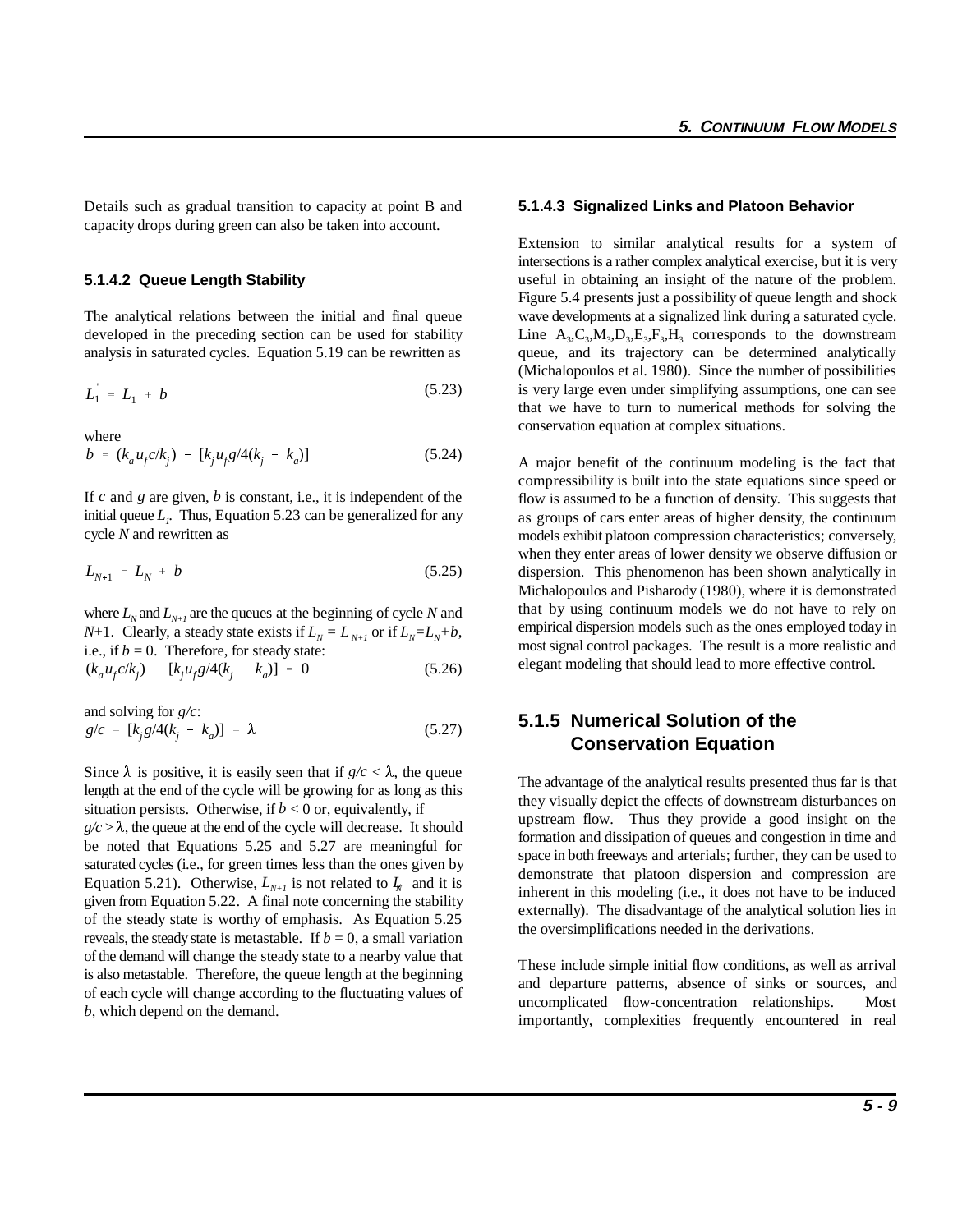

**Figure 5.4 Shock Wave Developments Between Two Signalized Intersections During a Saturated Downstream Cycle.**

situations such as turning lanes, side streets, or freeway each node of the discretized network at consecutive time entrances and exits cannot be treated analytically with ease. As in similar problems of compressible flow, these difficulties can be resolved by developing numerical solutions for the state equations. Clearly, a numerical methodology is needed for numerical implementation of the conservation equation in practical situations. This allows for inclusion of complexities one is likely to encounter in practice (turning lanes, sinks and sources, spillbacks, etc.) treatment of realistic arrival and departure patterns, more complicated *u-k* models, as well as inclusion of empirical considerations. Numerical computation of *k, u*, and *q* proceeds by discretizing the roadway under consideration into small increments  $\Delta x$  (in the order of 9 to 45 meters) and updating the values of these traffic flow variables on

increments  $\Delta t$  (in the order of one second or so).

Space discretization of a simple signalized traffic link without side streets is presented in Figure 5.5 in which the dashed segments represent dummy links that are necessary in the modeling in this application (Michalopoulos 1988). It should be emphasized that this discretization is not physical and is only performed for computational purposes. Referring to the solid segments, density on any node *j* except the boundary ones (i.e., 1 and *J*) at the next time step *n+1* is computed from density in the immediately adjacent cells (both upstream and downstream *j*-1 and *j*+1 respectively) at the current time step *n* according to the relationship: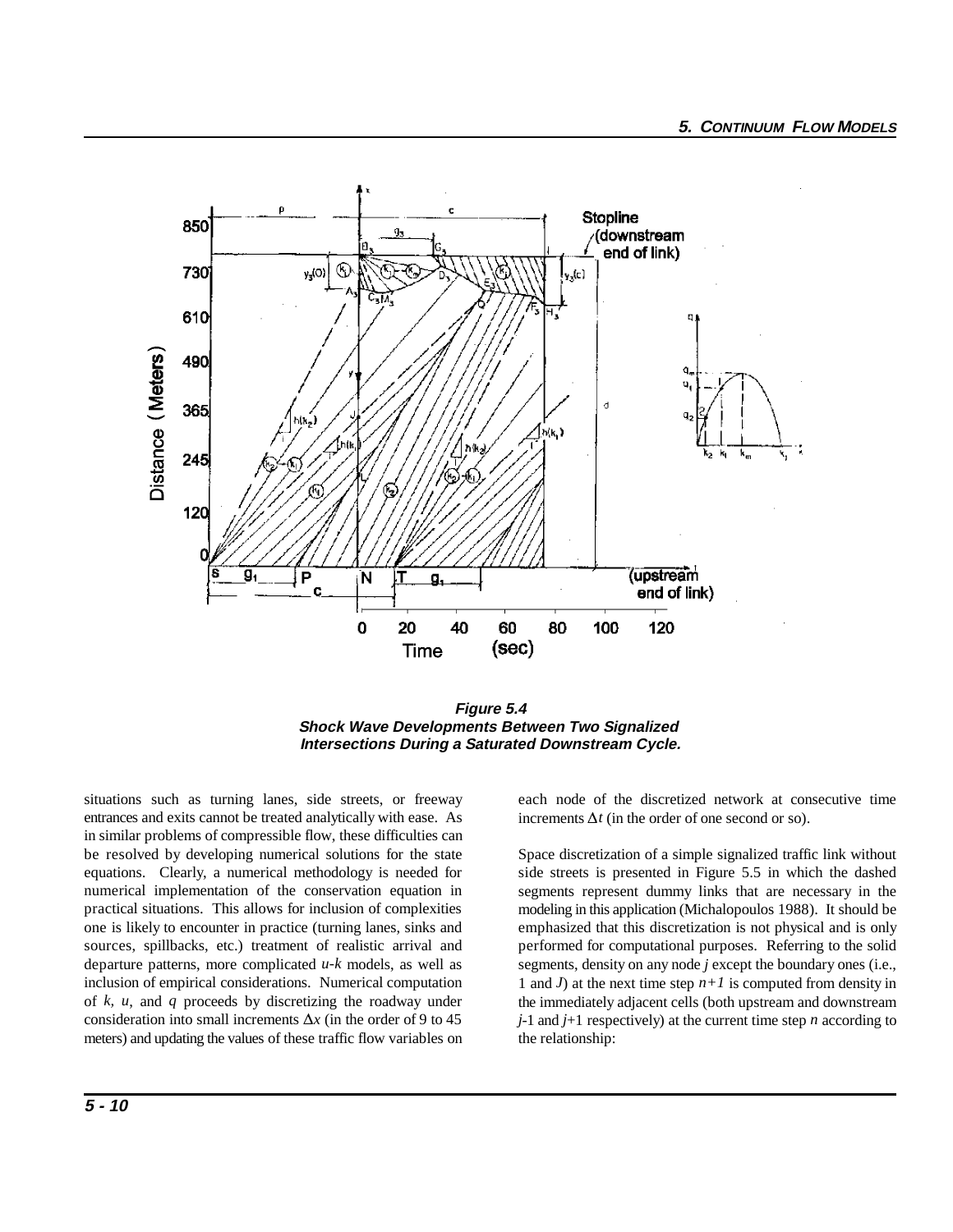$$
k_{j}^{n+1} = \frac{1}{2} (k_{j+1}^{n} + k_{j-1}^{n})
$$
  

$$
- \frac{\Delta t}{2\Delta x} (q_{j+1}^{n} - q_{j-1}^{n}) + \frac{\Delta t}{2} (g_{j+1}^{n} + g_{j-1}^{n})
$$
(5.28)

in which:

$$
k_j^n, q_j^n = \text{density and flow rate on node } j \text{ at } t = t_0 + n\Delta t
$$
  
\n
$$
t_0 = \text{the initial time}
$$
  
\n
$$
\Delta t, \Delta x = \text{the time and space increments respectively such}
$$
  
\n
$$
g_j^n = \text{is the generation (dissipation) rate at node } j \text{ at}
$$
  
\n
$$
t = t_0 + n\Delta t; \text{ if no sinks or sources exist } g_j^n = 0
$$

Once the density is determined, the speed at  $t + \Delta t$  (i.e., at  $n+1$ ) is obtained from the equilibrium speed density relationship  $u_e(k)$ , i.e.,

$$
u_j^{n+1} = u_e \ (k_j^{n+1}) \tag{5.29}
$$

and the last term of Equation 5.28 vanishes.

For instance, for the Greenshields (1934) linear model,

$$
u_j^{n+1} = u_f \left(1 - \frac{k_j^{n+1}}{k_{jam}}\right) \tag{5.30}
$$

where  $u_f$  is the free flow speed and  $k_{jam}$  the jam density. It should be noted that Equation 5.28 is applicable for any speed density model including discontinuous ones; if an analytical expression is not available, then *u* can easily be obtained numerically from the  $u$ - $k$  curve. Finally, flow at  $t + \Delta t$  is obtained from the fundamental relationship:

$$
q_j^{n+1} = k_j^{n+1} u_j^{n+1}
$$
 (5.31)

in which, the values of *k* and *u* are first obtained from Equations 5.28 and 5.29. It can be demonstrated (Michalopoulos 1988) that measures of effectiveness such as delays, stops, total travel, etc., can be derived from *k*, *u*, and *q*. Further, the generation term can either be measured (e.g., by detection devices) or more practically estimated in each time step (Michalopoulos 1988; Michalopoulos et al. 1991). It is important to note that Equation 5.28 allows congestion to propagate both upstream and downstream rather than upstream only.

this is essential for analyzing flow regardless of the modeling and It should be evident that the above solution requires definition of the initial state of the system (i.e., the values of *k*, *u*, and *q* at  $t=t_0$  as well as boundary conditions, (i.e., *k* and *q* at *j*=1 and *j*=*J*, upstream end of the link and stopline respectively). However, solution method (i.e., arrivals and departures at the boundaries and initial flows must always be specified). For practical implementation of Equations 5.28, 5.29, and 5.31, one only needs to specify arrival and departure flow rates; density at *j*=1 and *j=J* is obtained from an equilibrium *q-k* model. The discretization of Figure 5.5 and numerical solution of this section assume that all space increments  $\Delta x$  are equal. Variable space discretization is also possible; however, regardless of the discretization scheme the relationship

 $\Delta x/\Delta t$  >  $u_t$  must be maintained at all times for convergence. Finally, direct measurement of density and initial and boundary conditions can be obtained by wide area detection devices that were only recently developed and implemented in the field (Michalopoulos et al. 1992). This is particularly important for measuring and periodically updating initial conditions.

In conclusion it is noted that more accurate numerical methods can be developed for solving the conservation Equation 9; such methods are not recommended as they lead to sharp shocks which are unrealizable in practice. This along with numerical examples and applications are discussed in the references cited earlier. One of the most interesting applications is the one in which the simple continuum model is implemented for analyzing multiple lane flows (Michalopoulos et al. 1984). The modeling is relatively simple, but it can only be implemented by numerical methods.

#### **5.1.6 Application to Multi-Lane Flow Dynamics**

A simple continuum model for describing flow along two or more homodirectional lanes can be obtained by considering the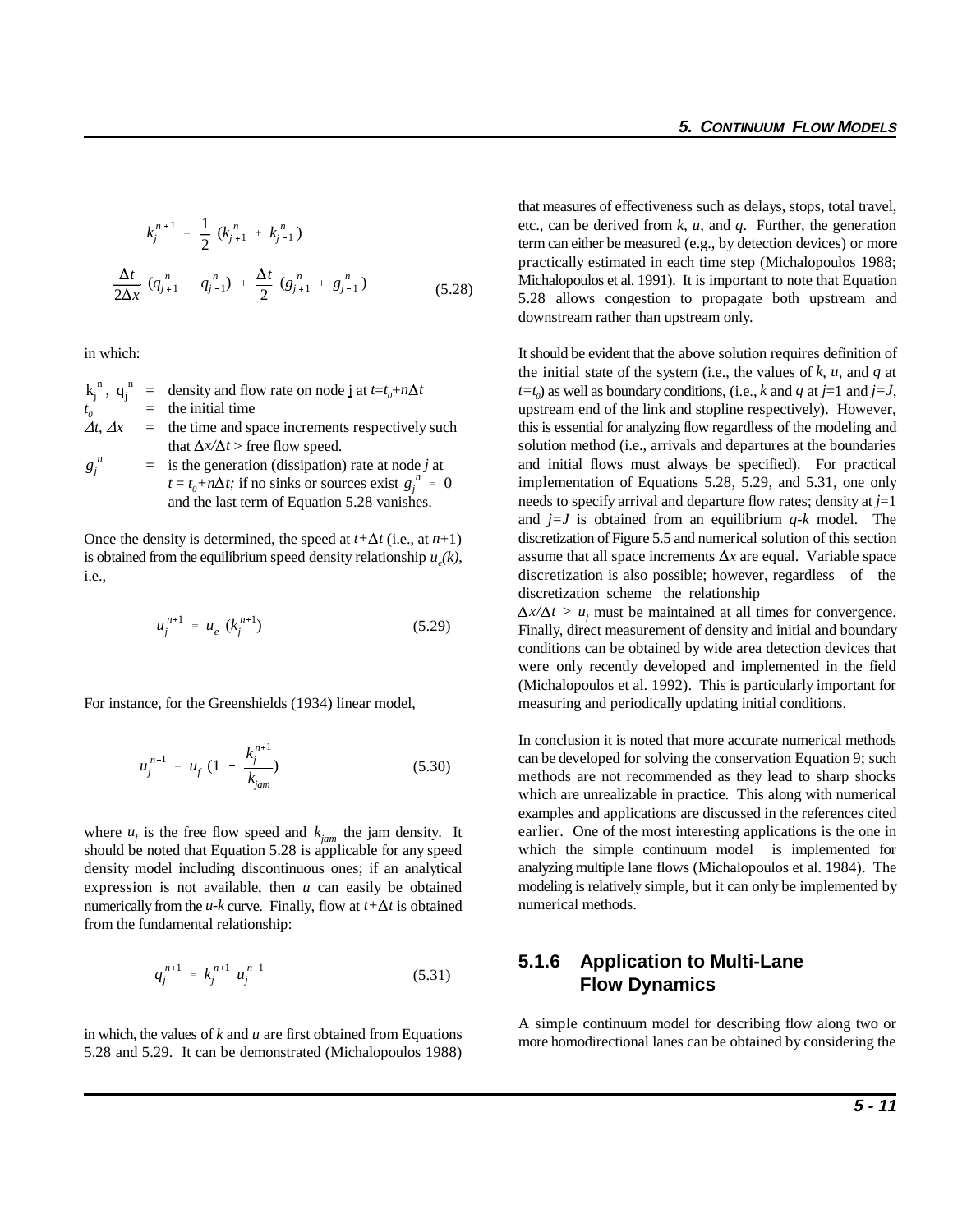

**Figure 5.5 Space Discretization of a Simple Link.**

conservation equation of each lane. This is accomplished by where  $\alpha$  is a sensitivity coefficient describing the intensity of observing that the exchange of flow between lanes represents generation (or loss) of cars in the lane under consideration. The generation term is obtained from the assumption that the exchange of vehicles between two neighboring lanes is proportional to the difference of the deviations of their densities from equilibrium values (Gazis et al. 1962). These values are known lane-specific constants which can be obtained experimentally. Based on these considerations, the following system describes flow on a two lane freeway (Munjal and Pipes 1971).

$$
\frac{\partial q_1}{\partial x} + \frac{\partial k_1}{\partial t} = Q_1
$$

$$
\frac{\partial q_2}{\partial x} + \frac{\partial k_2}{\partial t} = Q_2
$$

where, *t* and *x* are the time and space coordinates, respectively;  $q_i(x,t)$  is the flow rate of the ith lane  $(i = 1, 2)$ ;  $k(x,t)$  is the density of the *i*th lane ( $i = 1, 2$ ); and  $Q_i(x, t)$  is the lane changing rate  $(i = 1, 2)$ . From the assumptions stated above

$$
Q_{1} = \alpha [(k_{2} - k_{1}) - (k_{20} - k_{10})]
$$
  
\n
$$
Q_{2} = \alpha [(k_{1} - k_{2}) - (k_{10} - k_{20})]
$$

interaction, having units of time<sup>-1</sup>;  $k_{10}$  is the equilibrium density of the ith lane. Since the system is conserved it can be easily seen that  $Q_1 + Q_2 = 0$ .

The above formulation does not take into account generation or loss of cars that are introduced at entrance or exit ramps. In addition, when densities are equal lane changing will occur if  $k_{10}$  $\neq k_{20}$ . While this formulation results in lane changing even at very low densities, this is a rather rare behavior at nearly free flow conditions (assuming no generation of cars). A simple improvement would be to assume that the sensitivity coefficient,  $\alpha$ , depends on the difference in density between the two lanes rather than being constant. With this improvement and the inclusion of sinks and sources as well as an interaction time lag (Gazis et al. 1962), the previous formulation can be modified to:

$$
\frac{\partial q_1}{\partial x} + \frac{\partial k_1}{\partial t} = g + Q_1 \tag{5.32}
$$

$$
\frac{\partial \mathbf{q}_2}{\partial \mathbf{x}} + \frac{\partial \mathbf{k}_2}{\partial t} = \mathbf{Q}_2 \tag{5.33}
$$

where  $g(x,t)$  is the generation rate in lane 1; at exit ramps *g* is negative.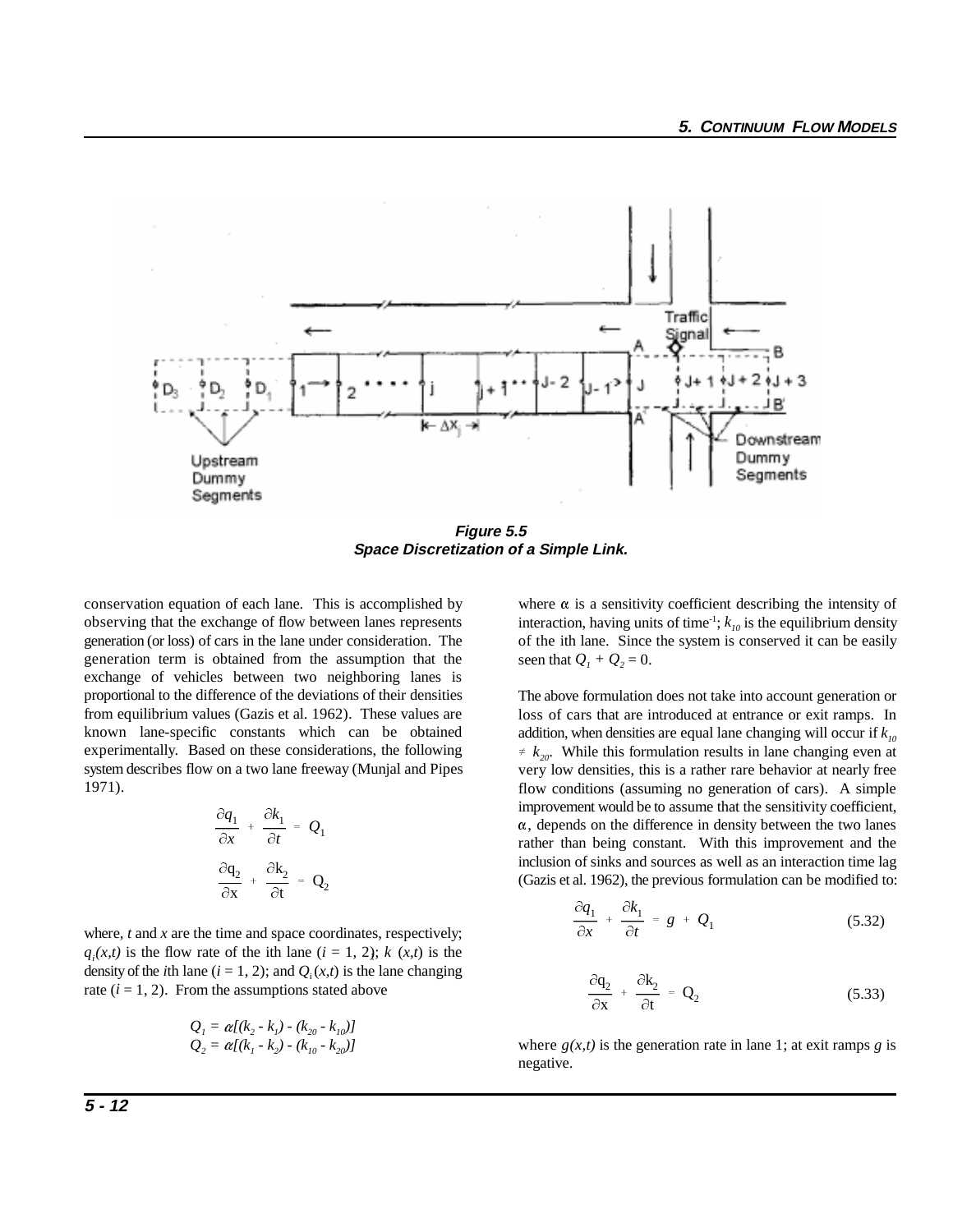$Q_1 = \alpha [k_2(x, t-\tau) - k_1(x, t-\tau)] - (k_{20} - k_{10})];$  $Q_2 = \alpha [k_1(x, t-\tau) - k_2(x, t-\tau)] - (k_{10} - k_{20})],$ 

where

$$
\alpha = \begin{cases}\n0, & |k_2(x, t-\tau) - k_1(x, t-\tau)| \le k_A \\
\frac{\alpha_{\max}}{k_0 - k_A} \left| (k_2(x, t-\tau) k_1(x, t-\tau)) - K_A \right|, & (5.34) \\
|k_2(x, t-\tau) - k_1(x, t-\tau)| > k_A\n\end{cases}
$$

 $k_A$  is a constant value below which no exchange of flow occurs;  $\tau$  is the interaction time lag, and  $k_0$  the jam density.

In this formulation it is assumed that cars are generated in (or depart from) lane 1 (i.e. the right lane of the highway). A similar generation term could also be added to lane 2 if appropriate. The system of governing equations (Equations 5.32 and 5.33) can be solved numerically by discretizing in time and space (Michalopoulos et al. 1984). Figure 5.6 presents space discretization of a two lane freeway section including an entrance ramp; multiple entrances and exits can be treated similarly. Following guidelines similar to those of Section 5.1.5, a

 numerical solution of Equations 5.32 and 5.33 is (Michalopoulos et al. 1984):

$$
k_{1,j}^{n+1} = \frac{1}{2} (k_{1,j+1}^n + k_{1,j-1}^n)
$$
  
- 
$$
\frac{\Delta t}{2\Delta x} (G_{1,j-1} - G_{1,j-1}^n) + \frac{\Delta t}{2} (g_{1,j+1}^n + g_{1,j-1}^n)
$$
  
+ 
$$
\frac{\Delta t}{2} (Q_{1,j+1}^n + Q_{1,j-1}^n), j = 1,2,...,J
$$
  
(5.35)

$$
k_{2,j}^{n+1} = \frac{1}{2}(k_{2,j+1}^n + k_{2,j-1}^n) - \frac{\Delta t}{2\Delta x}(G_{2,j+1}^n -
$$
  

$$
(Q_{2,j+1}^n + Q_{2,j-1}^n), j = 1,2, \qquad (5.36)
$$

where  $k_{i,j}^n$ : the density of the *i*th lane and the *j*th node at  $t = t_0 + n \cdot \Delta t$ ;  $t_0$  = the initial time

$$
Q_{1,j}^{n} = \alpha_{1,j}^{n-s} [(k_{2,j}^{n-s} - k_{1,j}^{n-s}) - (k_{20} - k_{10})]
$$
  

$$
Q_{2,j}^{n} = \alpha_{2,j}^{n-s} [(k_{1,j}^{n-s} - k_{2,j}^{n-s}) - (k_{10} - k_{20})]
$$



 $\frac{1}{2}$ 

**Figure 5.6 Space Discretization of a 2-Lane, One Dimensional Freeway Section.**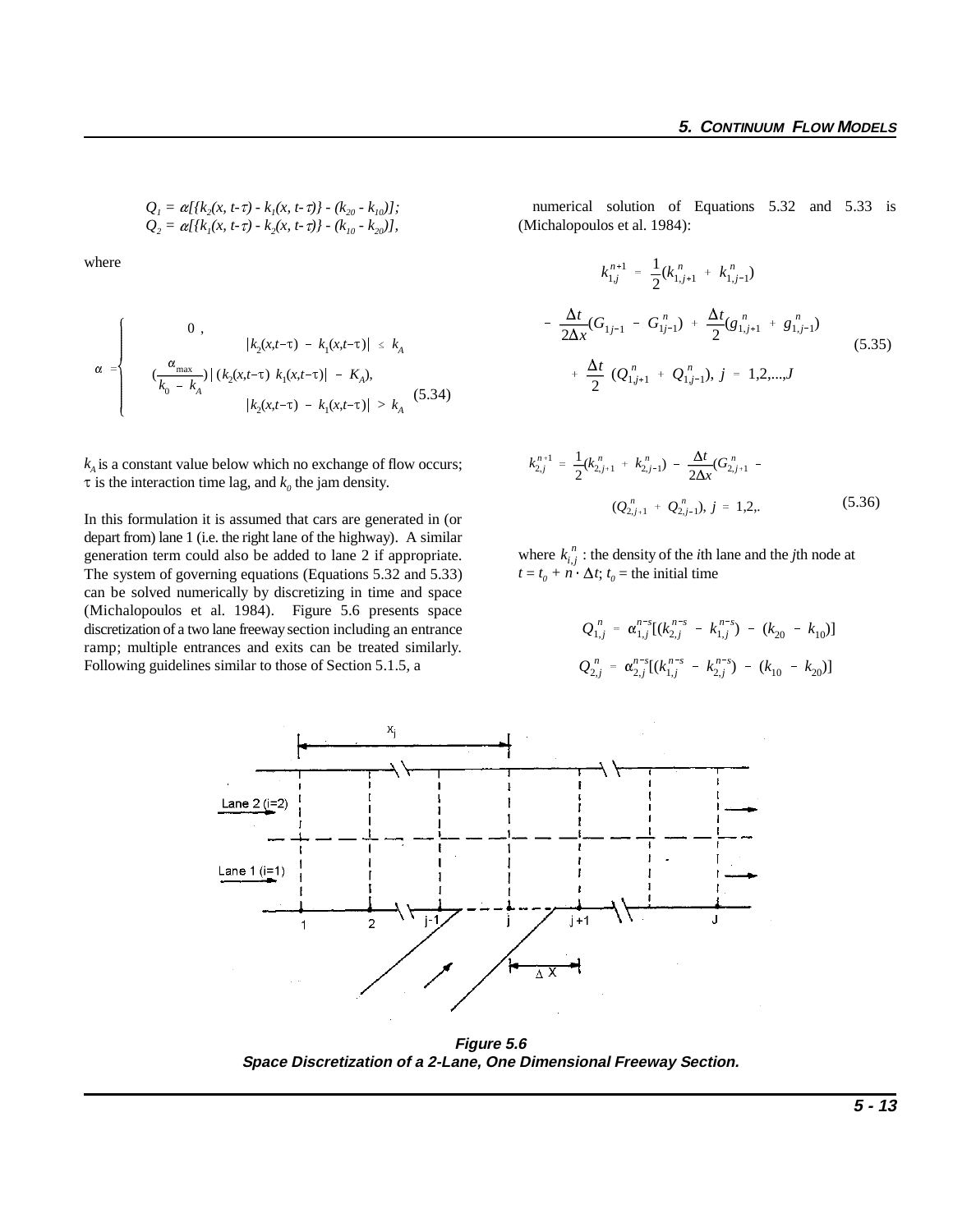$$
G_{i,j}^n = k_{i,j}^n \cdot u_{i,j}^n = k_{i,j}^n \cdot u_e(k_{i,j}^n) \qquad (i = 1,2)
$$

 $u_e(k_{i,j}^n)$  is the equilibrium speed corresponding to  $k_{i,j}^n$ ; assuming the simple equilibrium model of Greenshields (1934) it can be easily verified that  $G_{i,j}^{n} = k_{i,j}^{n} u_f (1 - (k_{i,j}^{n}/k_0))$  where  $u_f$  and  $k_0$ represent the free flow speed and jam density, respectively.

 $q_{i,j}^{n+1}$  and speed  $u_{i,j}^n$  are obtained from Following computation of density at each time step, the flow rate

$$
u_{i,j}^{n+1} = u_e(k_{i,j}^{n+1})
$$

and

,

$$
q_{i,j}^{n+1} = k_{i,j}^{n+1} u_{i,j}^{n+1}.
$$

The upstream or downstream boundary conditions  $(k_{i,j}^n, k_{i,j}^n)$ required in the solution correspond to the arrivals or departures, and they can be constant, time varying, and/or stochastic; the latter can be generated numerically by simulation techniques. Initial conditions can be either constant or varying with space depending on the particular situation under consideration. Further, at the downstream boundary when flow is unspecified and  $\Delta x$  is sufficiently small, it can be assumed that;

$$
k_{i,J}^n = k_{i,J-1}^{n-1} \quad \forall_n; i = 1,2
$$

 $s \le 0$ ) it can be assumed that  $\alpha_{i,j}^{n-s} = 0$ , implying no exchange Finally, during the initialization period  $0 \le t \le \Delta \tau$ , (i.e., when *n* of flow between lanes.

Extension of the simple continuum modeling to more than two lanes is straightforward. If *I* represents the number of lanes, the general conservation equation of each lane is

$$
\frac{\partial q_i}{\partial x} + \frac{\partial k_i}{\partial t} = g_i + Q_i \qquad i = 2, 3, \dots, I \qquad (5.37)
$$

where

$$
Q_{i} = \alpha_{i,i-1} [k_{i-1}(x,t-\tau) - k_{i}(x,t-\tau)] - (k_{(i-1)0} - k_{i0})]
$$
  
+  $\alpha_{i,i+1} [k_{i+1}(x,t-\tau) - k_{i}(x,t-\tau)] - (k_{i+1,0} - k_{i0})]$  (5.38)

 $g_i = 0$  for all internal lanes, i.e. for  $i = 2,3,..., I - 1$ 

$$
\alpha_{i,j\pm1} = \begin{cases} 0 & |k_i(x,t-\tau) - k_{i\pm1}(x,t-\tau)| \leq k_A \\ \frac{\alpha_{\max}}{k_0 - k_A} & |k_i(x,t-\tau) - k_{i\pm1}(x,t-\tau)| - k_A, \\ |k_i(x,t-\tau) - k_{i\pm1}(x,t-\tau)| > k_A \end{cases}
$$

alternatively

$$
\alpha_{i,i\pm 1} = constant
$$

The above equations are also valid for the first and last lanes  $(i = 1 \text{ and } i = I)$ ; in these cases one should set  $i - 1 = i$  for  $i = 1$ ;  $i + 1 = i$  for  $i = I$  and  $g_i = f(x,t)$ .

Following a similar notation as before, the general solution of Equation 5.37 is:

$$
k_{i,j}^{n+1} = \frac{1}{2}(k_{i,j+1}^n + k_{i,j-1}^n) - \frac{\Delta t}{2\Delta x}(G_{i,j+1}^n - G_{i,j-1}^n) + \frac{\Delta t}{2}(g_{i,j}^n + \frac{\Delta t}{2}(Q_{i,j+1}^n + Q_{i,j-1}^n)) \quad i = 1,2,...,J
$$

where

$$
Q_{i,j}^{n} = \alpha_{i,j}(k_{i,j}^{n-s}, k_{i-1,j}^{n-s})[(k_{i-1,j}^{n-s} - k_{i,j}^{n-s}) - (k_{(i-1)0} - k_{i,0})]
$$
  
+  $\alpha(k_{i,j}^{n-s}, k_{i+1,j}^{n-s})[(k_{i+1,j}^{n-s} - k_{i,j}^{n-s}) - (k_{(i+1)0} - k_{i,0})]$   

$$
G_{i,j}^{n} = k_{i,j}^{n} \cdot u_{i,j}^{n} = k_{i,j}^{n} u_{e}(k_{i,j}^{n})
$$

$$
\alpha(k_i^{n-s}, k_{i\pm 1}^{n-s}) = \begin{cases} 0 & |k_{i,j}^{n-s} - k_{i\pm 1,j}^{n-s}| \le k_A\\ \frac{\alpha_{\max}}{k_0 - k_A} (|k_{i,j}^{n-s} - k_{i\pm 1,j}^{n-s}| - k_A)|k_{i,j}^{n-s} - k_{i\pm 1,j}^{n-s}| > k_A \end{cases}
$$

**5 - 14**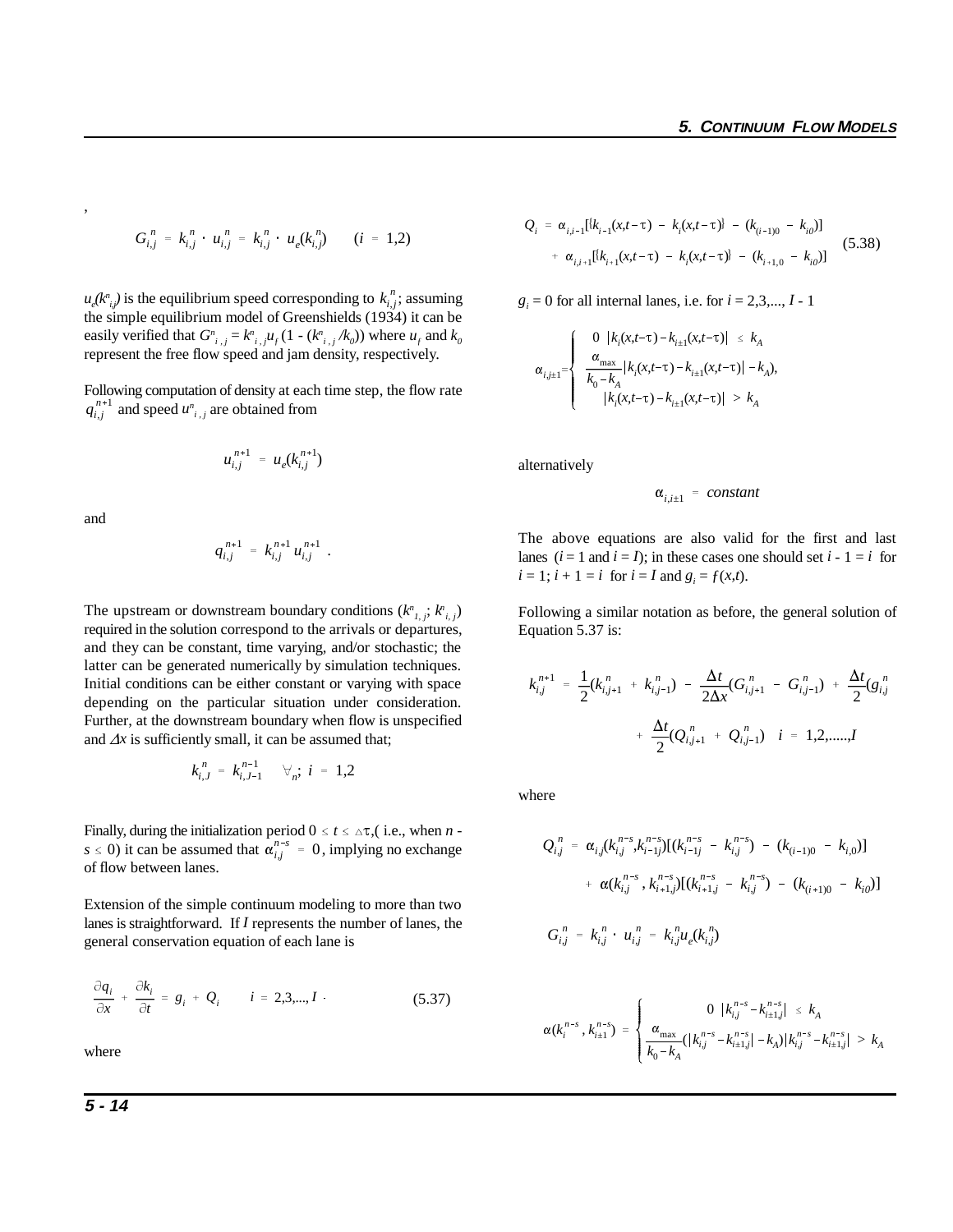The models presented to this point did not include the street width *y*, explicitly (i.e., they were discrete with respect to this spatial dimension). This discretization appears natural due to the division of the road surface in lanes. However, during the lane changing process, flow and speed exhibit a second component parallel to the *y* dimension. In principle, a two dimensional formulation with respect to space should more adequately describe the traffic flow process. A simple continuum formulation based on the law of conservation alone is

$$
\frac{\partial k}{\partial t} + \frac{\partial (ku_x)}{\partial x} + \frac{\partial (ku_y)}{\partial y} = g(x,y,t) \tag{5.39}
$$

 $x, y, t$  are the space and time coordinates, respectively;  $k = k(x, y, t)$  = the traffic density;  $u_x = u_x(x, y, t)$  = the *x* component (parallel to the road axis) of the velocity vector;  $u_y = u_y(x, y, t) =$  the *y* component of the velocity vector; *g(x,y,t)* is the generation rate.

Since the above equation has three unknowns, it must be combined with two equations of state of the form

# **5.2 High Order Models**

## **5.2.1 Criticism of Simple Continuum Models**

The simple continuum models used in the previous section resulted in the kinematic wave description of traffic flow. However, these models have some shortcomings which are given in the following list:

- $\blacksquare$  Kinematic models contain stationary speed-density relation (i.e., the mean speed should adjust instantaneously to traffic density) more realistic is that speed is adapted after a certain time delay and to reflect traffic conditions downstream.
- $\blacksquare$  Kinematic wave theory shows shock wave formation by steeping speed jumps finally to infinite sharp jumps. A macroscopic theory is based on values which are average values from an ensemble of vehicles. Averages are taken

$$
u_x = u_x(x, y, t) = u_e(k)
$$
  

$$
u_y = u_y(x, y, t) = v_e(k).
$$

It should be noted that in this new formulation, density represents the number of cars per unit area; for instance jam density is defined as:

$$
\overline{k}_0 = \frac{1}{h_x h_y}
$$

where  $h_r$ ,  $h_v$  are the minimum space headways in each direction *x* and *y* respectively.

The general conservation form of Equation 5.39 is

$$
k_t + (ku_x)_x + (ku_y)_y = g \tag{5.40}
$$

Again Equations 5.39 and 5.40 can be solved numerically, and expressions for  $u_a(k)$  and  $v_a(k)$  can be obtained (Michalopoulos 1984).

either over temporal or spatial extended areas. Infinite jumps, therefore, are in contradiction to the basics of macroscopic description. The only solution is to include noninstantaneous adjusting of speed-flow characteristics by an additional acceleration equation, which at the end introduces diffusion and smears out sharp shocks (compare Figure 5.7).

- $\blacksquare$  Unstable traffic flow is characterized under appropriate conditions by regular stop-start waves with amplitudedependent oscillation time. Oscillatory solutions cannot be derived from kinematic wave equations.
- $\blacksquare$  The dynamics of traffic flow result in the hysteresis phenomena. This consists of a generally retarded behavior of vehicle platoons after emerging from a disturbance compared to the behavior of the same vehicles approaching the disturbance (compare Figure 5.7). Simple continuum models cannot describe such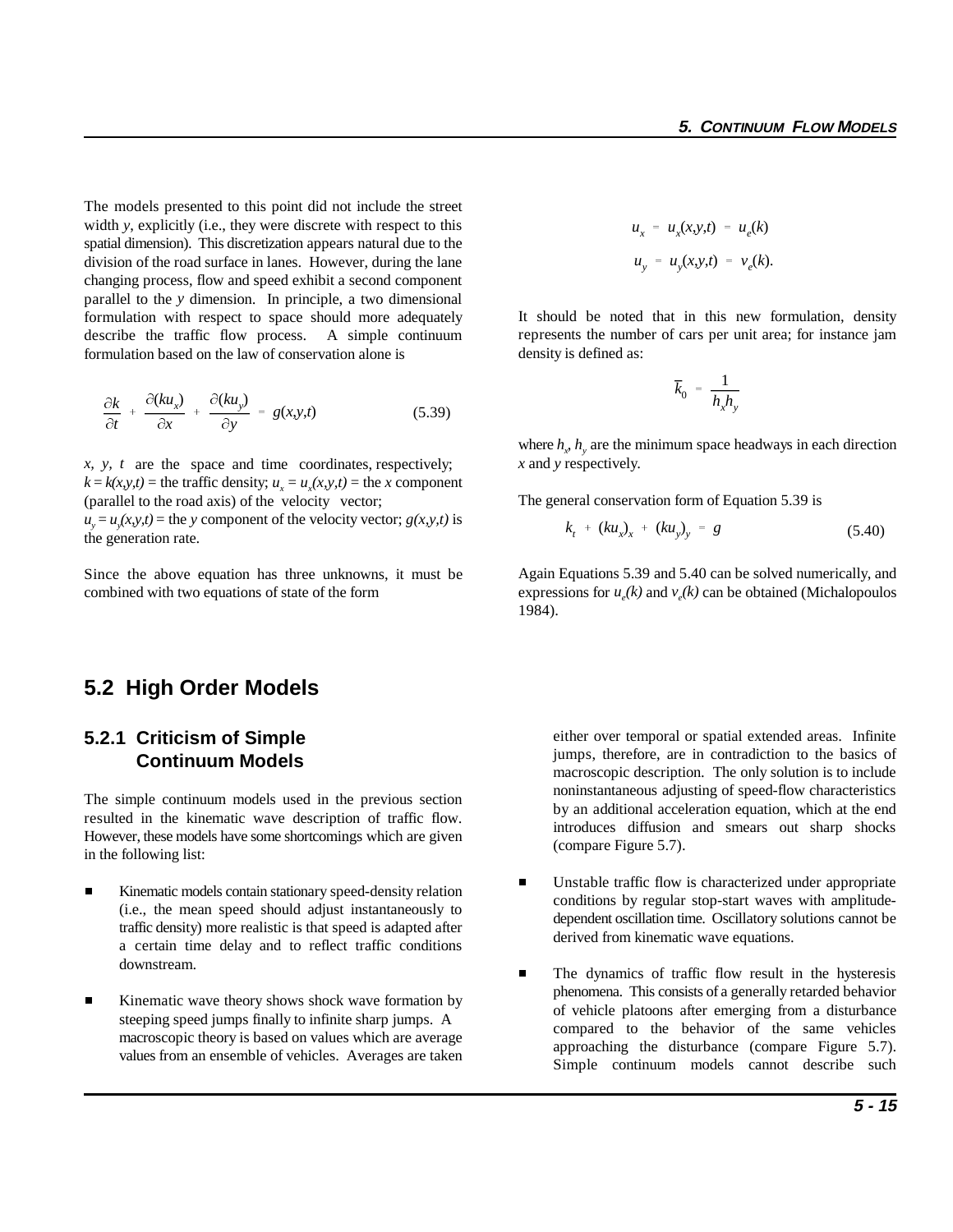

*Note: Macroscopic Models are based on temporal and spatial average values which do not lead to sharp shocks even in the case of vehicles distributed like a heaviside step function.*

#### **Figure 5.7 Macroscopic Models.**

phenomena. In Figure 5.8, hysteresis phenomenon is an essential for the design of all sorts of traffic control, this example of dynamic behavior of traffic flow which cannot be mixing is highly questionable. covered by simple kinematic traffic wave theory. Volume and density represented by the observed platoon are different after The significant shortcomings of the simple continuum models emerging from a kinematic disturbance compared with the suggest the justification for a dynamic extension leading to an platoon approaching the disturbance. Data from aerial survey improved description of traffic flow. recording (Treiterer and Myers 1974; Treiterer 1973).

- $\blacksquare$  Besides hysteresis, the crucial instability effect is bifurcation behavior (i.e., traffic flow becomes unstable beyond a certain critical traffic density). Once overcrossing the critical density, the traffic flow becomes rapidly more congested without any obvious reason. Kinematic traffic wave theory can only show that wave propagation direction can change from downstream to upstream.
- $\blacksquare$  Finally, with the dynamics of traffic flow the deviations of measured state points from the approximating curve for the speed-density relation can be explained not only as stochastic effects. To dispense a dynamic description by using a steady state speed-density characteristic mixes stationary and non-stationary measured traffic state points. Since the speed-density relation as an operating line is

## **5.2.2 Transients and Stop-Start Waves**

Before developing detailed higher order continuum model (taking into account acceleration and inertia effects by regarding non-instantaneous and spatially retarded reactions), experimental observations are reported such as transients and the formation of stop-start waves.

The most impressive measurements of transients and stop-start wave formation are gained from European freeways. Due to space restrictions, there are numerous freeways with two lanes per highwayin Europe. These freeways, often equipped with a dense measurement grid not only for volume and occupancy but also for speed detection, show stable stop-start waves lasting in some cases for more than three hours. Measurement data exists for Germany (Leutzbach 1991), the Netherlands (Verweij 1985), and Italy (Ferrari 1989). At first, the German data are reported.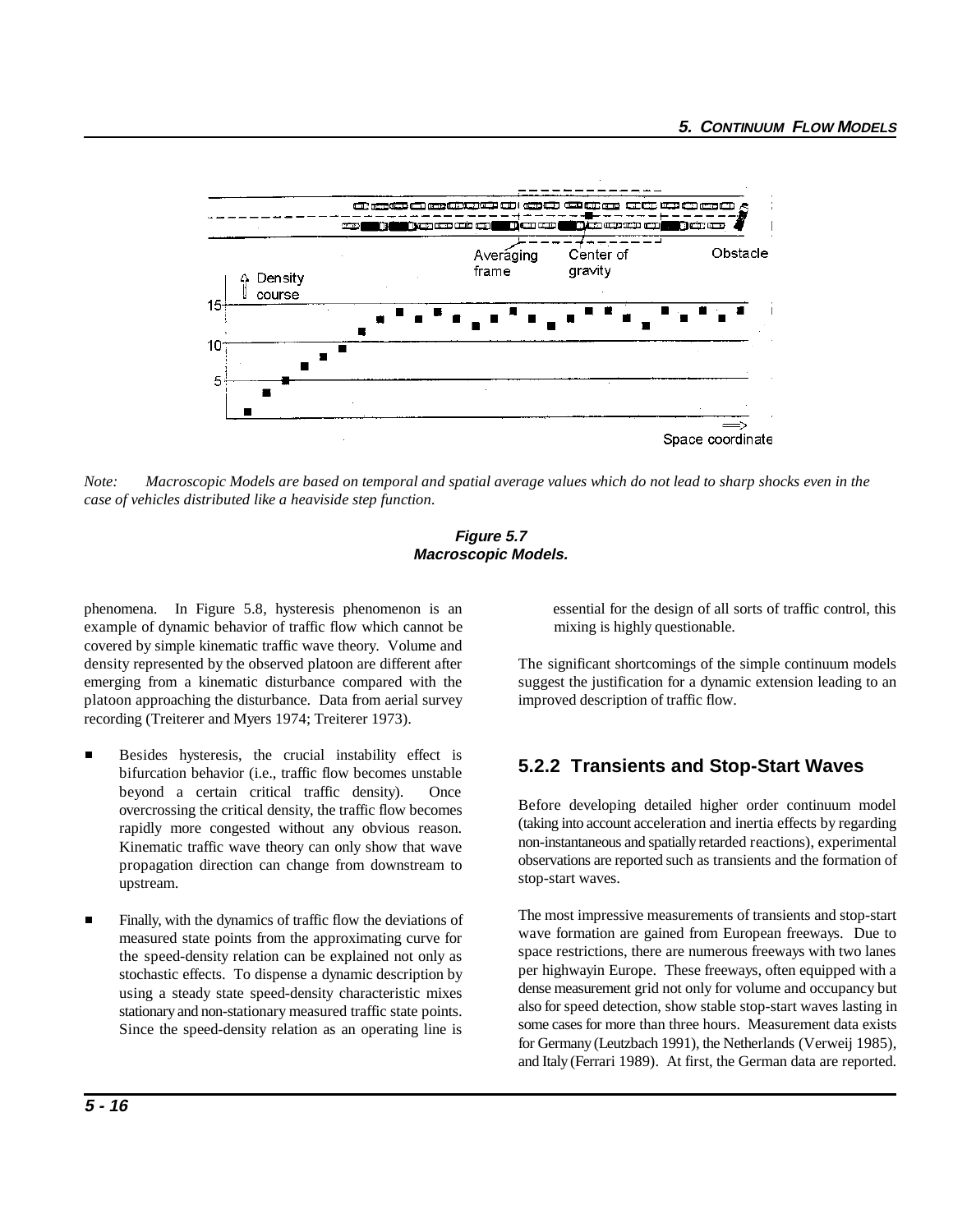

**Figure 5.8 Hysteresis**

**Phenomenon as an Example of Dynamic Behavior of Traffic Flow.** 

show unstable traffic flow (i.e., stop-start waves with more or oscillation time as the linear pendulum shows. Obviously, the less regular shape and of long duration - in some series up to 12 proportionality holds only for the range between traffic flow at traffic breakdowns). It is possible to draw in each measurement a critical lane speed of about 80 km/h (= speed corresponding to series and idealized strongly periodic stop-start waves and to collect the resulting amplitudes and oscillation times. Oscillation time, *T*, and stop-start wave amplitude *A* from an between free-flow speed and complete deadlock, saturation idealized strongly periodic shape derived for the stop-start waves effects will reduce the proportionality. reported in Figures 5.9a,b and 5.9c,d (Kühne 1987) are as follows. As an example of transient effects, measurements from the

| oscillation time $T$ |     |                | $16 \text{ min}$ $15 \text{ min}$ $7.5 \text{ min}$ $5 \text{ min}$ |     |
|----------------------|-----|----------------|---------------------------------------------------------------------|-----|
| amplitude $A$        |     |                | 70 km/h 70 km/h 40 km/h 25 km/h                                     |     |
| measurement figure   | 2 a | 2 <sub>b</sub> | -3 а                                                                | 3 h |

 The series are recorded from the Autobahn A5 Karlsruhe-Basel The data for Figures 5.9 a,b and 5.9 c,d are from the Institute of at 617 km by the Institute of Transport Studies at Karlsruhe Transport Studies at the University of Karlsruhe, Germany University (Kühne 1987). Each measurement point is a mean (Michalopoulos and Pisharody 1980). The data above shows a value of a two-minute ensemble actuated every 30 sec. The proportionality between amplitude and oscillation time. This dates stem from holiday traffic with no trucks. strong dependence is an expression for the non-linear and All reported cases have densities beyond the critical density and harmonic oscillations, the amplitude is independent of the inharmonic character of the stop-start waves. In the case of the critical density  $k_c \approx 25$  veh/km) and creeping with jam speed of about 10 km/h. For oscillations covering the whole range

Netherlands are described. The data are recorded as one-minute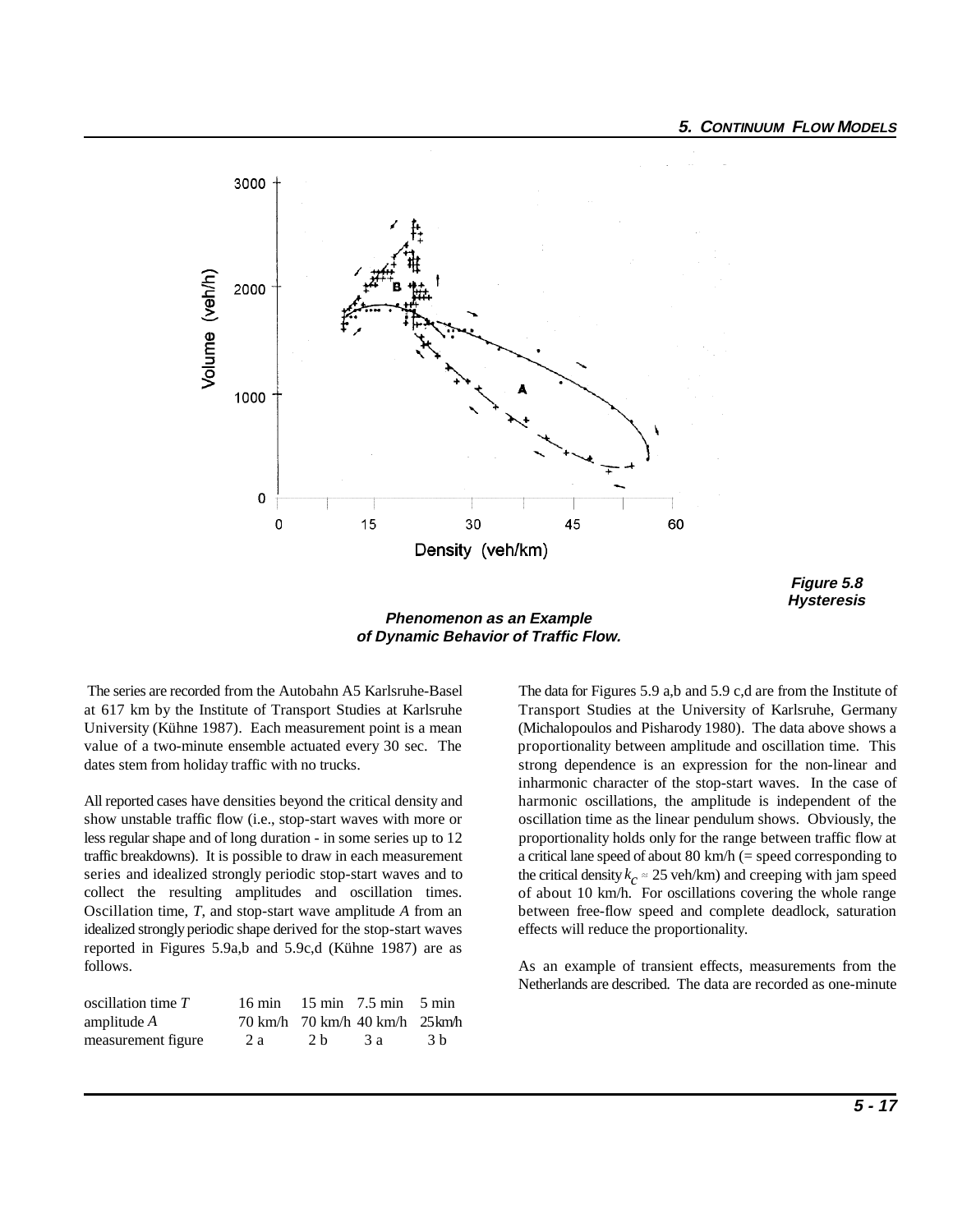

**Figure 5.9 a,b Time Series of Mean Speed for Unstable Traffic Flow ( Michalopoulos and Pisharody 1980).**



**Figure 5.9 c,d Time Series of Mean Speed for Unstable Traffic Flow with Small Undulations (Michalopoulos and Pisharody 1980).**

 *Note: Data from the Institute of Transport Studies at the University of Karlsruhe, Germany.*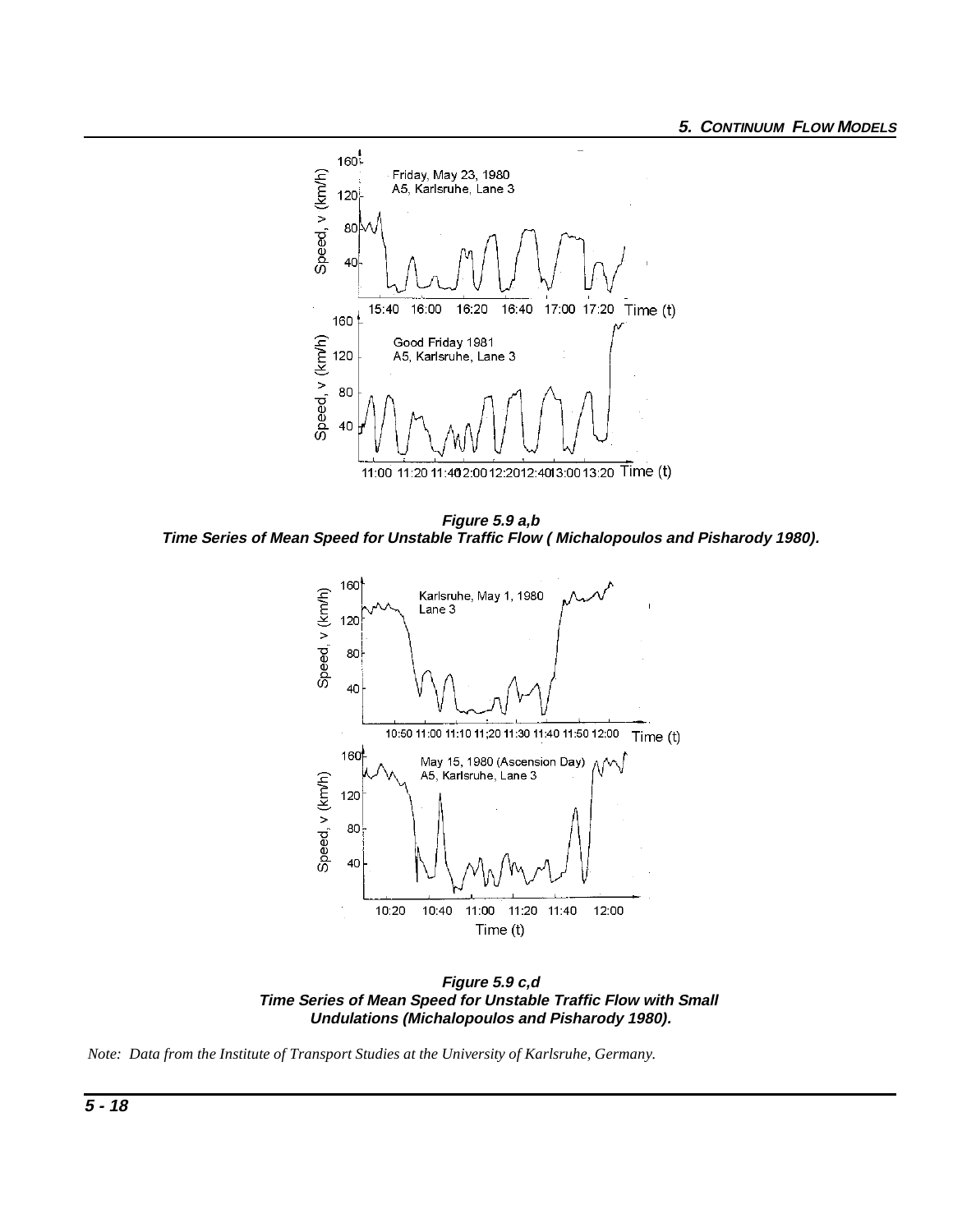average values from March 30, 1983 for the freeway A16 average spacing of 500 m between each measurement site. In Westbound 1.1 to 4.35 km between 3:30 and 6:00 p.m. The Figure 5.10, the one-minute mean values are plotted as a section contains an auxiliary on ramp between 2.0 and 2.5 km sequence of adjacent measurement sites. Figure 5.10 represents and an exit to Rotterdam Centrum between 2.9 and 3.3 km, as the time development of mean speed from adjacent measurement well as, an entrance from Rotterdam Centrum between 3.8 and sites taken from the freeway A16 near Rotterdam, the 4.35 km. The motorway is a three-lane highwaywith the Netherlands. The transient break in runs into stationary stopexception between 3.3 and 3.8 km where the highwayhas only start waves with amplitude  $\approx$  30 km/h and oscillation time  $\approx$  4 two lanes. Data are taken from measurement sites at 1.1, 1.6, minutes. The traffic breakdown runs backwards with negative 2.0, 2.5, 2.9, 3.3, 3.8, and 4.35 km which corresponds an



**Figure 5.10 Time Development of Mean Speed from Adjacent Measurement Sites (Verweij 1985).**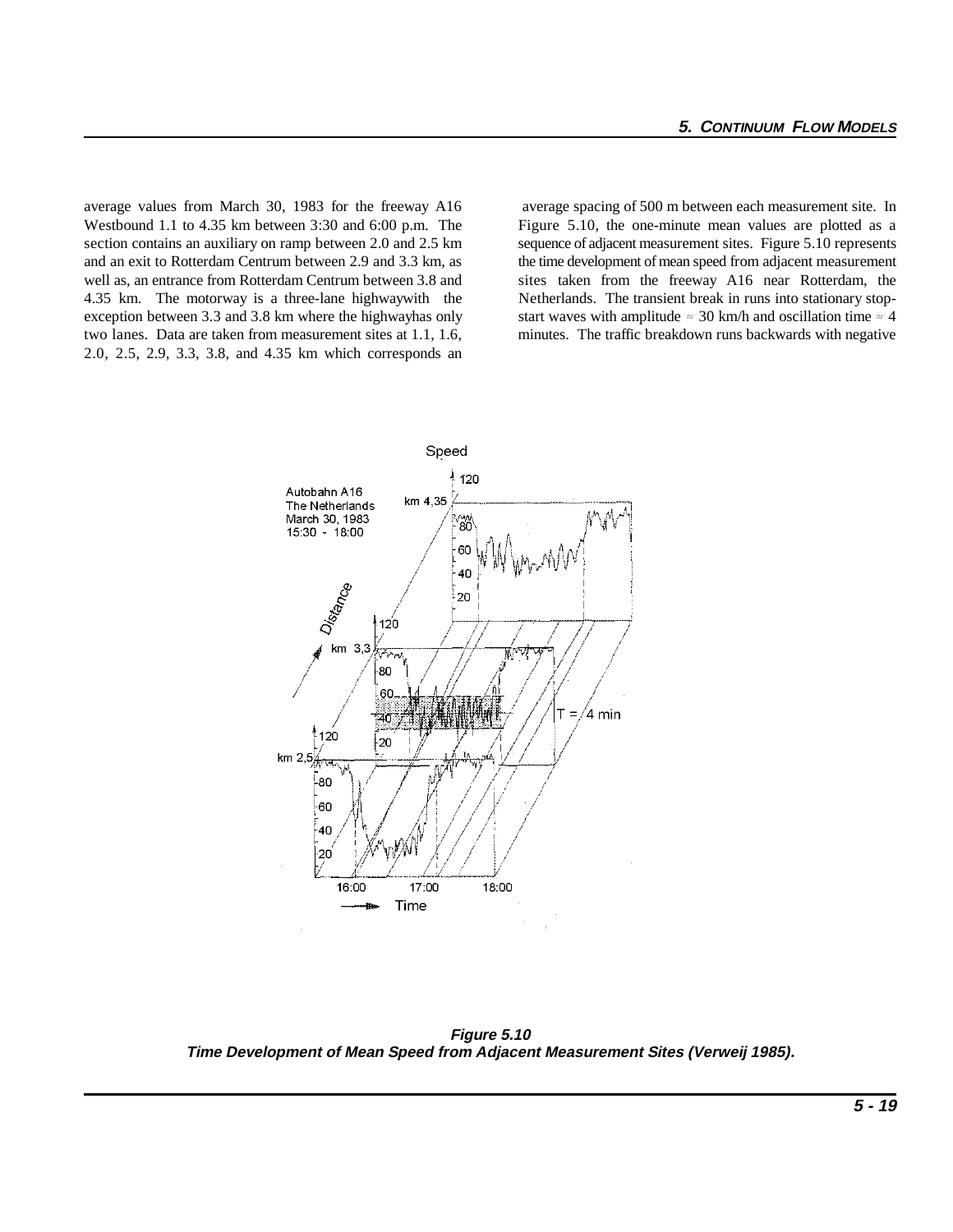group velocity  $\approx$  -10 km/h. Data from Verweij (1985). The data traffic breakdown runs backwards with negative group velocity, refers to the medium lane with almost only passenger car traffic. So that upstream sites experience the breakdown later than

The transient effects are very clear to recognize. At 4.35 km, there is a traffic breakdown from 3:50 to 5:20 p.m. with an A number of comparable measurements exist. For instance, average speed of 70 km/h compared to free flow speed of about Koshi (Koshi et al. 1976) shows data from Tokyo expressway 110 km/h. The speed development within the congested area is Radial Number 3. Again, the one-minute values show erratic with no marked oscillations. This breakdown is amplified oscillations. At the beginning, and immediately after a weaving from measurement site to measurement site upstream and area which produces continuous disturbances, the oscillations becomes a regular stop-start wave at 3.3 km with an oscillation are not very large in amplitude but are amplified as they time of about four minutes and an amplitude of 30 km/h. At the propagate to the upstream. The highest waves reach a speed of far away upstream measurement site 1.1 km, due to wide approximately 40 km/h, and the oscillations of the two spreading of the original disturbance, the traffic flow becomes neighboring lanes of the regarded two-lane highwaybecome erratic again where the area of slow traffic motion is almost completely damped out. The measurements also show that the

downstream sites.

more synchronous as they propagate upstream.(See Figure 5.11.)



*Note: \_\_\_\_\_: outer lane; -----: inner lane, average flow rate 1600 veh/h/2 lanes.*

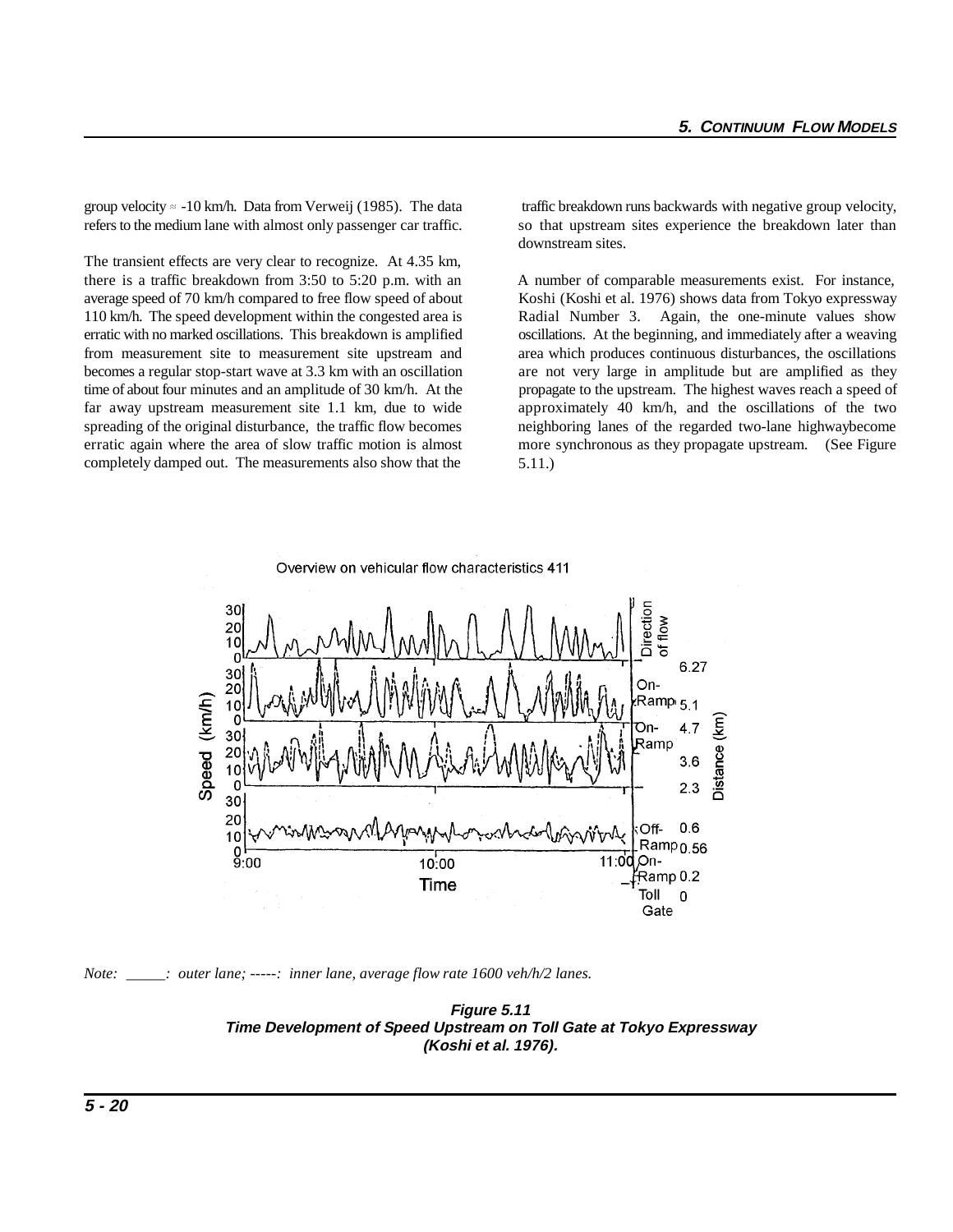Other instructive measurement series for transients and stop-start waves are reported from Italy (Ferrari 1989). On the A14 near Bologna, data were collected on August 14, 1979 - the traditional summer exodus to holiday resorts with a number of long distance trips by drivers unaccustomed to using the motorway. This showed excellent examples of the formation of stop-start waves. For the U.S., comprehensive measurements over a long freeway stretch exist only for Interstate 80 between Oakland and San Jose, California. Usually, heavy loaded freeways are found within urban areas. There the distances between entrances and exits are short, usually ½ to 2 miles, which do not allow formation of stationary stop-start waves without being disturbed by merging traffic from extended weaving areas. The section between Hesperian and A-Street of the regarded stretch extend for 9000 ft; it has extremely good speed measurement equipment.

#### **5.2.3 Momentum Equations**

The extension of the simple continuum models in order to explain the dynamic effects in the preceding section was first pointed out by Whitham (1974) and Payne (1979). The actual speed  $u(x, t)$  of a small ensemble of vehicles is obtained from the equilibrium speed-density relation after a retardation time  $\tau$  and from an anticipated location  $x + \Delta x$ :

$$
u(x,t+\tau) = U_e(k(x+\Delta x,t))
$$
\n(5.41)

How to treat this recursive equation is shown in detail by Müller-Krumbhaar (1987). Expanding in a Taylor series with respect to  $\tau$  and  $\Delta x$  - assuming both quantities can be kept small - yields to the substantial acceleration of a vehicle platoon

$$
\frac{du}{dt} = \frac{1}{\tau} \left( U_e(k) - u \right) - c_0^2 \frac{k_x}{k}
$$
\n(5.42)

where the arguments *x* and *t* are suppressed for convenience. In the right hand side of Equation 5.41, we used

$$
U_e(k (x + \Delta x, t)) = U_e(k) + \Delta x \ U'_e(k)k_x
$$
  
= 
$$
U_e(k) - \tau c_0^2(k)\frac{k_x}{k}
$$
 (5.43)

where  $U_e^{'}(k)$ <0. The derivative  $dv/dt$  is the acceleration of an observer moving along the streamline  $x = x(t)$ . In a fixed coordinate system this transforms into

$$
\frac{du}{dt} = \frac{du(x(t),t)}{dt} = u_x \frac{dx}{dt} + u_t
$$
  
=  $u_x u + u_t$  (5.44)

(i.e., the substantial acceleration is decomposed into a convection term indicating the acceleration due to spatial alterations of the stream lines, and into a local acceleration stemming from explicit time dependencies).

Continuity equation

$$
k_t + (ku)_x = 0 \tag{5.45}
$$

and momentum equation

$$
u_t + uu_x = \frac{1}{\tau} \left( U_e(k) - u \right) - c_0^2 \frac{k_x}{k}
$$
\n(5.46)

form a set of first order, partial differential equations which are supposed to describe dynamic effects associated with the traffic flow, such as stop-start waves formation, bifurcation into unstable flow and transients, and traffic behavior at bottlenecks. We mention, however, that basic equations cannot describe stopstart waves nor correct behavior at a bottleneck. Figure 5.12a shows speed measurements from Interstate 80 between Oakland and San Jose during morning peak with stop-start wave formation. Data for southbound shoulder lane after McCrank (1993) and Varaija et al. (1994). To interpret the different terms in the resulting momentum equation, a microscopic interpretation is given on the basis of a gas kinematic approach. It is assumed that a vehicular speed distribution function,  $f(x, y, t)$ , describes the number of *dN* of vehicles lying at time, *t*, on the road interval between  $x$  and  $x + dx$  and having a speed between *v* and  $v + dv$  by:

$$
dN = f(x, v, t) \, dx dv \tag{5.47}
$$

then the corresponding density increment is given by:

*dk f x*,*v*,*t dv* (5.48)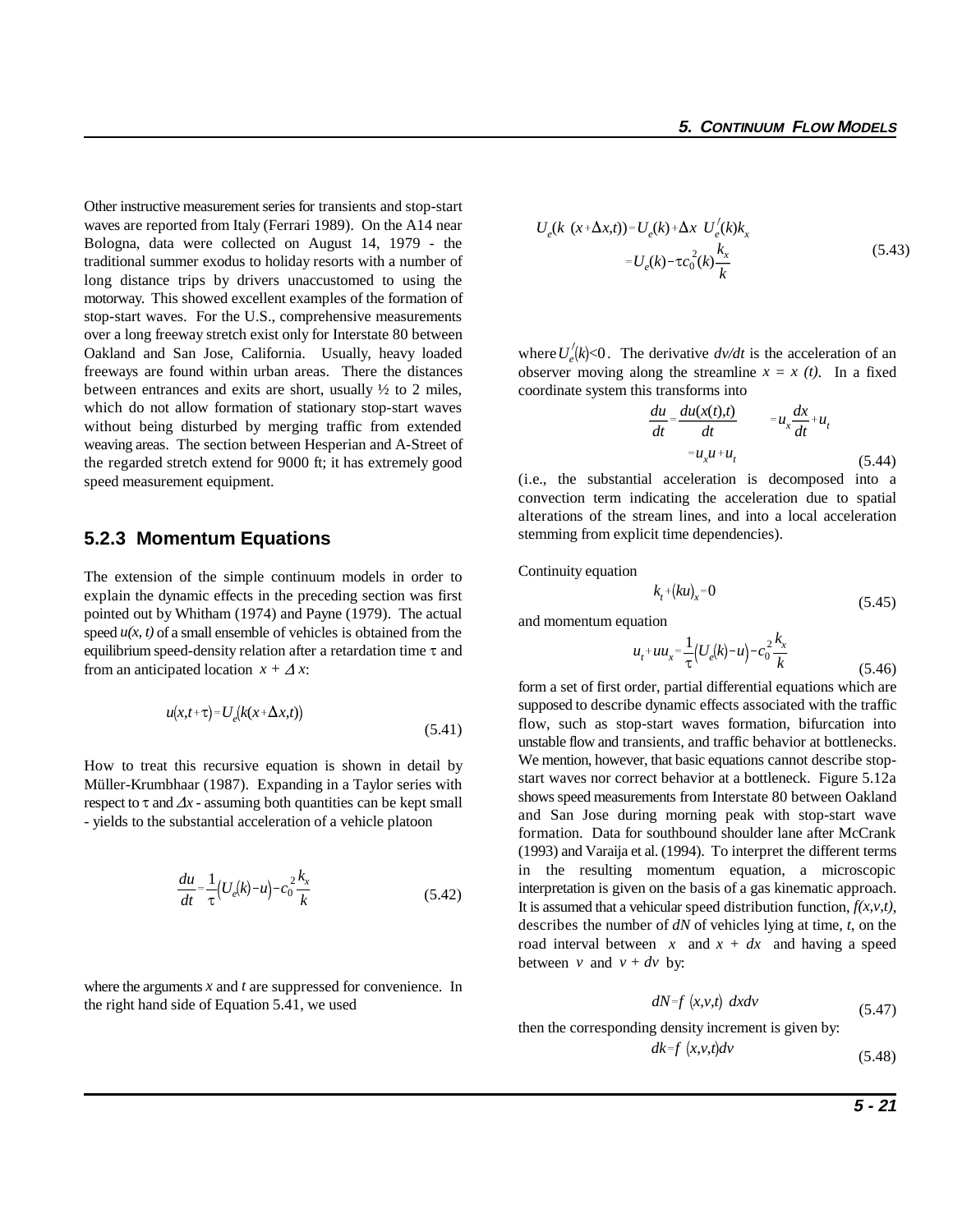

*Note: Data for south bound shoulder lane during morning peak with stop-start formation after McCrank (1993) and Varaija et al. (1994).* 

**Figure 5.12a Speed Measurements from Interstate 80 between Oakland and San Jose.**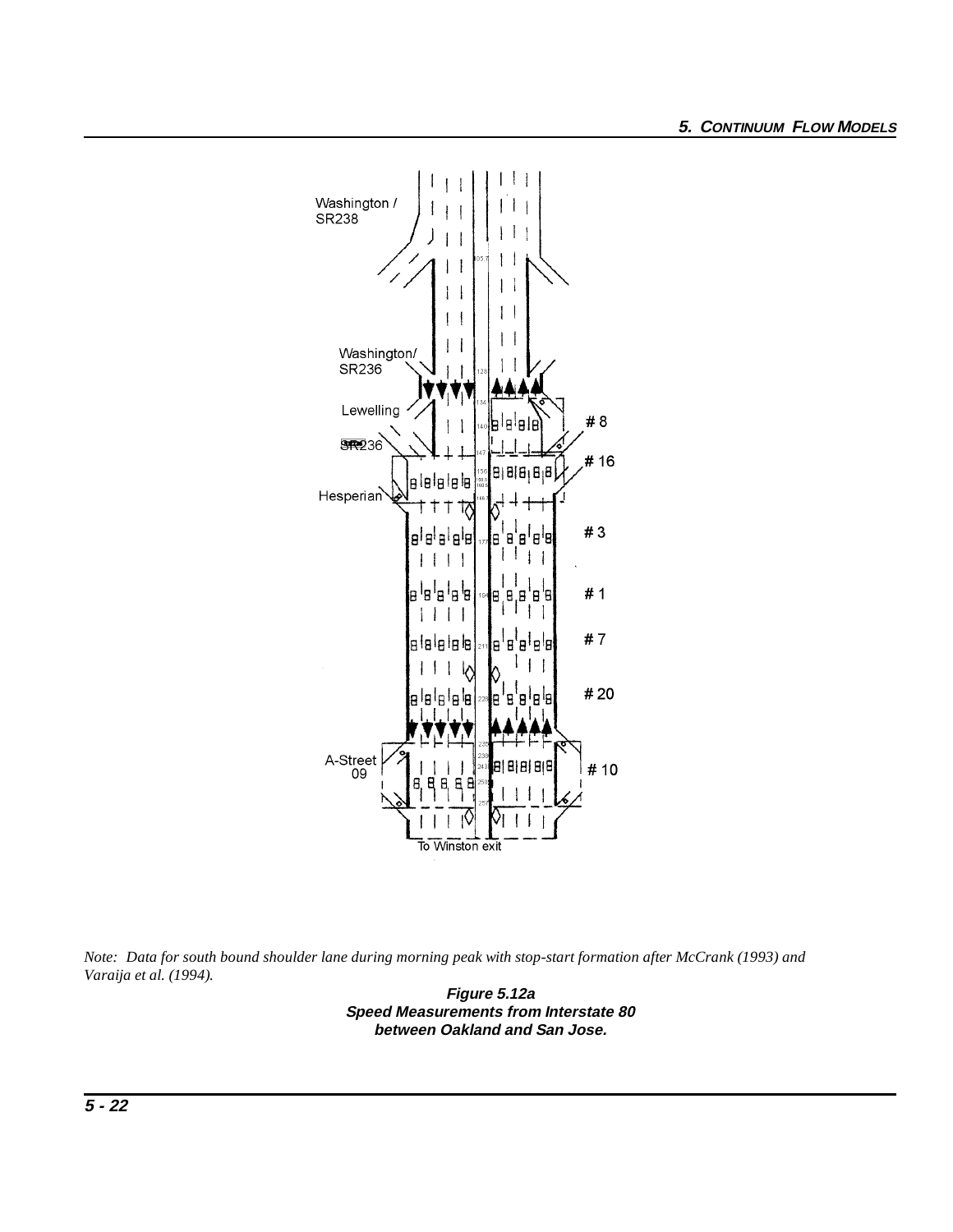

**Figure 5.12b Measurement Array for Speed Measurements from Interstate 80 between Oakland and San Jose after McCrank (1993) and Varaija et al. (1994).**

 $(5.51)$ 

while the density and mean speed are defined by:

$$
k = \int_{0}^{\infty} f(x, v, t) dv
$$
\n(5.49)

$$
u = \overline{v} = \int_{0}^{\infty} v f(x, v, t) dv / \int_{0}^{\infty} f(x, v, t) dv
$$
 (5.50)

Convection motion and relaxation to an equilibrium speed distribution  $f<sub>o</sub>$  leads to an equation of motion for the distribution function *f* (Phillips and Prigogine 1979; Prigogine and Herman 1971) :

$$
f_t + v f_x = \frac{1}{\tau} \left( f_0 - f \right)
$$

Calculating the first and second moments of this equation of motion yields

$$
k_t^{\, +}(ku)_x^{\, =0}
$$

$$
(ku)_t + \partial_x \int v^2 f dv = \frac{1}{\tau} (Q(k) - q)_{q = k u}
$$
\n(5.52)

Multiplying the momentum Equation 5.46 with *k* gives:

$$
ku_t + kuu_x + c_0^2 k_x = \frac{1}{\tau} (Q(k) - q)
$$

(5.53) Upon comparing with (Equation 5.52), we finally obtain

$$
c_0^2 k = \int_0^\infty (v^2 - u^2) f dv
$$
\n(5.54)

 $c_0^2$ The coefficient  $c_0^2$  has therefore, the meaning of the standard deviation of the vehicular speed distribution. In kinematic gas theory, this speed distribution is linked to temperature. The gas kinematic interpretation can be completed by an interpretation stemming from sound propagation in compressible gases. Without relaxation and non-linear convection term, the continuity equation and momentum equation read

$$
\frac{k_t}{k} + u\frac{k_x}{k} + u_x = 0 \qquad \qquad -c_0^2 \partial_x \qquad (5.55)
$$
\n
$$
u_t + uu_x + c_0^2 \frac{k_x}{k} = \frac{1}{\tau} (U_e(k) - u) \left[ \partial_t \right]
$$

multiplied by  $-c_0^2 \partial_x$  and  $\partial_t$ , respectively, gives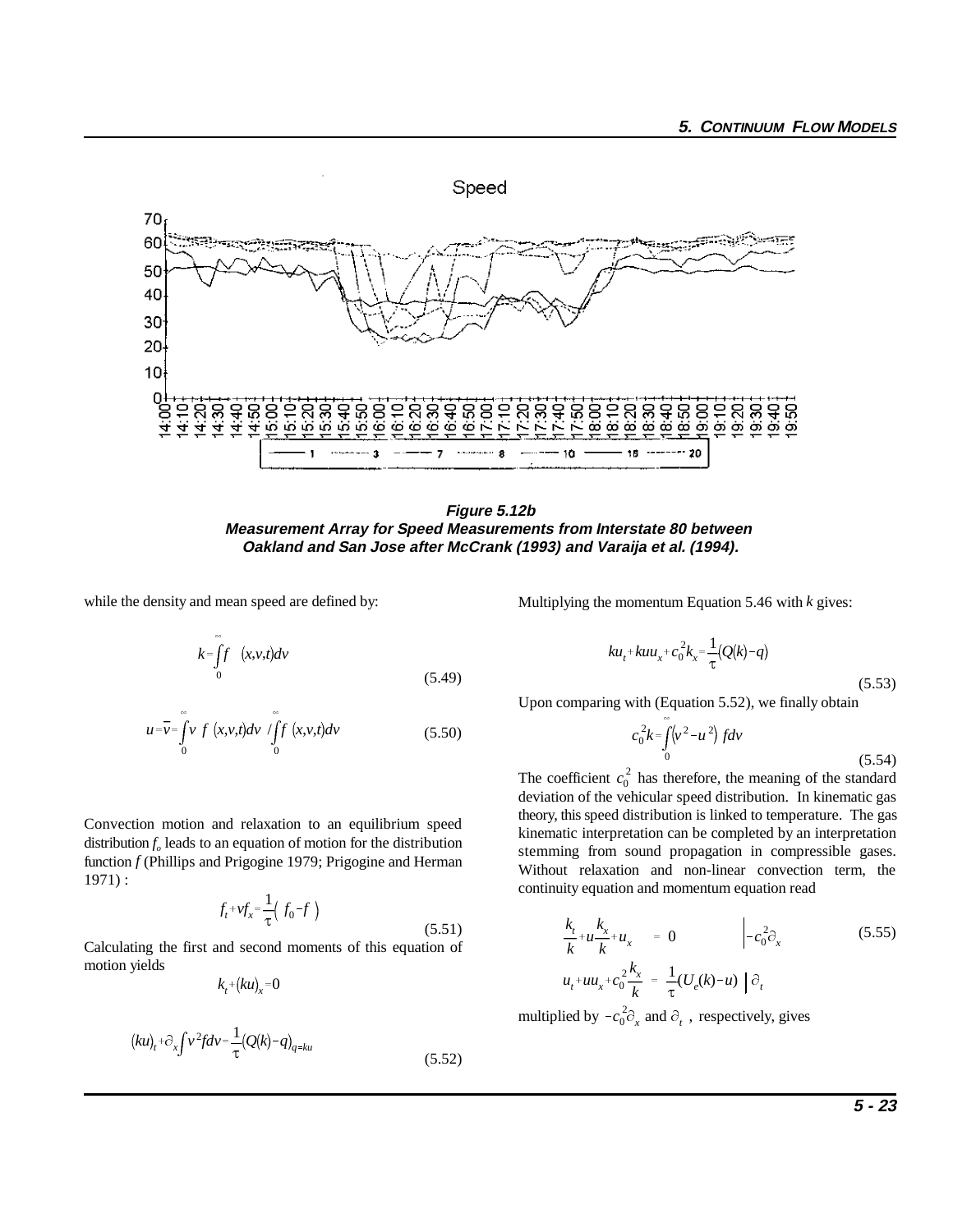$$
u_{tt} - c_0^2 u_{xx} = 0 \tag{5.56}
$$

The coefficient  $c_0^2$ , is therefore the sound velocity for which is the sound propagation equation in compressible gases. propagation of disturbances without regarding non-linear convection and relaxation to equilibrium speed-density relation.

Finally, comparing the momentum equation with the hydrodynamic Navier Stokes equations

$$
u_{t} + (u\nabla)u = -F + -\frac{1}{\rho}\nabla p + \frac{1}{\rho}\nabla \mu u
$$
  
local + convection = volume + pressure + viscosity  
acceleration force gradient (5.57)

the term  $-c_0^2 k_x / k$  can be identified with the traffic dynamic pressure

$$
p = c_0^2 k \tag{5.58}
$$

pressure term  $-c_0^2 k_x / k$  has the meaning of an anticipation related to the potential of the traffic stream and the reversible part of the energy flow. These interpretations show that the term, which takes into account drivers´ reactions to downstream disturbances. As an approximation with limited application regimes

$$
c_0^2 = \text{constant, independent of density } k \tag{5.59}
$$

is used. A density dependence of the anticipation coefficient  $c_0^2$ is investigated by Helbing (1994) as well as in the Section 5.2.9.

The relaxation term

$$
\frac{1}{\tau}(U_e(k)-u) \tag{5.60}
$$

describes the non-instantaneous adaption of the actual speed to the equilibrium speed-density relation. The relaxation time  $\tau$  is the time a platoon of vehicles reacts to speed alterations. It has something to do with the reaction time of an ensemble of cars and must therefore be in the range of reaction time of drivers´ car-units

$$
1s \leq \tau \leq 10s \tag{5.61}
$$

For instance, the German "tachometer - half" rule fixes the legal safety distance, in meters, taking the half of the actual speed in km/h - leads to a reaction time of 1.8 sec as distance in meters during reaction leads to reaction time of 8 sec. It corresponds to the U.S. rule for every 10 mi/h, one more car length (old American passenger cars!).

Anticipating Section 5.2.10, again a value of  $\tau = 1.8$  sec indeed leads to excellent agreement between the model and calculations. Earlier papers (Cremer et al. 1993; Kühne 1991; Kühne 1984) have used much larger figures and interpret  $\tau$  as a macroscopic reaction time which summarizes drivers´ reaction times. The use of unnatural high figures would lead to difficult interpretations (see e.g. Castillo, et al. 1993).

Relaxation and anticipation can be put together in a concise driving force term

$$
\frac{1}{\tau}(U_e(k) - u) - c_0^2 \frac{k_x}{k} = \frac{1}{\tau k} (Q(k) - c_0^2 \tau k_x - q) Q(k) = k U_e(k)
$$
\n
$$
q = k u_e(k) (5.62)
$$

diagram  $Q(k)$  by the volume-density relation  $Q(k)$ - $c_0^2 \tau k_x$ To anticipate drivers´ reactions, one substitutes the fundamental

$$
Q(k) - Q(k) - c_0^2 \tau k_x \tag{5.63}
$$

In view of this substitution, it becomes apparent that even under steady-state conditions maximum traffic volume is not constant but depends on the density gradient. In particular, it is interesting to note that it is allowed for *q* to become larger than  $q_{max}$ , namely if *k* is sufficiently high and, furthermore,  $k_x$  is negative.

For the equilibrium speed-density relation,  $U_e(k)$ , under homogeneous conditions several mathematical formulae have been proposed. A fairly general formula satisfying the boundary conditions:

$$
U_e(k-0) \rightarrow u_f
$$
  
\n
$$
U_e(k-k_{bumper})-0
$$
  
\n
$$
U(k) monotonic decreasing.
$$
  
\nis given by (Cremer 1979), (5.64)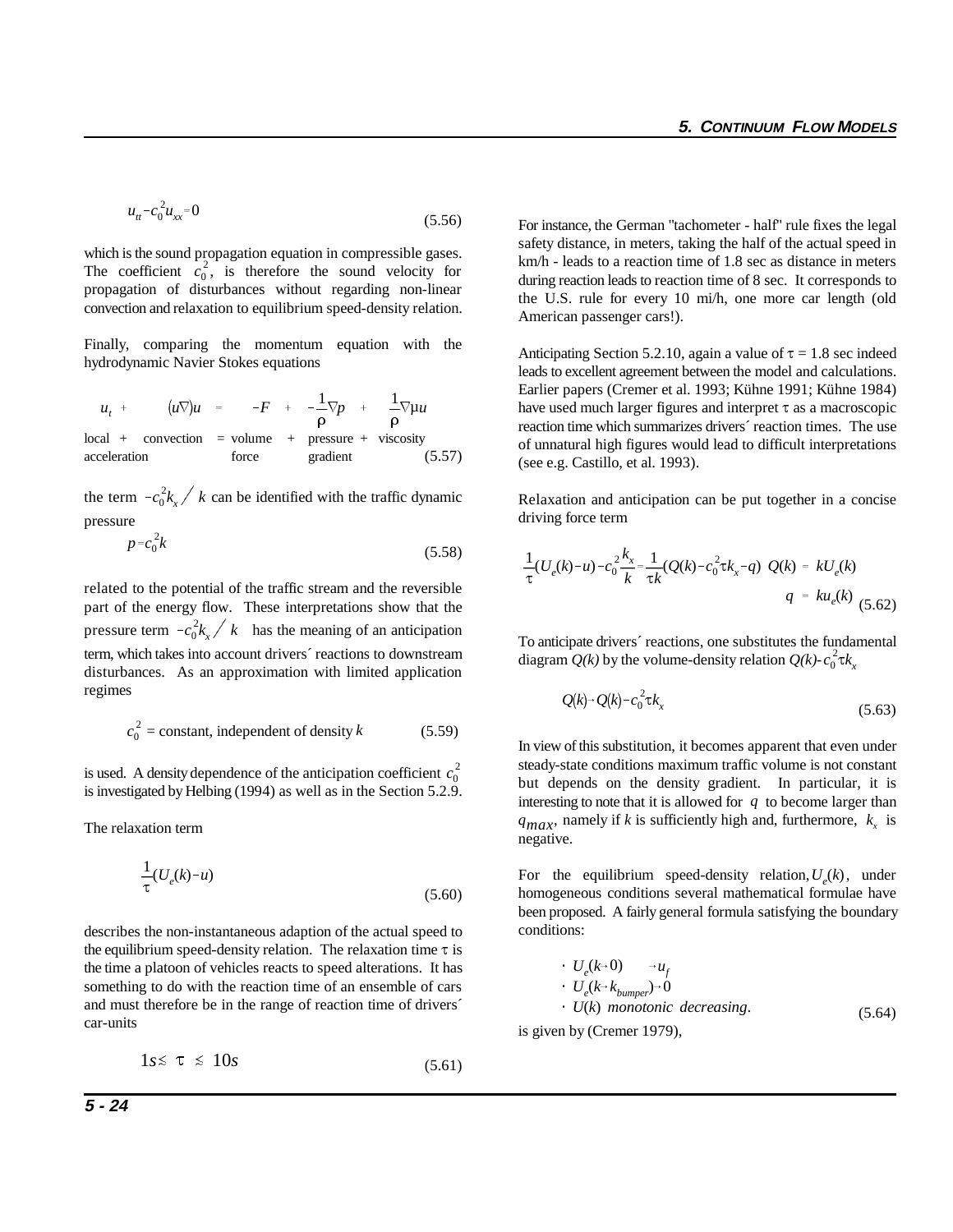$$
U_e(k) = U_f \left(1 - (k/k_{bumper})^{n_1}\right)^{n_2} \tag{5.65}
$$

with appropriate choice of the static parameters

$$
U_f = \text{free flow speed}, \tag{5.66}
$$

*kbumper* = density "bumper to bumper," and  $n_i, n_j = \text{exponents.}$ 

As a limiting case  $(n_2 \rightarrow \infty)$  the exponential functions

$$
U_e(k) = u_f \, e^{-\frac{1}{2}(\frac{k}{k_{cr}})^2}, \, u_f \, e^{-\frac{k}{k_{cr}}} \tag{5.67}
$$

can be used which do not approach zero at bumper to bumper density but which appeal by their simplicity.

Sometimes polynomial formulae are used such as

$$
U_e(k) = \sum_{i=0}^{m} a_i k^i
$$
 (5.68)

or Padé polynomials

$$
U_e(k) = \frac{\sum_{i=0}^{m} a_i k^i}{\sum_{i=0}^{n} b_i k^i}
$$
 (5.69)

The coefficients for all trials are determined from measurement points by the least squares method. The difficulty is to use only those points which refer to homogeneous and stationary situations and to cut off inhomogeneous nonstationary points. In (Dressler 1949) a self-consistent method is proposed to cut off unstable traffic flow situations. In all cases, one has to bear in mind that because the sample size for traffic includes only a few particles, fluid models have certain shortcomings which restrict their applicability in a strong mathematical sense.

#### **5.2.4 Viscosity Models**

Construction of stationary stop-start waves in the density regime beyond the stability limit can be done by introducing a collective coordinate

 $z = x - u_f t$ (5.70)

which contains the unknown group velocity  $u_g$ . If density and mean speed depend only on the collective coordinate *z* 

$$
k(x,t)! = k(z)
$$
  
 
$$
u(x,t) = u(z)
$$
 (5.71)

the system of partial differential equations transforms into a system of ordinary differential equations. Then the basic equations read:

continuity equation  

$$
\{k(u - u_g)\}_z = 0
$$
 (5.72)

and momentum equation

$$
(u-u_g)u_z = \frac{1}{\tau}(U_e(k)-u) - c_0^2 \frac{k_z}{k}
$$
\n(5.73)

The continuity equation can be integrated immediately

$$
k(u-u_g) = Q_0 \tag{5.74}
$$

group velocity  $u_g$  and vice versa. The constant  $Q_0$  has the This means that the density and speed, in a frame running with group velocity  $u_{\sigma}$ , must always serve as supplements. Wave solutions with a profile moving along the highway are only possible if the density at one site increases on the same proportion as the mean speed decreases with respect to the meaning of a net flow and is a result of boundary and initial conditions to be fulfilled.

Substituting the integrated continuity equation into the momentum equation leads directly to a profile equation for speed profiles of stop-start wave solutions:

$$
\left(\frac{u-u_g}{c_0} - \frac{c_0}{u-u_g}\right)U_z = \frac{1}{c_0 \tau} \left(U_e \left(\frac{Q_0}{u-u_g}\right) - u\right)
$$
\n(5.75)

To simplify the mathematical manipulations, dimensionless variables could be introduced

$$
\frac{u - u_g}{c_0} = u' \frac{z}{c_0 \tau} = z' \rho_0 = Q_0/c_0
$$
\n(5.76)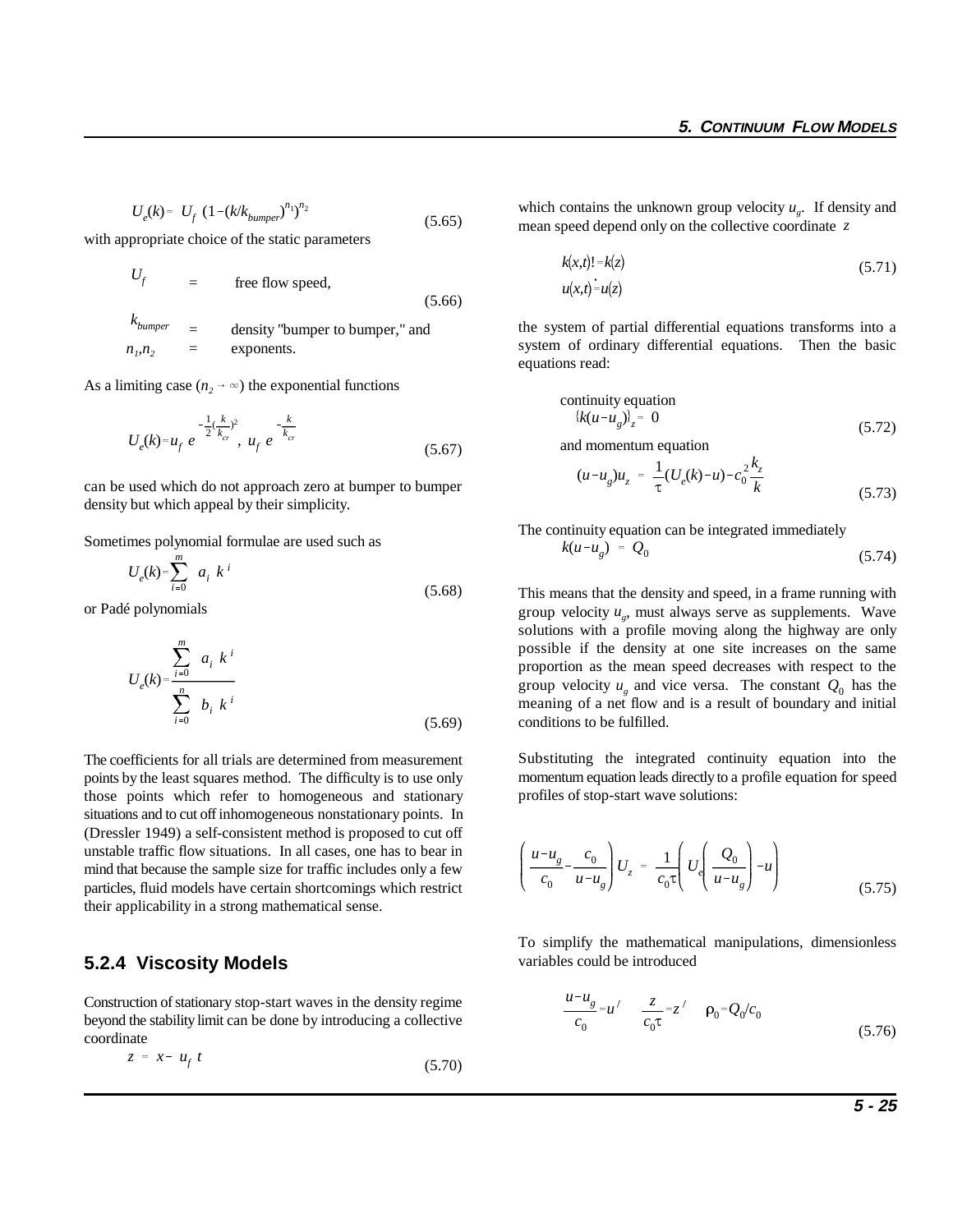$$
u_{z} = \frac{\frac{1}{c_0}U_e(\rho_0/u) - \frac{1}{c_0}u_g - u}{u - 1/u}
$$
\n(5.77)

arbitrary parameters: the flow rate  $Q_0 = \rho_0 c_0$  and the group The profile equation, thus, is an ordinary differential equation of first order which can be directly integrated. It contains two velocity  $u_{\varphi}$ .

The profile equation for  $u_{\mu}$  has a singularity. This singularity for vanishing denominator

$$
u-1/u=0\Rightarrow u=1\tag{5.78}
$$

(negative speeds are excluded!)

has been discussed in detail by Dressler (1949). It is connected with vertical slope which can be either an inflection point or an extremum with respect to  $z = z(u)$ . An extremum would lead in a representation  $u = u(z)$  to an ambiguous solution which has to be excluded. In order to get an inflection point, the conditions

$$
\left. \frac{dz}{du} \right|_{pole} = 0 \qquad \left. \frac{d^2z}{du^2} \right|_{pole} = 0 \tag{5.79}
$$

have to be fulfilled simultaneously. The calculations yield

$$
\left.\frac{dz}{du}\right|_{pole}=
$$

$$
\frac{u-1/u}{\frac{1}{c_o}U_e(\rho_o/u)-\frac{1}{c_o}u_g-u} = 0 \Rightarrow \frac{u-1/u=0}{\frac{1}{c_o}U_e(\rho_o/u)-\frac{1}{c_o}u_g-u\neq 0}
$$
\n(5.80)

$$
\frac{d^2z}{du^2}\bigg|_{pole} = \frac{1 + 1/u^2}{\frac{1}{c_0}U_e(\rho_0/u) - \frac{1}{c_0}u_g - u}\bigg|_{pole} \neq 0
$$
\n(5.81)

and show that both conditions for an inflection point with vertical slope cannot be fulfilled simultaneously. The singularity

leading to the profile equation (' suppressed) has to therefore be cancelled, otherwise ambiguous solutions occur. In order to achieve this cancellation, the zeros of the denominator and numerator in the profile equation for  $u<sub>r</sub>$  have to coincide which fixes the group velocity to

$$
u_g = U_e(\rho_0) - c_0 \qquad \rho_0 = Q_0/c_0 \tag{5.82}
$$

Group velocity  $u_{\alpha}$  and bottleneck capacity  $Q_{0}$  are independent parameters; fixing their values to obtain unambiguous solutions indicates a limitation of the underlying model. With the values of the group velocity  $v_{\varrho}$  and net flow rate  $Q_0$  given by Equation 5.82, a monotonic shape of the profile is obtained, and so far no periodic solutions are available. This situation is identical to that of elementary shallow water theory, where the profile equations for a steady flow do not exhibit periodic solutions, although periodic roll waves are observed in every inclined open channel with suitable water height. To resolve this discrepancy, pieces of continuous solutions, as Figure 5.13 demonstrates, must be put together by jumps (Leutzbach 1985). To look for such partially continuous periodic solutions is an analogy to get shockwave formation within the kinematic wave theory. The dynamic theory provided up to now gives two reasons for a jumping solution. First, the starting point of the continuity equation is a conservation law for the vehicle number of a stretch; that is an integral law which allows finite jumps in the density. Secondly, the linear stability analysis developed in the subsequent section shows that higher wave numbers become more unstable than lower ones. This leads to a steeper shape of the speed and density profile and to the formation of shock fronts again containing finite jumps. To derive the jump condition, the profile equation is integrated over the discontinuity for an infinitesimal increment including the jump.

(*k*) connective<br> *k* and *k* and *k* and *k* and *k* and *k* and *k* and *k* and *k* and *k* and *k* and *k* and *k* and *k* and *k* and *k* and *k* and *k* and *k* and *k* and *k* and *k* and *k* and *k* and *k* and *k* In connection with the correct selection of solutions of the In hydrodynamics, integration is achieved by using higher order conservation laws like conservation of energy or of entropy. In traffic flow, such higher order conservation laws are not obvious and the derivation of jump conditions, therefore, is ambiguous. kinematic wave theory, an entropy condition was formulated (Ansorge 1990; Bui et al. 1992)

kinematic wave theory, an entropy condition was formu  
\n(Answer 1990; Bui et al. 1992)  
\n
$$
Q'(k) < xs(t) < Q'(ks)
$$
\n
$$
\dot{x} = \text{shockspeed}
$$
\n
$$
k_{-}, k_{+} = \text{density downstream, upstream shock}
$$

(5.83)

The ambiguity can be resolved by using the experimental results: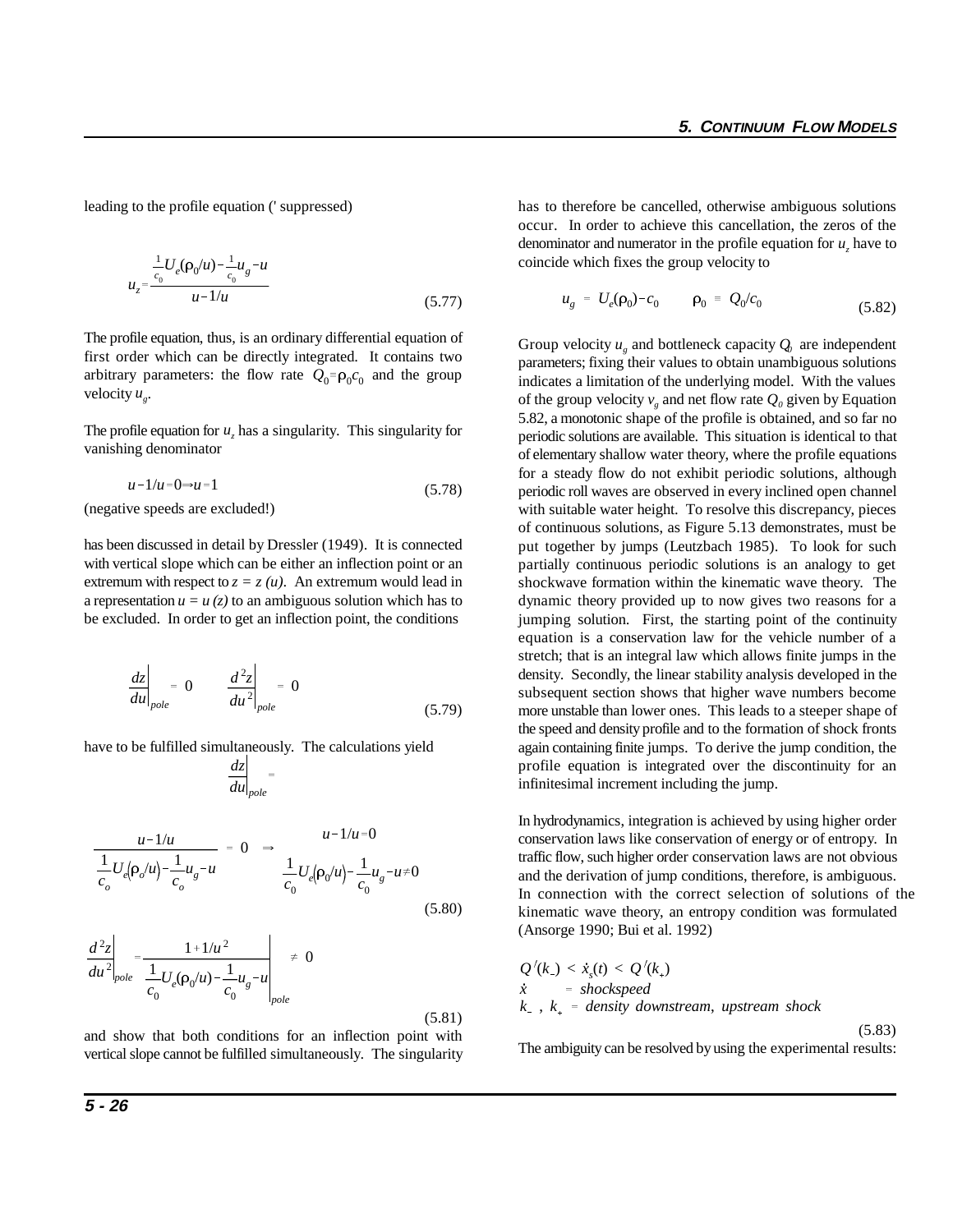

**Figure 5.13 Construction of Partially Continuous Wave Solutions (Leutzbach 1985).**

- $\blacksquare$  the transition from free traffic flow (free flow speed 100- 140 km/h Europe, 75 mi/h U.S.) to jammed-up traffic occurs on a length of minimum 80 m,
- $\blacksquare$ the speed amplitude  $A = u_{max} - u_{min}$  of a stop-start wave and the oscillation time, *T*, have the ratio  $A/T \approx 280$  km/h<sup>2</sup> in the proportionality regime, and
- $\blacksquare$  the group velocity for upstream running shock fronts in unstable traffic flow seldom exceeds  $u<sub>o</sub> = -20$  km/h. The experimental data suggest the presence of an intrinsic dampening that is modeled by introducing a viscosity term

$$
\frac{1}{k}(\mu(k)u_x)_x
$$

into the momentum equation. The basic higher order traffic flow model then reads:

$$
k_t + (ku)_x = 0
$$
  

$$
u_t + uu_x = \frac{1}{\tau} (U_e(k) - u) - c_o^2 \frac{k_x}{k} + \frac{1}{k} (\mu(k)u_x)_x
$$
  
(5.84)

The dynamic viscosity,  $\mu_0$ , is determined by scaling investigations. In the shear layer, speed decreases from free flow to deadlock local acceleration, and dynamic viscosity overwhelms all other effects

$$
u_t = v_0 u_{xx} \qquad \mu_0 = \frac{v(k)}{k} \quad \text{approximately constant}
$$
\n(shear layer equation)

(5.85)

which leads to the speed profile within the shear layer decaying from free flow speed  $u_f$  to zero along the space coordinate *x*:

$$
u \approx \frac{1}{\sqrt{4\pi v_0 t}} e^{-\frac{x^2}{4v_0 t}}
$$
\n(5.86)

and to the characteristic length  $l_0$  during the characteristic time  $\tau$ 

$$
l_0 = \sqrt{v_0 \tau} = \sqrt{\frac{\mu}{k} \tau}.
$$
\n(5.87)

There is minimal use of the viscosity model since its significance has not been completely understood. From the possible solutions of the kinematic theory, the entropy condition selects those which correspond to the lower envelope of the shock conditions (Bui et al. 1992). In the case of gas dynamics, this is very reasonable because it is well known that the Euler equations which display shocks are approximations of the Navier Stokes equations which contain viscosity and do not exhibit shocks.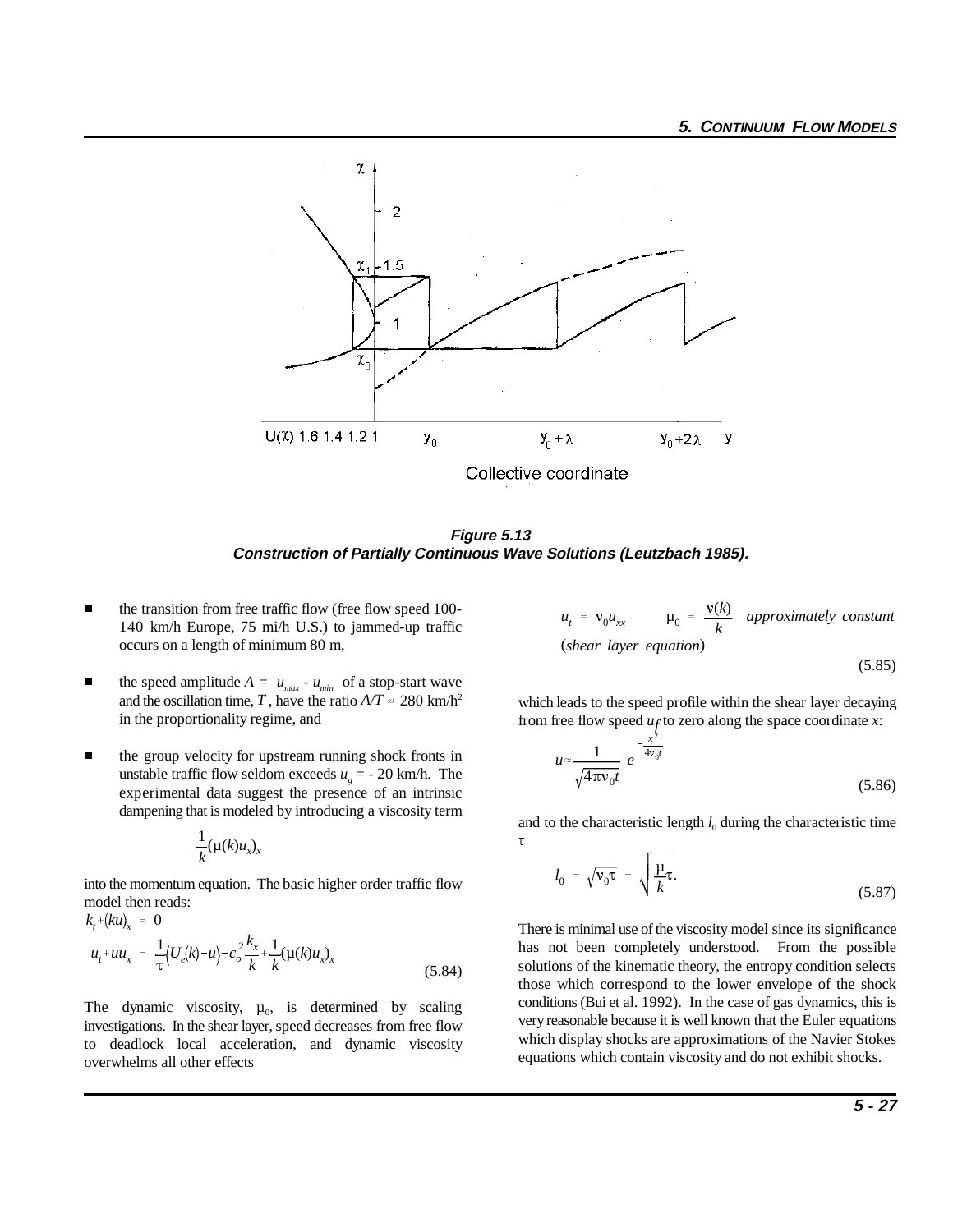dynamic viscosity,  $\mu(k) = \mu_0$  can be assumed which leads to the As the numerical treatment later on shows a simple constant viscosity term  $\mu$ . This approach is used constantly in the following

viscosity term = 
$$
\frac{1}{k} (\mu(k) u_{x})_{x} = \frac{\mu_0}{k} u_{xx}
$$

The difficulties arising from the higher order models without viscosity (e.g. the inability to properly describe for bottleneck and stop-start behavior) are reviewed by Hauer and Hurdle (1979). The great numerical effort by Babcock et al. (1982) as well as the introduction of an adaptive discretization procedure by Cremer and May (1985) are attempts as well. From an analytical point of view, the latter procedures are nothing more than the introduction of a numerical viscosity in order to continuously describe bottleneck behavior and stop-start waves.

To obtain useful results, it is essential to overcome the mathematical problems of unphysical solutions due to vanishing viscosity by introducing the entropy condition or a small but not vanishing viscosity. Nevertheless, one has to keep in mind the limitations of the one-dimensional aggregate models presented (Papageorgiou 1989). In special traffic situations, the onedimensional description fails. If an off-ramp throughput is less than the traffic wishing to exit, one or more right lanes of the main road may be blocked while traffic on the left lanes may be fluid. Restrictions of the one-dimensional description occur when trucks are not allowed to use the far left lane and block the right lane while traffic on the left lane may be fluid. Another restriction occurs if special lanes are dedicated to buses, taxis, and high occupancy vehicles.

## **5.2.5 Stability Analysis of Higher Order Models**

 $k_t$  +  $(ku)_x = 0$  $u_t$ <sup>+</sup>*uu<sub>x</sub>* =  $\frac{1}{\tau}$  $\frac{1}{\tau} (U_e(k) - u) - c_o^2 \frac{k_x}{k}$ *k*  $+\frac{\mu_0}{\sigma}$  $\frac{d}{dx}u$ The basic equations (5.88)

admit the equilibrium solution

$$
k = k_0 \qquad v = U_e(k_0) \tag{5.89}
$$

relying on the equilibrium speed-density relation  $U_a(k)$ . To determine the stability of this solution the trial solution

$$
k = k_0 + \tilde{k}e^{ikx + \omega(l)t}
$$
  

$$
u = U_e(k_0) + \tilde{u}e^{ikx + \omega(l)t}
$$
 (5.90)

order in  $\tilde{k}$  and  $\tilde{u}$  are considered (for convenience dimensionless is substituted in the model equations and only term up to first coordinates

$$
x' = \frac{x}{c_o \tau} t' = \frac{t}{\tau}
$$

are used where ' is suppressed). In Equation 5.90, l is the wave number and  $\omega$  (l) is the corresponding frequency.

The continuity and the momentum equations are rewritten as:

$$
\left(\omega + il\frac{1}{c_0}U_e(k_0)\right)\tilde{k} + ilk_0\tilde{u} = 0
$$
\n
$$
\left(\omega + il\frac{1}{c_0}U_e(k_0)\right)\tilde{u} = \frac{1}{c_0}U'_e(k_0)\tilde{k} - \tilde{u} - il\frac{1}{k_0}\tilde{k} - vl^2\tilde{u}
$$
\n(5.91)

with  $\nu$  as the inverse Reynolds number

$$
v = \frac{\mu_o}{k_o^2 \tau} = \frac{1}{Re}
$$
 (5.92)

The condition for non-trivial solutions yields the eigenvalues

$$
\omega = il\frac{1}{c_0}U_e(k_0) - \frac{1 + v l^2}{2} \pm \sqrt{\left( il + \frac{1 + v l^2}{2} \right)^2 + il(a - v l^2)} \tag{5.93}
$$

where *a* is the dimensionless traffic parameter

$$
a = -1 - \frac{k_0}{c_0} U'_e \ (k_0).
$$
 (5.94)

The traffic parameter characterizes the traffic conditions by increment of speed density relation and absolute value of the operating point  $k<sub>o</sub>$ . Regarding only the infinitesimal vicinity of the operating point corresponds to the restriction on a linear stability analysis and is similar to the wave theoretic stability interpretations in kinematic traffic wave theory.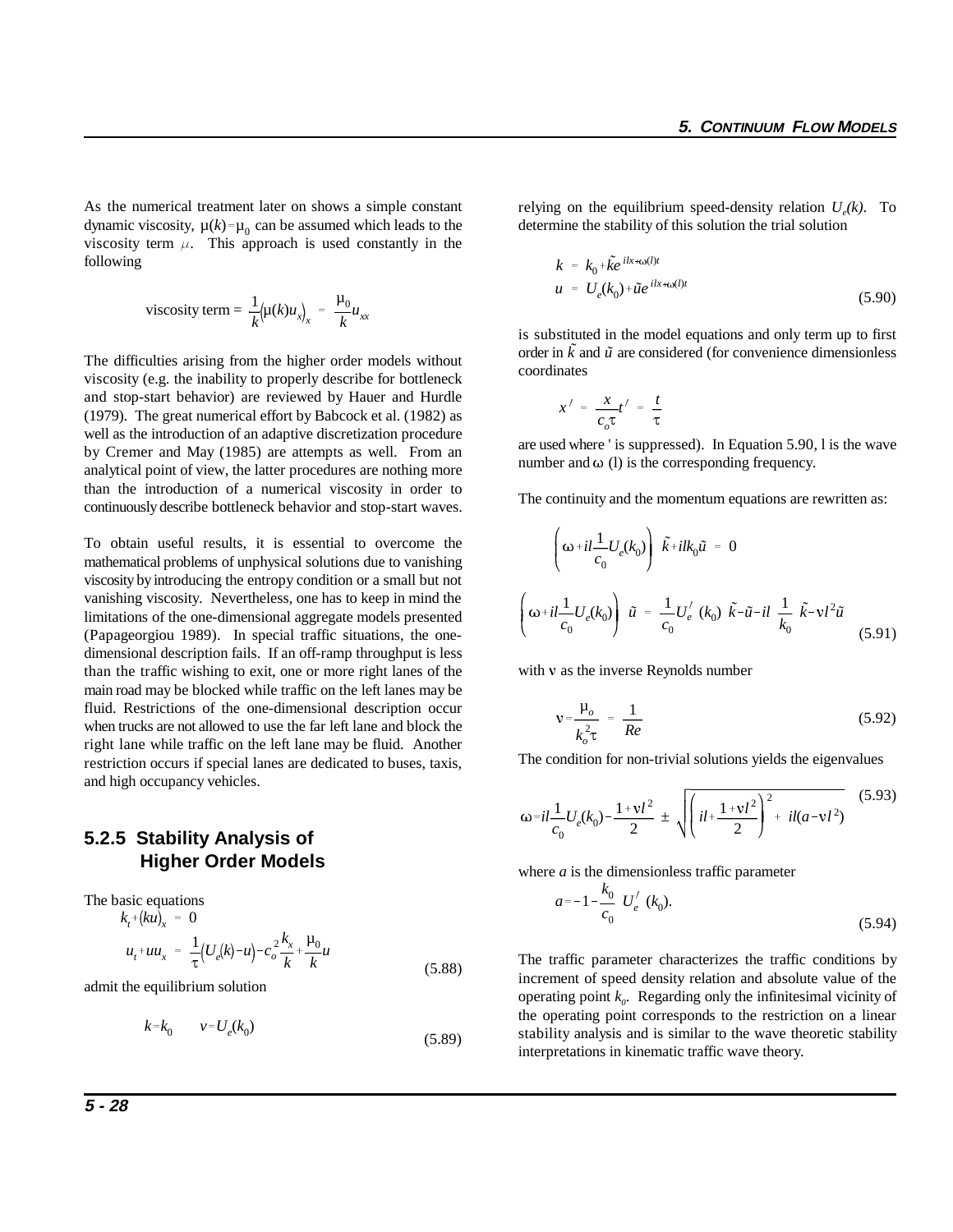equilibrium solution. The cross-over point is given by<br>  $l^2 = a/v$ . (5.95) The two branches of the eigenvalues correspond to two different Beckschulte 1993). The positive values of the upper branch lead types of excitations. One branch leads to permanent negative to instability of the equilibrium solution. real part (- sign) and is, therefore, stable. The other branch (+ sign) has a real part which can change its sign independent of the The corresponding eigenfunctions can easily be calculated to traffic parameter a and which then leads to instability of the

$$
l^2 = a/v.
$$
 (5.95)

This corresponds to a real wave number if  $a > 0$ , which becomes a necessary condition for unstability. For *a* < 0, no cross over point can be reached. The overall stability analysis is stable *a* < 0 equilibrium for solution can become unstable  $a > 0$  was also derived by Payne (1979).

The wave number dependence on the real part of the eigenvalue  $\omega$  together with the stability domain is shown in Figure 5.14 and Figure 5.15. Figure 5.14 shows the wave number dependence of the real part of the eigen values for  $a > 0$  from the linear stability analysis of the equilibrium solution (Kühne and

$$
\left(\begin{array}{c}k\\u\end{array}\right)\;=\;\left(\begin{array}{c}k_0\\U_e(k_0)\end{array}\right)\;+\;N\left(\begin{array}{cc}-ilk_0\\ \big(\omega(I)+il\;\;U_e(k_0)\big)\end{array}\right)\;e^{\;ilx+\omega(I)t}\;+\;c.c.
$$

(5.96)where *N* is a normalization constant. For instance at the transition point

$$
l = l_c = \sqrt{a/v}
$$

the upper branch reads

÷.

$$
\begin{pmatrix}\n\frac{k}{k_0} \\
\frac{u}{c_0}\n\end{pmatrix} =\n\begin{pmatrix}\n1 \\
\frac{1}{c_0}U_e(k_0)\n\end{pmatrix} + N\n\begin{pmatrix}\n-i l_c \\
i l_c\n\end{pmatrix} e^{i l_c \left(x - \frac{U_e(k_0)}{c_0}t + t\right)} + c.c.
$$
\n(5.97)



**Figure 5.14 Wave Number Dependence from the Linear Stability Analysis.**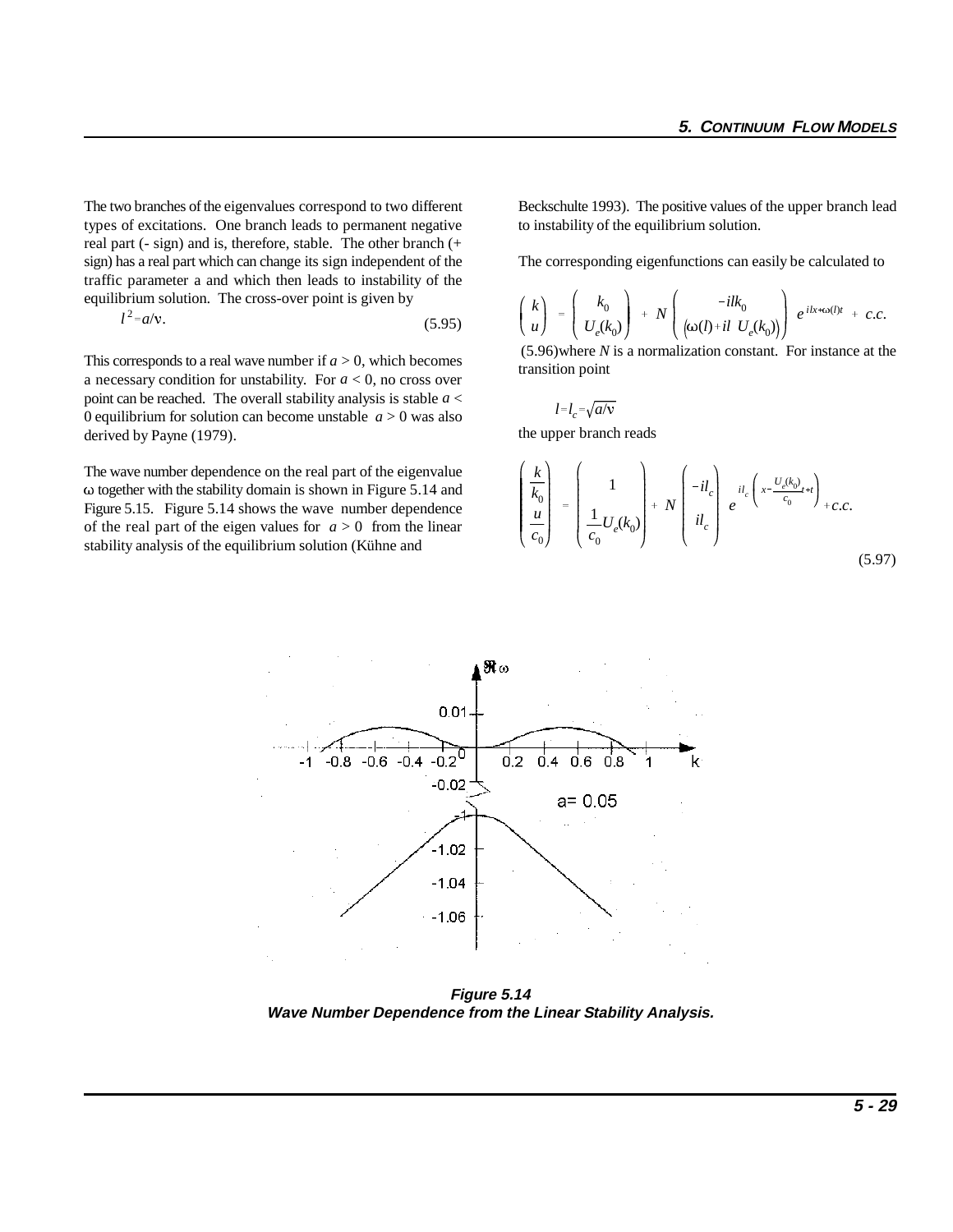

**Figure 5.15 Traffic Parameter a and Stability Domain of the Homogeneous Traffic Flow.**

To interpret this upper unstable branch, the sign of density and analysis, (i.e., the unstable traffic patterns are connected with speed deviations from the equilibrium are considered the upper non-linearity stochastics) (Kühne and Beckschulte 1993). These branch describes excitations where speed and density vary in non-linearity stochastics define time and length scales of opposite direction. A speed increase with respect to the coherence which have to be distinguished from ordinary noise homogeneous equilibrium solution  $k = k_0$ ,  $u = e U_0(k)$ corresponds to a decrease of density. This excitation leads to unstable traffic flow beyond a critical density. If it is possible to react throughout the whole excitation by modulations of speed and density which go in phase, the second and lower branch is reached which leads to stable but unnatural behavior in traffic engineering. The drivers´ reaction to reduce the speed in heavy traffic flow when density is increasing is the reason for instabilities, spreading of shock waves, and formation of congestion with stop-start waves. Of course, this reaction is correct with respect to safety. With artificial distance control systems, however, the lower branch excitation becomes feasible. The reaction "higher density - higher speed" then leads to the expected increase of capacity by means of distance control systems.

In the unstable regime, the linear stability analysis indicates exponential growing of perturbances. Since, saturation effects will confine the increase of a non-linear stability, analysis in the unstable regime has to be considered. Several methods of nonlinear stability analysis have been developed to describe the correct behavior in the unstable regime, mostly based on a truncated expansion using the eigenmode expansion from linear stability analysis as a starting point. Under certain circumstances chaotic motion is observed by this complete

due to omnipresent random influences.

### **5.2.6 Numerical Solutions by Finite Element Method**

Over a wide range, higher order models up to now have failed to demonstrate their superiority over simple continuum models even after improving the solution algorithms. This situation is similar to the application of the Euler equations in hydrodynamics in comparison with simple hydrostatic considerations, which do not yield improved results and even yield wrong results (e.g., shear layers, buoyancy, and boundary conditions for eddies). The full fluid dynamic effects can be taken into account correctly only at the Navier Stokes level. It is, therefore, no surprise that traffic flow at bottlenecks, formation of stop-start waves, and the variety of traffic patterns in unstable traffic flow could only be described with higher order models (including viscosity and differentiating between vanishing viscosity and viscosity tending to zero). Besides the in-depth understanding of the macroscopic traffic flow mechanisms, appropriate numerical methods have to be provided. Simple forward discretization schemes are not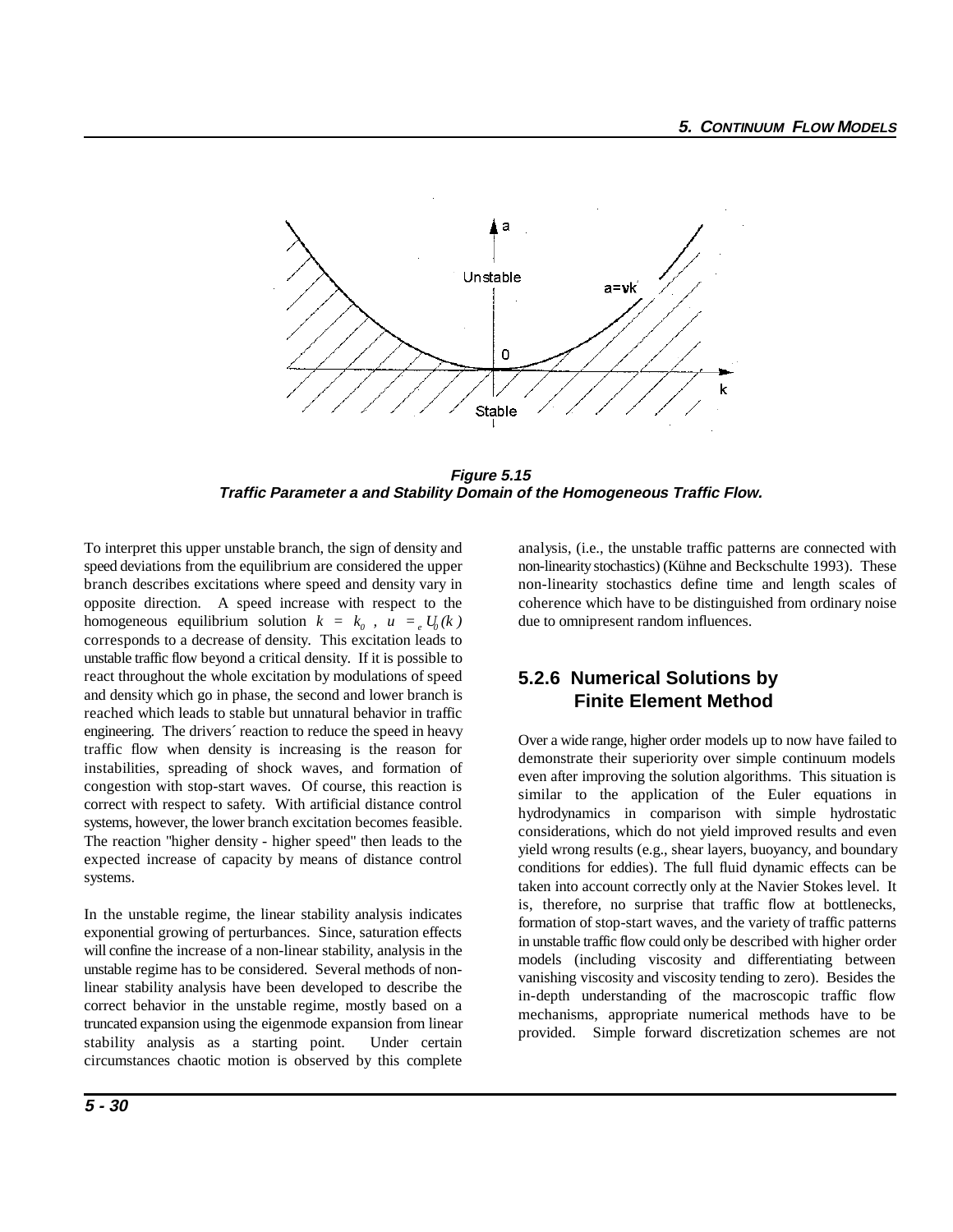suitable and in many cases lead to wrong results due to the propagation speed of shock waves of about 20 km/h is chosen in connected numerical instabilities.  $\qquad \qquad$  order to also record shock front spreading. This gives

The numerical methods must contain:

- $\blacksquare$  Implicit integration procedures with centered differences and correct treatment of the non-linearities by a Newtonian iteration procedure, which is stable under all conditions and
- $\blacksquare$  Correct recording of boundary and initial conditions regarding the hyperbolic character of the basic differential equation system.

The implicit procedure turns out to be numerically stable if the coefficients do not alter suddenly. Bottlenecks have therefore to be introduced with smoothed boundaries.

Sometimes additional simplifications can be used (e.g., using logarithmic density or separating the conservative part of the momentum equation); these methods are linked to special forms of an anticipation term and a fundamental diagram which cannot be recommended in general.

Crucial for the numerical solution is the correct choice of the spatial and temporal step size for discretization of the space and time coordinate. A number of papers propose a spatial step size of about 500 m arguing that this is the coherence length of spatial variations and is traditionally equal to the spacing of measurement sites (e.g. dense equipped line control systems or tunnel stretches) (Cremer 1979). Experience with numerical solutions shows that significantly smaller sizes have to be considered. The calculations concerning the Boulevard Périphérique around Paris use 125 m and propose even smaller discretization structures (Papageorgiou et al. 1990). The smaller structure is induced by the characteristic length of shear layers  $(l<sub>o</sub> = 80 \text{ m})$  and is motivated by the minimum size of variations which coincide with one car length. Since the numerical effort is inconsiderable,

$$
\Delta x = 5 \, m \tag{5.98}
$$

will be chosen throughout numerical procedures.

The spatial step size is connected via the characteristic speed with the temporal step size. As appropriate, the backward

$$
\Delta t = 1 \text{ sec} \tag{5.99}
$$

Since the time step is smaller than the usual actualization rate of measurements for boundary conditions (which usually come in a 30 sec scanning rate), the measurement data have to be interpolated providing a smoothing effect welcome for stabilizing the numerical calculations.

For numerical integration, the basic equations are transformed by

$$
u_x = w \tag{5.100}
$$

into a system of three equations for the unknown variables *k*, *v*, and *w*. To identify the static and dynamic parameters at one glance, the variables are normalized in the following way:

$$
k' = \frac{k}{k_{ref}}
$$
  $u' = \frac{u}{u_f}$   $w' = \frac{w}{u_f}$   $x' = \frac{x}{u_f \tau}$   $t' = \frac{t}{\tau}$  (5.101)

where the reference state  $k_{ref}$  can be the density bumper to bumper in case of a unique lane number. The unknown variables can be put together to a vector  $\eta$ ,

$$
\eta = \begin{pmatrix} k \\ u \\ w \end{pmatrix}
$$
 (5.102)

and the basic equations have the form of a quasi-linear partial differential equation:

$$
A\eta_t + B\eta_x = C \tag{5.103}
$$

with

 $\mathbb{R}^{\mathbb{Z}}$ 

$$
A = \begin{pmatrix} 1 & 0 & 0 \\ 0 & 1 & 0 \\ 0 & 0 & 0 \end{pmatrix} \qquad B = \begin{pmatrix} u & 0 & 0 \\ \frac{1}{k} & \frac{1}{k} & 0 \\ 0 & 1 & 0 \end{pmatrix} \qquad C = \begin{pmatrix} -kw \\ -uw + U & -u \\ w \end{pmatrix}
$$
(5.104)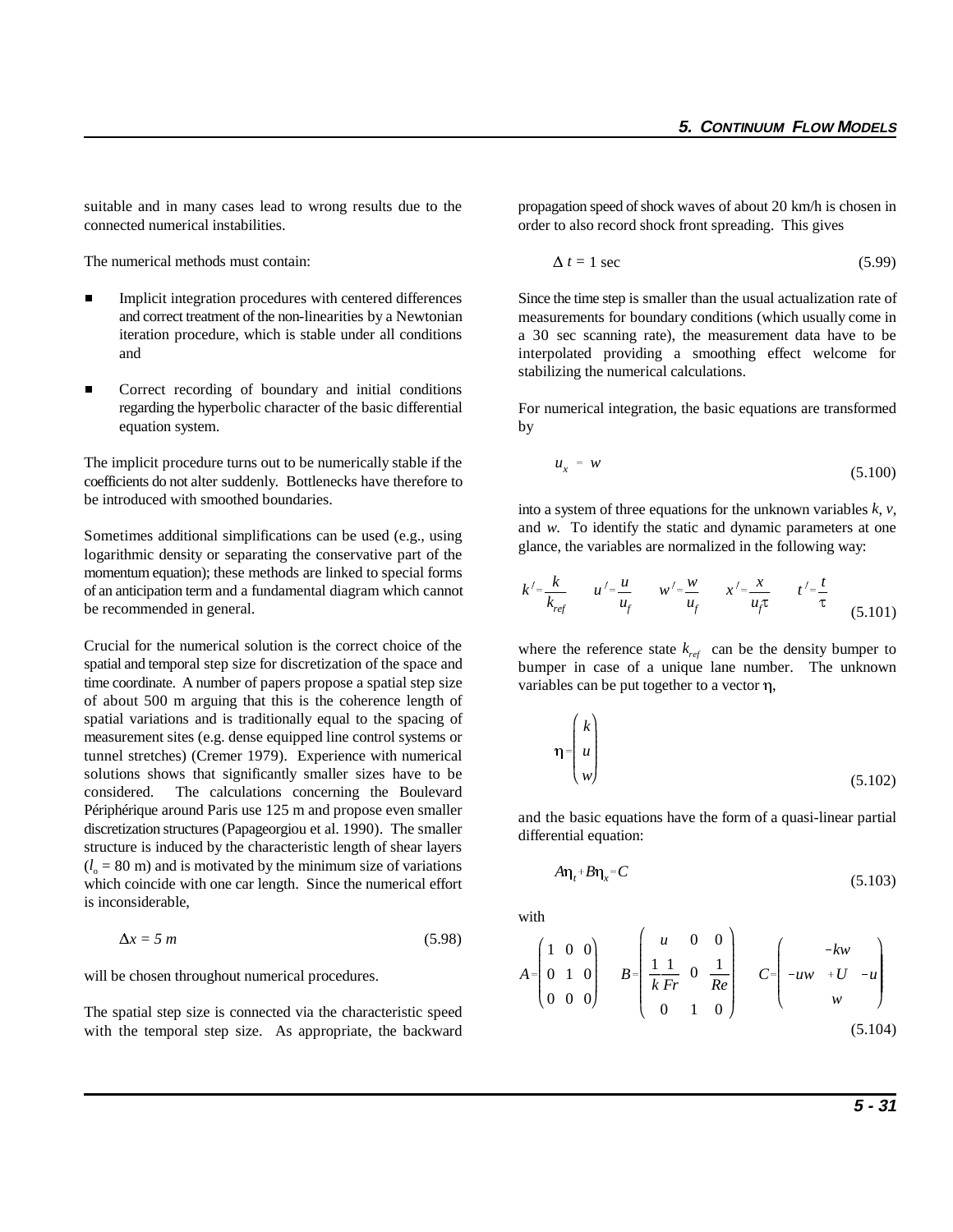$$
U_e(k) = \left(1 - \left(\frac{k_{ref}}{k_{bump}(x)}k\right)^{n_1}\right)^{n_2}
$$
\n(5.105)

as well as with the density "bumper to bumper,"  $k_{bump}(x)$ , which with the exponents  $n_1$  and  $n_2$  describing the density dependence, is space-dependent in the case of lane dropping and bottlenecks.

The basic equations contain two dynamic parameters:

Froude number = 
$$
\frac{\text{kinetic energy (inertia influence)}}{\text{potential energy (pressure)}}
$$

\n $\frac{\left(\frac{1}{2}\right)ku_f^2}{\left(\frac{1}{2}\right)ku_f^2} = \left(\frac{u_f}{c_0}\right)^2 = Fr$ 

*Reynolds number* = 
$$
\frac{length \ velocity}{kinem. \ viscosity} = \frac{u_f^2 \tau}{v_0} = R
$$
 (5.106)

The equations contain the static speed-density fit, We integrate Equation 5.103 along its characteristics. To ensure uniqueness, we need two initial conditions, e.g.

$$
k = k (x, t = 0)
$$
  $u = u (x, t = 0)$  and

three boundary conditions, e.g.,

$$
k = k (x = 0, t)
$$
  $u = u (x = 0, t)$   $w = w (x = 0, t)$  (5.107)

For numerical stable solutions, the hyperbolic character of the differential equation system has to be considered. Therefore, only few boundary conditions on the left and right boundary can be used:

$$
k = k (x = 0, t)
$$
  $u = u (x = L, t)$   $u = u (x = 0, t)$  (5.108)

For detailed numerical solution, the equations are integrated section wise according to the scheme shown in Figure 5.16 (Kerner and Konhäuser 1993a).

To this aim the continuous functions,

$$
\eta(x,t) = \begin{pmatrix} k & (x,t) \\ u & (x,t) \\ w & (x,t) \end{pmatrix}
$$
\n(5.109)



**Figure 5.16 Stepwise Integration of the Quasi Linear Differential Equation in Time and Space Grid (Kerner and Konhäuser 1993a).**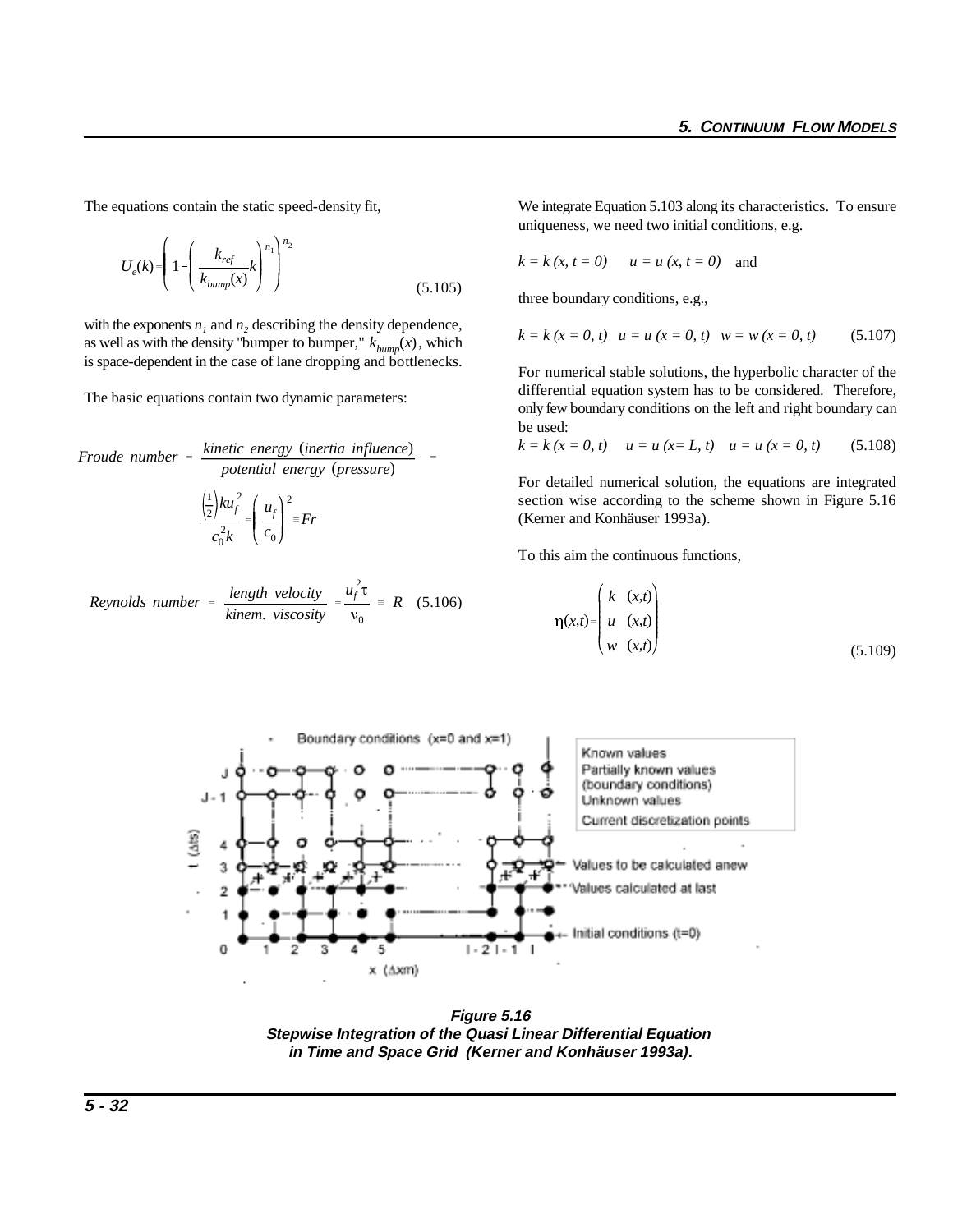are replaced by functions defined as a lattice:

$$
\eta(x_0 + i\Delta x, t_0 + j\Delta t) = \eta_{i, j} \tag{5.110}
$$

All derivatives are replaced by centered difference quotients

$$
\eta_{x} \rightarrow \frac{1}{2\Delta x} \left( \eta_{i+1, j+1} - \eta_{i, j+1} + \eta_{i+1, j} - \eta_{i, j} \right)
$$
\n
$$
\eta_{t} \rightarrow \frac{1}{2\Delta t} \left( \eta_{i+1, j+1} + \eta_{i, j+1} - \eta_{i+1, j} - \eta_{i, j} \right)
$$
\n(5.111)

and the function values are replaced by the midpoint values

$$
\eta \rightarrow \frac{1}{4} \left( \eta_{i+1, j+1} + \eta_{i, j+1} + \eta_{i+1, j} + \eta_{i, j} \right)
$$
\n(5.113)

**the integration procedure is a step wise process solution**<br>variable at the known time layer  $t = t_0 + \Delta t \cdot j$ , The integration procedure is a stepwise process starting with the

$$
\eta_{i, j}
$$
  
known variables to start with  

$$
\eta_{i, j}
$$

$$
\mathbf{u}_{i+1,j} \tag{5.114}
$$

 $t = t_0 + \Delta t \cdot (j+1)$ and proceeding from this layer to the next unknown layer

$$
\eta_{i, j+1} = \eta_i
$$
  
unknown variables to be calculated  

$$
\eta_{i+1, j+1} = \eta_{i+1}
$$
 (5)

$$
q_{i+1, j+1} = q_{i+1} \tag{5.115}
$$

must be used with respect to the unknown variables  $\eta_i$ ,  $\eta_{i+1}$ . It stable. The variables are replaced by an approximation  $\bar{\eta}_i$ ,  $\bar{\eta}_{i+1}$ and the deviations  $\delta \eta_i$ ,  $\delta \eta_{i+1}$  are calculated by linearizing the Since the basic equation are non-linear, an implicit procedure turns out that the Newtonian iteration procedure is extremely starting equations. Denoting the deviation vector by:

$$
\delta_i = \begin{pmatrix} \delta & k_i \\ \delta & u_i \\ \delta & w_i \end{pmatrix}
$$
 (5.116)

the basic equations can be written in the form of

$$
A_i \delta_{i+1} + B_i \delta_i = R_i \tag{5.117}
$$

with 
$$
\left(\alpha = \frac{2}{\Delta x}, \ \beta = \frac{2}{\Delta t}, \ \kappa = \frac{1}{Fr} = \frac{c_0^2}{v_f^2}\right)
$$
 (5.118)

$$
A_{i} = \begin{pmatrix} \beta + \alpha U + W & K_{x} & K \\ -U_{e}^{'}(K) - \kappa \frac{K_{x}}{K^{2}} + \alpha \kappa \frac{1}{K} & \beta + W + 1 & U - \alpha v \\ 0 & \alpha & -1 \end{pmatrix}
$$
(5.119)

$$
B_{i} = \begin{pmatrix} \beta - \alpha U + W & K_{x} & K \\ -U_{e}^{\prime}(K) - \kappa \frac{K_{x}}{K^{2}} - \alpha \kappa \frac{1}{K} & \beta + W + 1 & U + \alpha v \\ 0 & \alpha & -1 \end{pmatrix}
$$
(5.120)

$$
R_{i} = -4\left(U_{t} + UW - U_{e}(K) + U + \kappa \frac{K_{x}}{K} - vW_{x}\right)
$$
  

$$
U_{x} - W
$$
 (5.121)

where the abbreviations

$$
K = \frac{1}{4} \left( \bar{k}_{i+1} + \bar{k}_{i} + k_{i+1,j} + k_{i,j} \right)
$$
 (5.122)

$$
K_{t} = \frac{1}{2\Delta t} \left( \bar{k}_{i+1} + \bar{k}_{i} - k_{i+1, j} - k_{i, j} \right)
$$
\n(5.123)

are used.

Starting with the initial condition as the lowest approximation,

$$
\bar{\eta}_i = \eta_{i, j=0} \quad \eta_{i, -1} = 0 \tag{5.124}
$$

and using the left boundary condition,

$$
k_{i=0, j} \Rightarrow \delta_0 = \begin{pmatrix} 0 \\ 0 \\ \delta w_0 \end{pmatrix}
$$
 (5.125)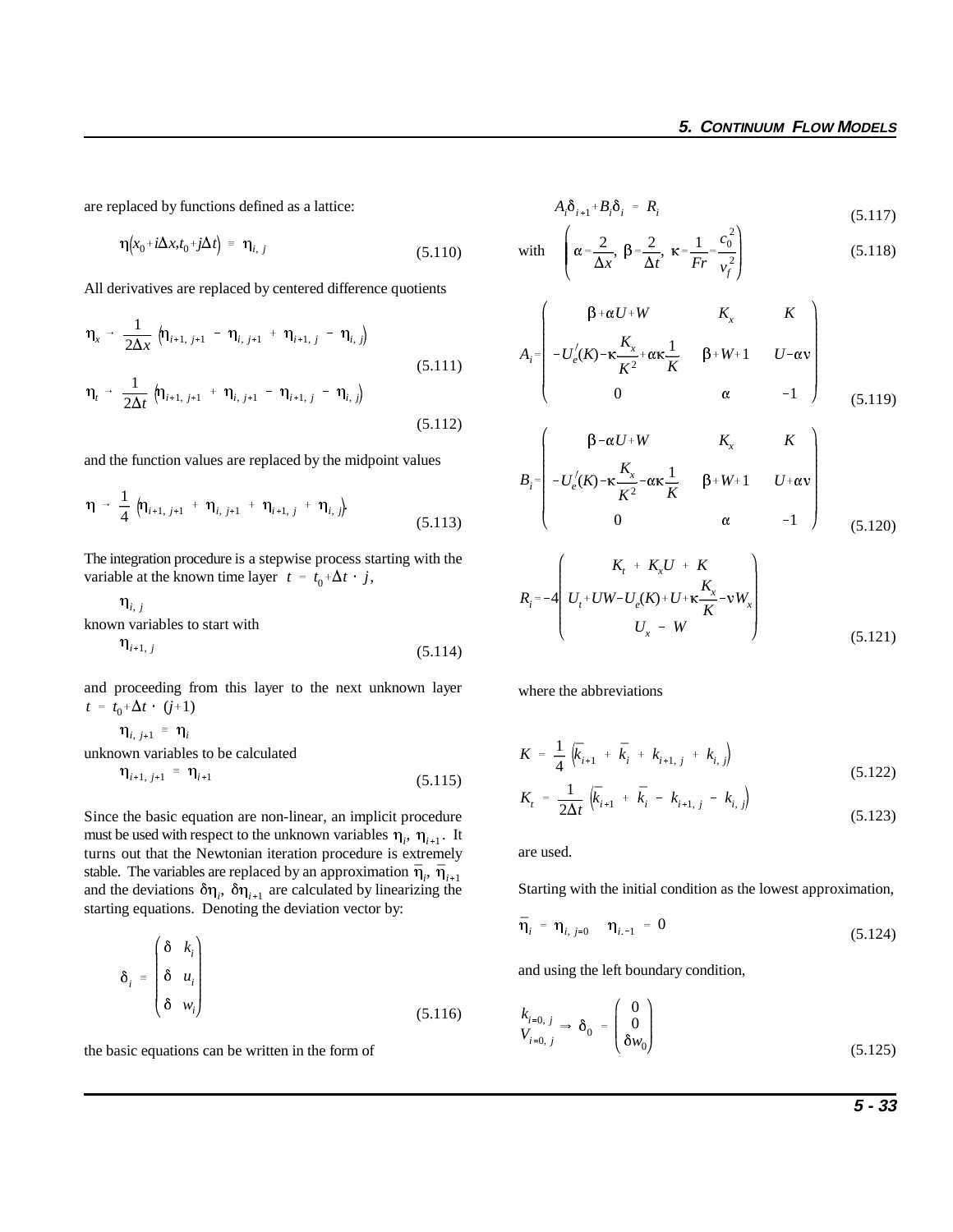the  $\delta_i$  are calculated recursively by

$$
\delta_{i+1} = A_i^{-1} (R_i - B_i \delta_i) \tag{5.126}
$$

as a function of  $\delta w_0$ , which in turn is determined by the right

boundary condition

$$
v_{i=I, j} \rightarrow \delta_I = \begin{pmatrix} \delta k_I \\ 0 \\ \delta w_I \end{pmatrix}
$$
 (5.127)

An alternative rearrangement of the deviations  $\delta_i$  is possible in order to produce a tridiagonal form which facilitates the fit of the boundary conditions (Kerner and Konhäuser 1993a).

The complete numerical solution procedure is shown in the flow chart of Figure 5.17.

#### **5.2.7 Parameter Validation with Examples from Actual Measurements**

For parameter validation, we compare measurements at an intermediate cross-section with calculations of mean speed and traffic volume or local density based on the model under investigation. The principle is shown in Figure 5.18.

Mean speed and traffic volume or local density are measured at the boundaries  $x = 0$  and  $x = L$  and at the intermediate distance  $x = d$ . The initial condition is mainly a uniform distribution compatible with the boundary condition series. After some transient iterations, the course of mean speed and local density is calculated from the model equations and compared with the intermediate measurement.



**Figure 5.17 Flow Chart of the Numerical Solution Procedure (Kerner and Konhäuser 1993a).**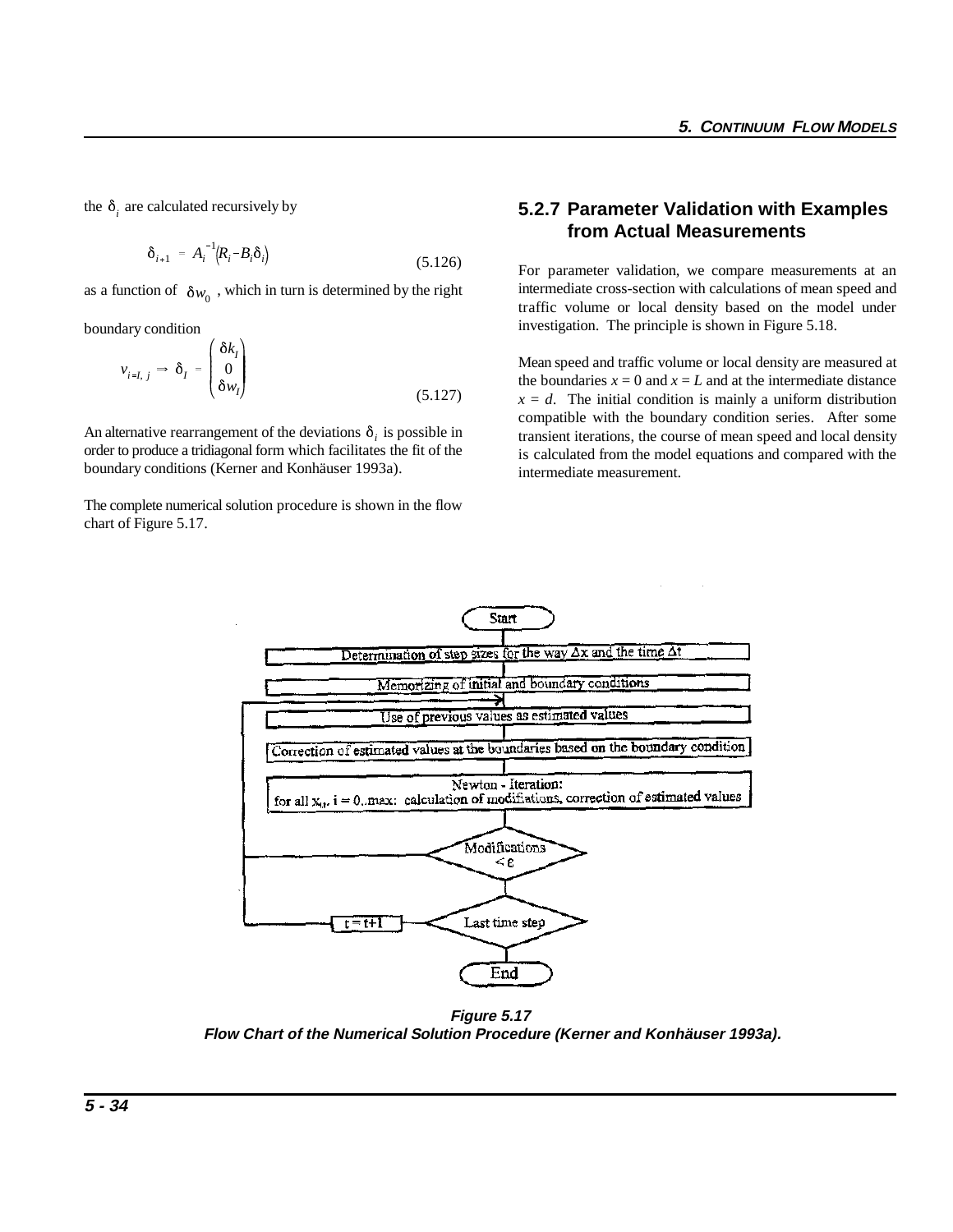

**Figure 5.18 Principal Arrangement for Parameter Validation by Comparison of Measurements and Calculations.**

$$
PI = \gamma_1 \int dt \left(u_{cal}(d,t) - u_{meas}(d,t)\right)^2
$$
  
+ 
$$
\gamma_2 \int dt \left(k_{cal}(d,t) - k_{meas}(d,t)\right)^2
$$
 (5.128)

is a function of the static and is to be minimized,

$$
PI = PI(v_f, k_{bump}, n_1, n_2, d_0, v_0) = Min
$$
\n(5.129)

by the optimal parameters.

Obviously, the results depend on the step sizes chosen in the discretization procedure. Step sizes together with static and dynamic parameters form a set of at least eight parameters which have to be chosen simultaneously to achieve minimum. Systematic procedures like minimum determination by gradient method or comparable methods appear to be too complicated. Instead, Monte Carlo methods reduce the computational effort and give reasonable results. In some approaches (Babcock et al. 1982), the static speed-density relation is calibrated individually for each subsection. In the validation procedure described here, the model is calibrated with a unique speed-density characteristic. This is based on data from the follow-up versions of the Highway Capacity Manual (HCM) (Wemple et al. 1991), including data from Europe and the U.S. One main reason to redesign the high flexibility in matching the real observations for each subsection individually is the lack of sufficient data. The unique speed-density characteristic depends on geometrical data (number of lanes, slope, curvature) and environmental

The performance index, defined as conditions (weather, time of day), rather than on the specific location. Speed limits are introduced by reducing the free flow speed and the exponents  $n<sub>i</sub>$ ,  $n<sub>j</sub>$  in case of an analytical relation which uses powers (Cremer 1979) (an example is given in the following). Different truck ratios can be introduced by altering the density bumper to bumper for which the transformation

$$
\frac{1}{k_{bump}} = f \frac{1}{k_{pass.}} + (1 - f) \frac{1}{k_{truck}}
$$
(5.130)

 $f{=}$  relative truck portion,  $k_{pass} = k$  $k_{pass}$  = density "bumper to bumper" for 100% passenger cars  $k_{\text{track}} =$  density "bumper to bumper" for 100% trucks

is appropriate.

For validation, data from the Autobahn A3 Fürth-Erlangen near Nuremberg are used. It is within a line control system with corresponding dense measurement cross sections approximately every 1,000 m. Between the access Frauenaurach and Erlangen-West in the direction of Frankfurt a.M., six cross sections with 980 m average spacing are available every 60 sec. The data are near values, separately detected for passenger cars and the rest of the vehicles (discriminated by vehicle length) for each lane of the two-lane carriageway. A stretch was selected with a total length of 2,100 m with left-hand side and right-hand side boundary conditions and an intermediate cross section which is 1,400 m apart from the left boundary.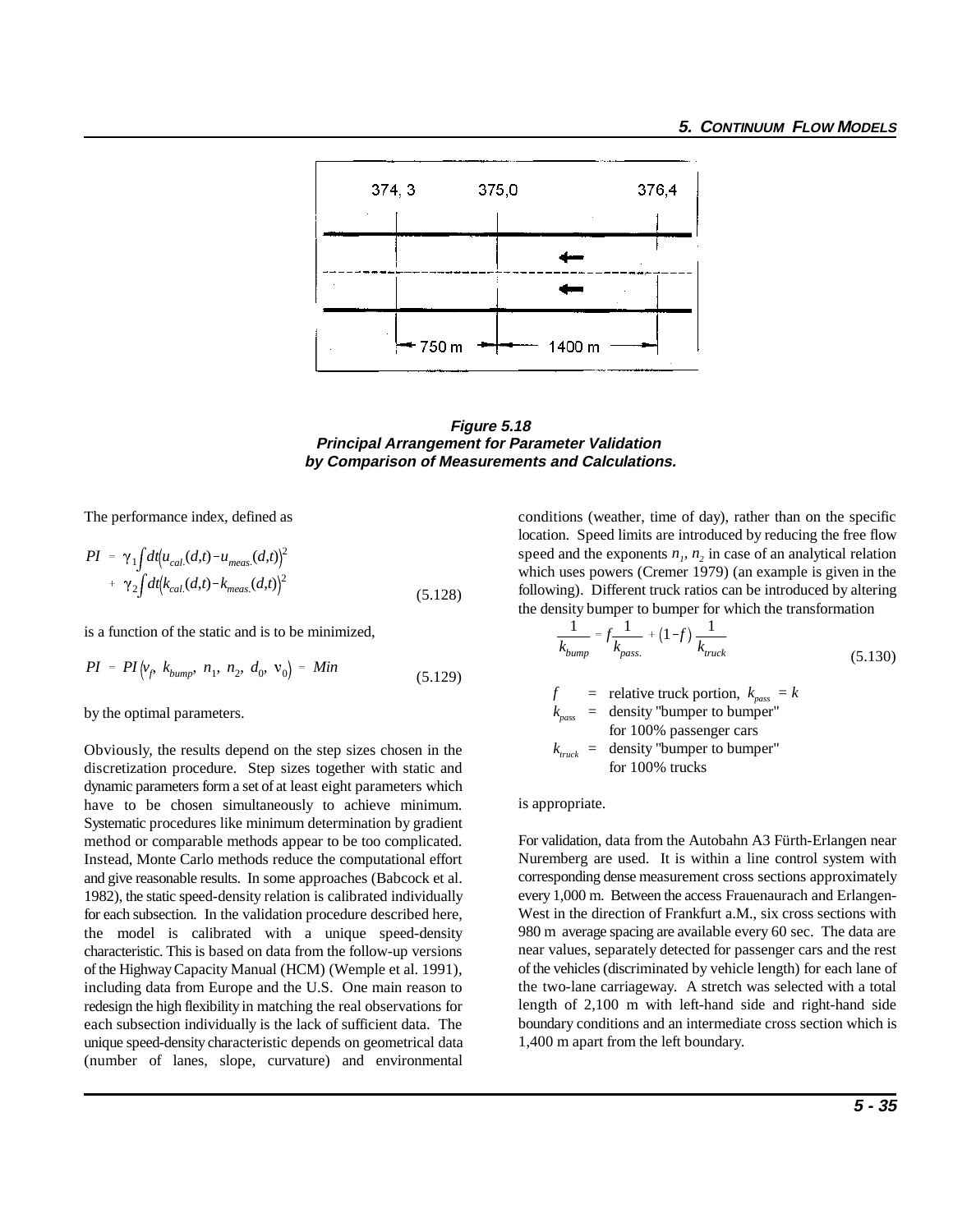Data were taken during the weekend of November 7 and 8, 1992 Another European example, data from French freeways are with a relatively low truck ratio. With the Monte Carlo method, taken. The Boulevard Périphérique as the ring freeway around

$$
u_f = 140 \text{ km/h} \qquad k_{bump} = 350 \text{ veh/km}
$$
  
\n
$$
n_1 = 1.4 \qquad n_2 = 4.0
$$
  
\n
$$
c_o = 70 \text{ km/h} \qquad \tau = 1.8s \qquad v_o = 12.8 \text{ km}^2/\text{h}
$$
 (5.131)

Figure 5.20 shows the time series of the mean speed at the intermediate cross section together with the simulated data. The course is reproduced by the simulation in detail, while the strong elongations are slightly smoothed.

The corresponding dimensionless numbers are:

$$
Fr = \left(\frac{v_f}{c_0}\right)^2 = 4.0
$$
  

$$
Re = \frac{v_f^2 \tau}{v_0} = 0.77
$$
 (5.132)

It turns out that the traffic flow model describes a fluid in the intermediate state between low and high Reynolds numbers. Since it is now a high Reynolds number fluid, a neglection of the viscosity term is not possible. An expansion with respect to small Reynolds numbers is not possible.

The shear layer depth is

$$
l_o = \sqrt{v_o \tau} = 80m \tag{5.133}
$$

and the critical density for the two-lane highwayis calculated from

$$
a = -1 - \frac{k_c}{c_0} \frac{dU_e(k_c)}{dk} = 0
$$
\n(5.134)

to

$$
k_c = 50 \text{ veh/km} \left(\frac{k_c}{k_{bump}}\right)^{1.4} = 0,3863 \tag{5.135}
$$

the following parameters were selected for a two-lane highway Paris is well-equipped with measurement stations. Since there is a general speed limit on French freeways, the data differ from German Autobahn data. Figure 5.19 shows the arrangement of the measurement cross sections. Figure 5.20 reproduces the time series of traffic volume and mean speed from the measurement sites which serve as basic data.

> For a further detailed investigation in parameter validation, the reader is referred to three comprehensive examples:

- (1) A3 Fürth-Erlangen near Nuremberg, Germany (see Kühne and Langbein- Euchner 1993),
- (2) Boulevard Périphérique, Paris, France (see Papageorgiou et al. 1990), and
- (3) Interstate 35 W in Minneapolis, MN (see Sailer 1996).

# (5.132) **at a Bottleneck 5.2.8 Calculation of Traffic Flow**

The calculation of traffic behavior at a bottleneck turns out to be the crucial test for the usefulness of a traffic flow model. The observations of traffic flow at a bottleneck are:

- $\blacksquare$  Traffic volume can exceed capacity within the bottleneck only for a short time maximum of some minutes;
- $\blacksquare$  Traffic density can at no point exceed density bumper to bumper;
- $\blacksquare$  If travel demand exceeds capacity, congestion occurs in front of the bottleneck location;
- $\blacksquare$  Spilled-up traffic is marked by upstream running shock fronts and the formation of stop-start waves in the congested regime;
- $\blacksquare$ Spatial changes occur on scales shorter than 100 m; and
- $\blacksquare$  The boundary conditions have to be chosen in such a way that traffic patterns and resulting traffic volume are effects of and not causes for traffic dynamics.

A reduction of lanes (two-lane to one-lane) has been simulated on the basis of the previously described high order macroscopic traffic flow model.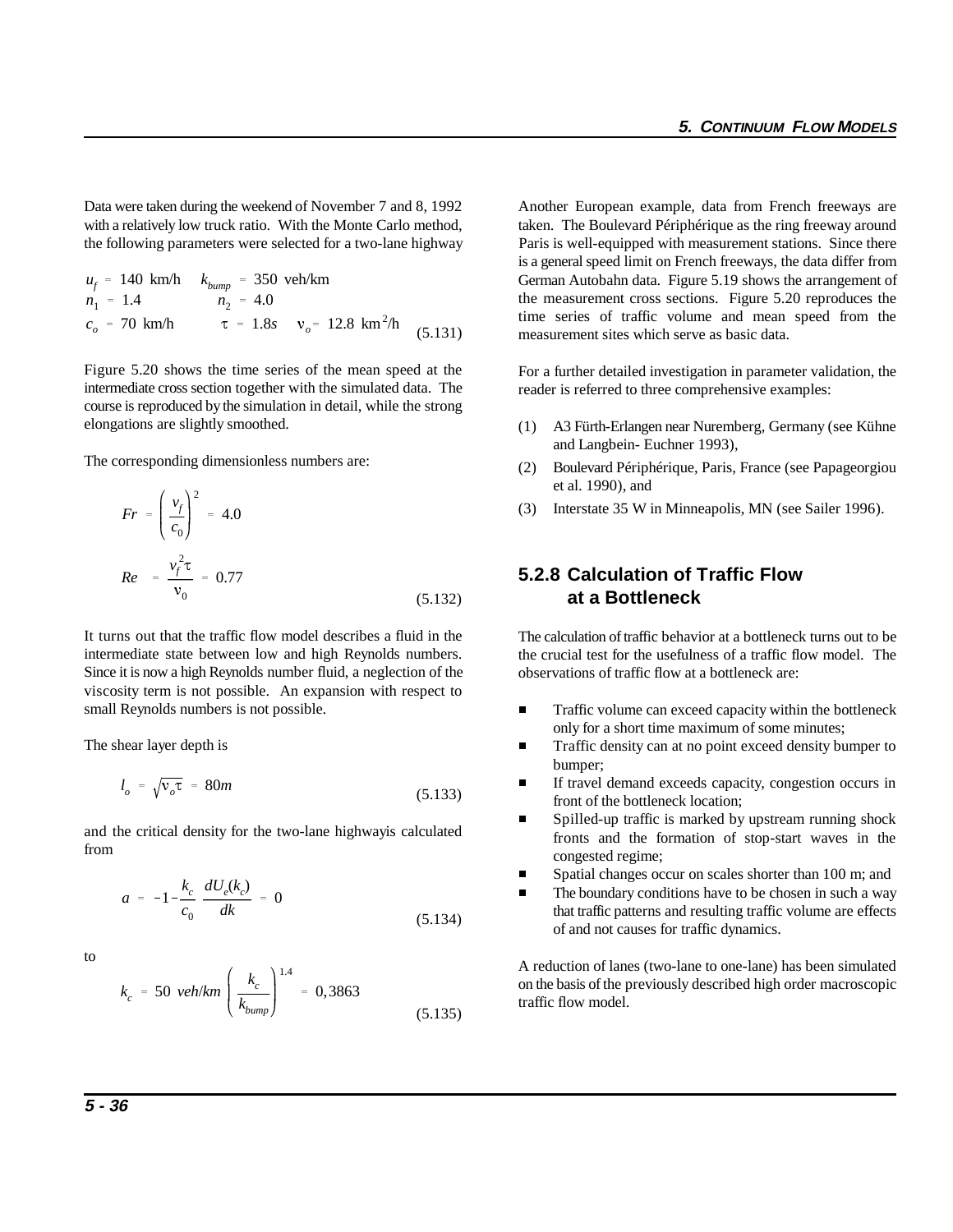

**Figure 5.19 Autobahn Section for Validation of the Macroscopic Freeway Model.** 



**Figure 5.20 Measurement and Simulated Time Series at the Mean Speed of the Intermediate Cross Section on the Test Section.**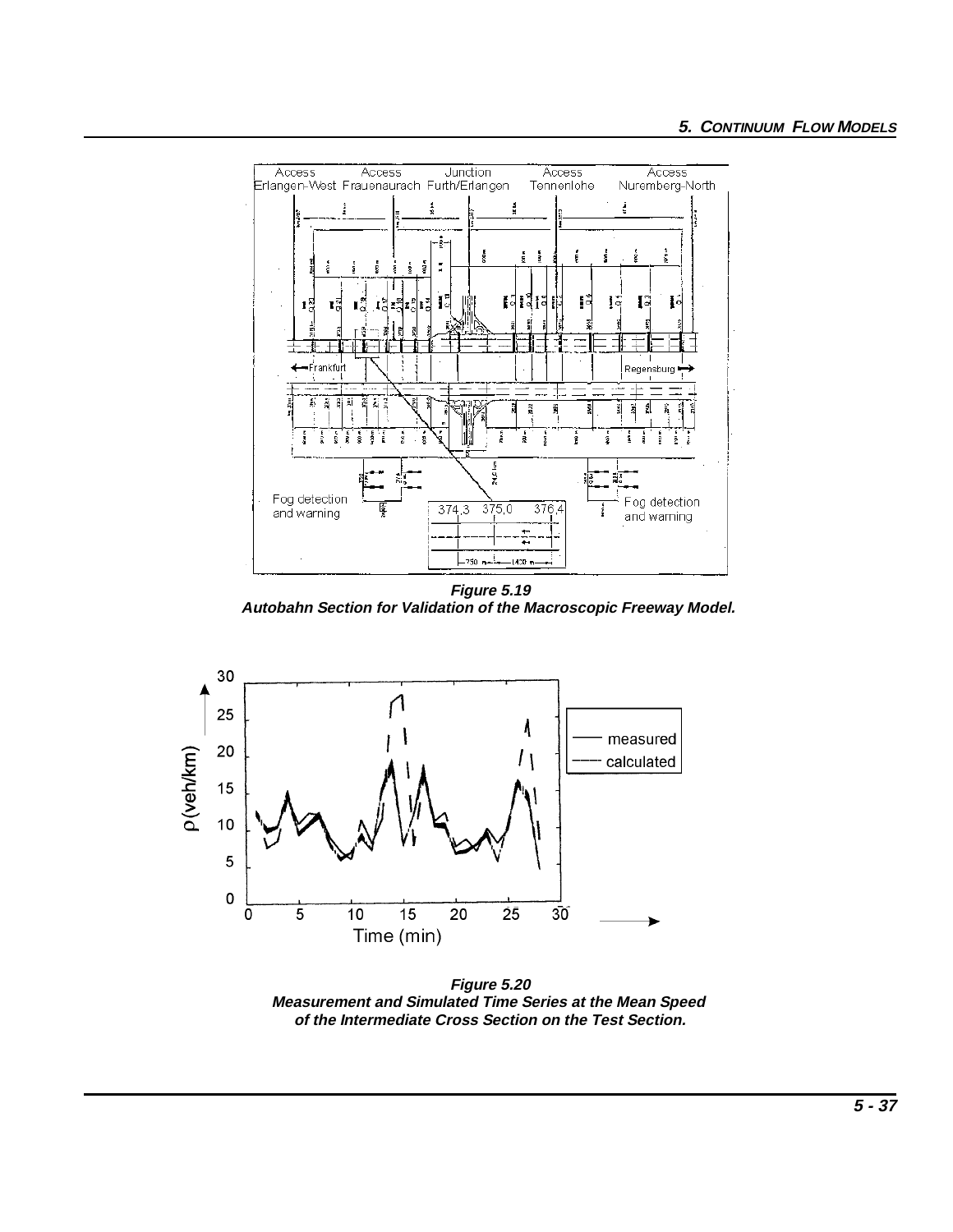The following results for a 10 km stretch of a two-lane Figure 5.21b shows the temporal traffic speed development up highwayare shown with a bottleneck - reduction of maximum to 200 seconds after an initially homogenous density distribution. density from 320 to 220 vehicles per km - between the space This formation is accelerated by using boundary conditions for marks of 6.5 and 8.5 km as shown in Figure 5.21a. Within the the left boundary, that put a higher value of traffic volume into bottleneck a high density regime is formed. The minimum of the the stretch. The speed course in Figure 5.21b shows the speed lies at the first third of the bottleneck. At the outlet, due relaxation of this initially inhomogeneous flow to homogenous to the metering effect of the bottleneck, speed increases and the flow in the first part of the stretch. The bottleneck lasts from calculations show clearly the corresponding rise. space mark 6500 m to 8500 m. Calculations are from Sailer.

From the minimum speed within the low speed regime, an seconds. The speed peak wanders upstream while the overreaction of the drivers is deduced. This overreaction in overreaction regime fades away. Additional undulations are braking forces an acceleration as revenge and thus leads - if the formed - the stop-start waves. Figure 5.21d shows the traffic overall speed is sufficiently low - to an upstream movement of speed course at the bottleneck after 1000 seconds. In the the speed minimum within the bottleneck. The beginning of the congested area, in front of the bottleneck well established stopoverreaction regime itself is spreading downstream and reaches start waves occur. finally the end of the bottleneck.

a 1000 seconds time period; after an initially homogeneous group indicates the movement of the density peak on the one constant distribution forms a spatial structure.

Figure 5.21c shows the traffic speed course after 300 to 800

Figures 5.21b-d show the development of the speed course for formation of a density peak within the bottleneck. The second The first group from the series of snap shots reproduce the



*Note: Immediately after an initially homogeneous density distribution***.**

**Figure 5.21a Temporal Traffic Density Development One to Four Minutes (derived from Sailer 1996).**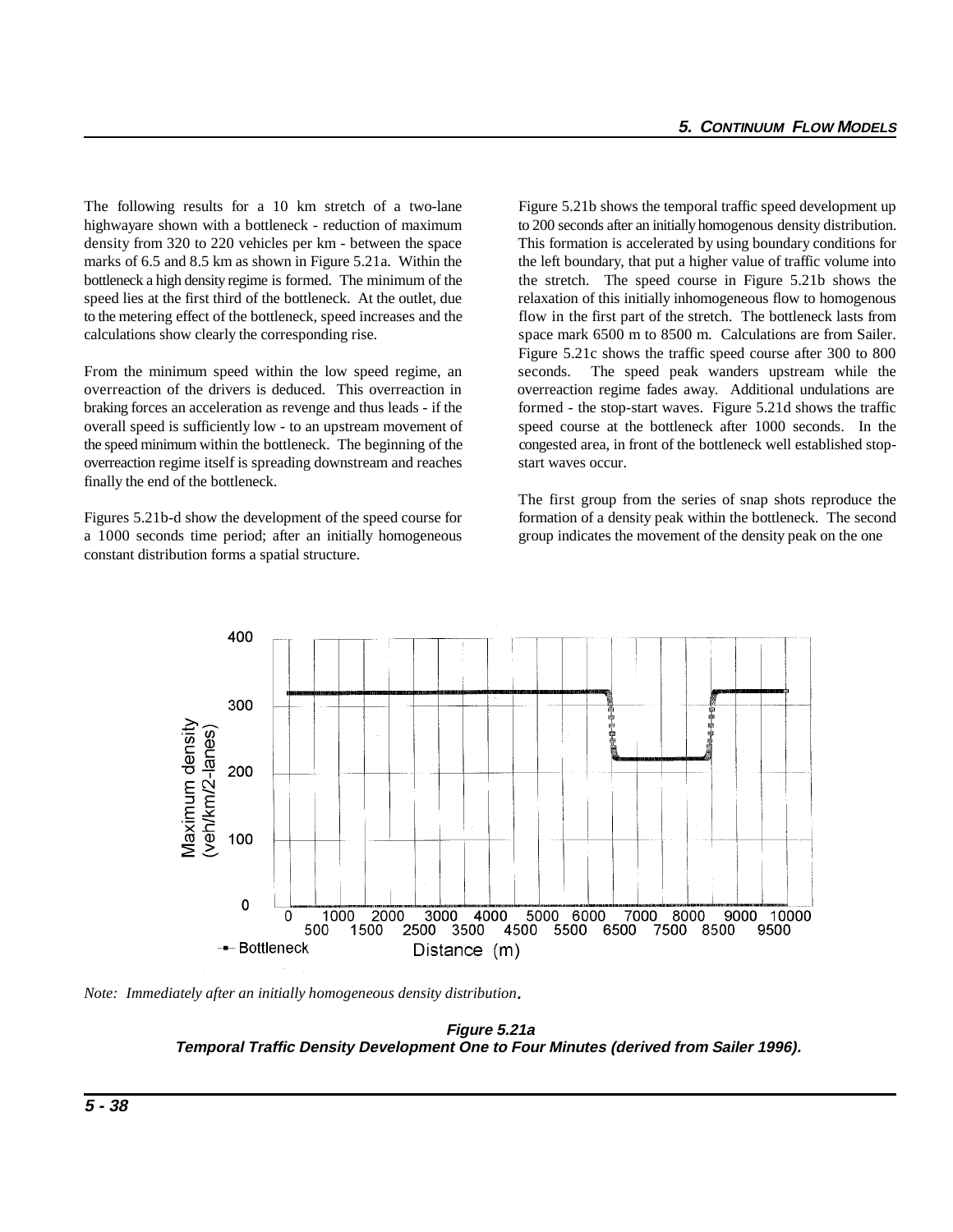

**Figure 5.21b Traffic Density Course after Six to Ten Minutes (derived from Sailer 1996).** 



**Figure 5.21c Density Speed Course after 12 to 24 Minutes (derived from Sailer 1996).**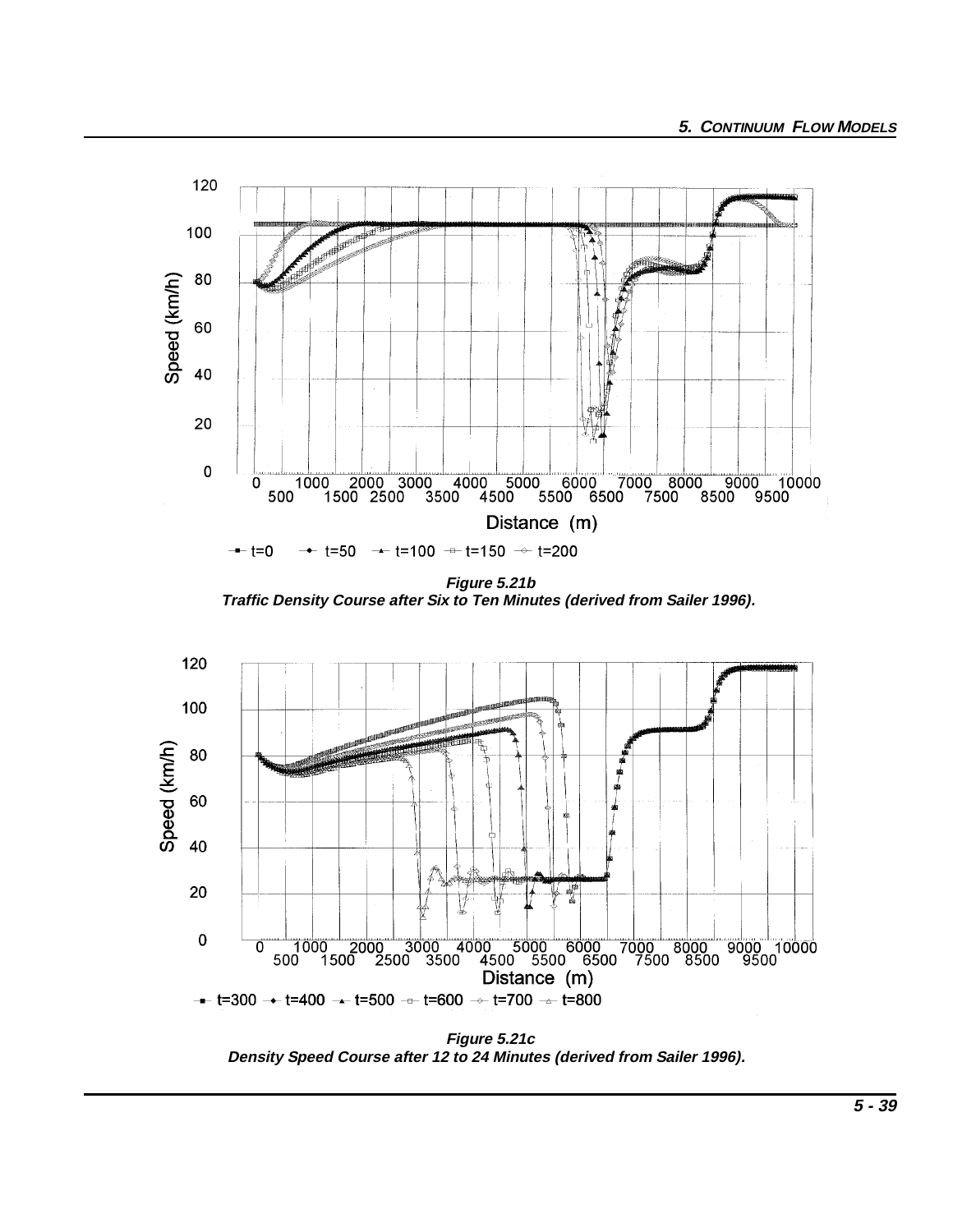

**Figure 5.21d Density Speed Course at the Bottleneck after 30 Minutes (derived from Sailer 1996).** 

 hand and the fading of the overreaction regime border. It also shows that within the bottleneck additional small undulations occur - the annoying stop-start waves which characterize spilledup traffic flow. The last snap shot gives an impression of the density distribution developing out of the initially constant distribution in the case of overcritical bottleneck density - keep in mind that the bottleneck itself lasts from 6.5 to 8.5 km. The stop-start waves lie in the congestion regime upstream of the lane reduction stretch.

## **5.2.9 Density Dependent Relaxation Time and Anticipation Coefficient**

For simplicity up to now, a constant relaxation time  $\tau$  with respect to density as well as a constant anticipation term has been regarded. Several attempts to describe both coefficients in a more realistic way have been undertaken. First, we look at the relaxation time with the dependencies (Michalopoulos et al. 1992):

$$
\tau = \tau_0 \left( 1 + r \frac{k}{k_{bump} - rk} \right) \quad 0 < r < 1 \tag{5.136}
$$

anticipation coefficient  $c_0^2$  has the meaning of the standard Depending on the choice of *r* the relaxation time grows when traffic approaches density bumper to bumper and decreases when density is very low. The density dependence reflects the fact that approaching the desired speed seems almost impossible in dense traffic because of interactions with other drivers. This frustration effect gets smaller with decreasing density. In low dense traffic, a quiet relaxation to the original desired speed is possible which can be modelled by a smaller relaxation time (compare Figure 5.22). In Section 5.2.3 it was shown that the deviation of the vehicular speed distribution. For this standard deviation, early measurements exist which show a broadening of the speed distribution for low dense traffic as a consequence of the possibility to realize individual desired speeds.

The narrowing of the speed distribution ends with beginning congestion. Stop-start waves and critical fluctuations which accompany unstable traffic flow lead to a broadening of the speed distribution. The reason is not due to different desired speeds but to the dynamics of traffic pattern formation which results in a broad speed distribution at a local measurement site (Heidemann 1986).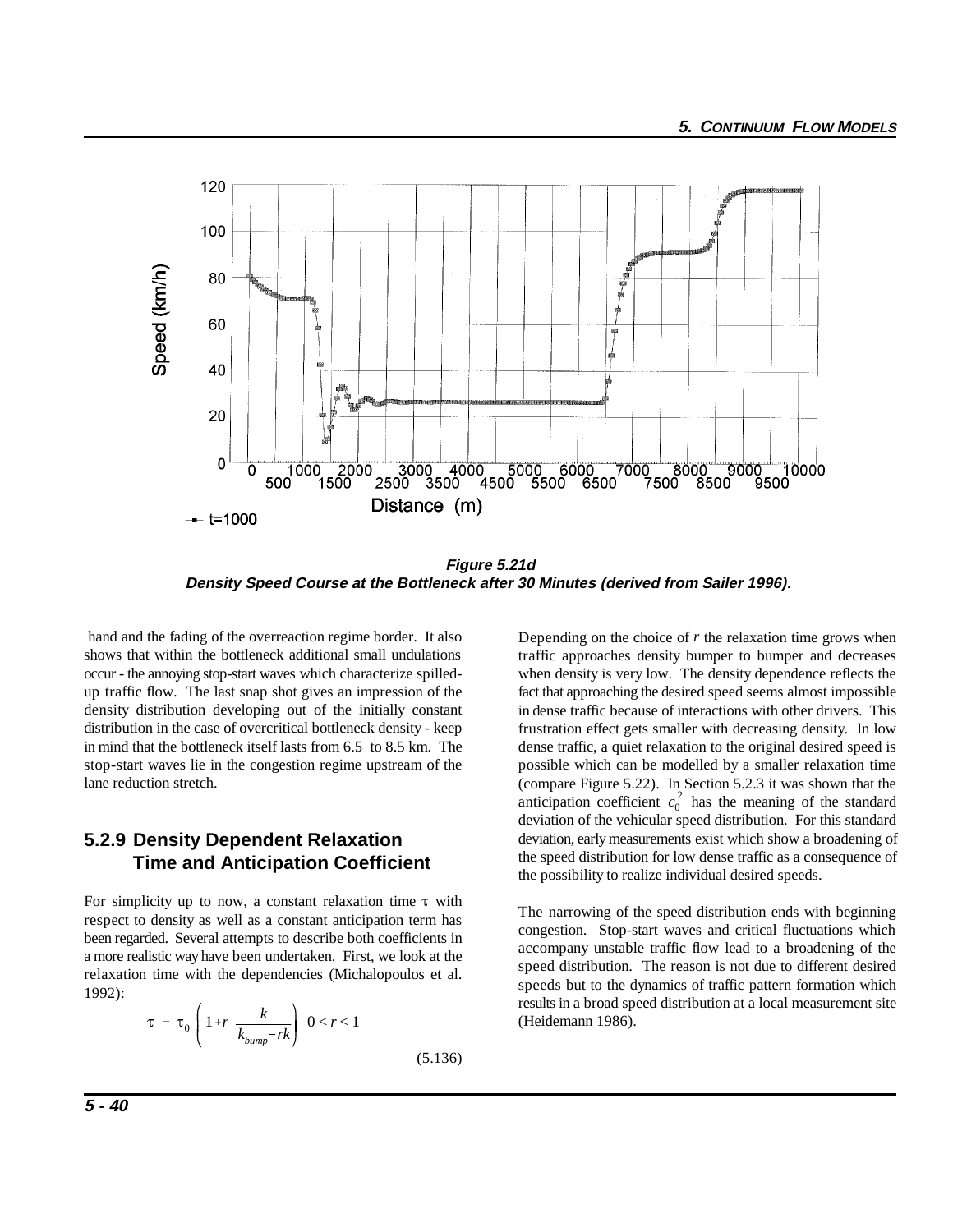

*Note: Density-dependent relaxation time which reflects frustration effects in approaching the desired speed in dense traffic (Kühne and Langbein-Euchner 1993).*





**Figure 5.23 Speed Distribution Idealized Gaussian Distribution for Free and Nearly Free Traffic Flow (Pampel 1955).**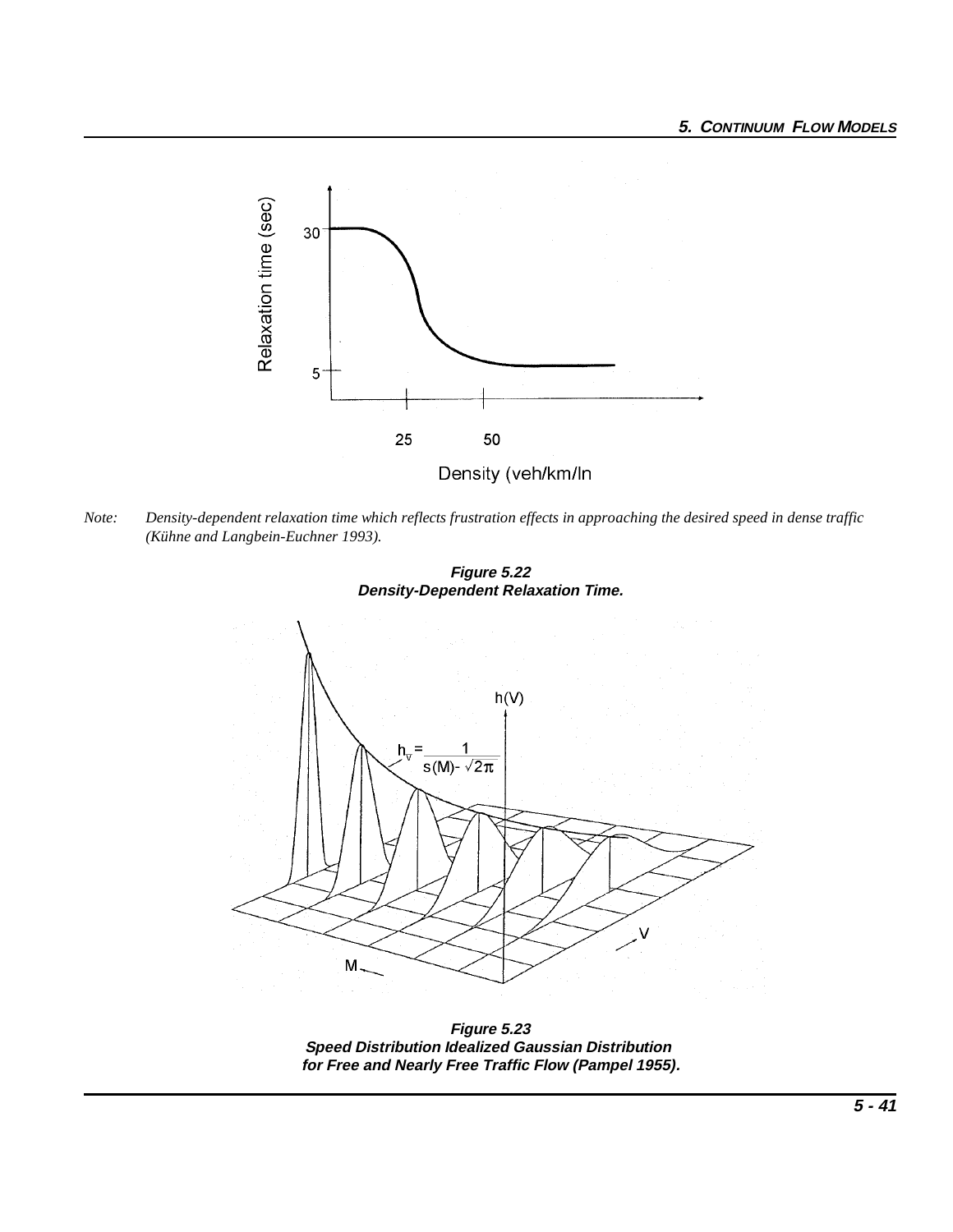Finally, in completely congested traffic, with creeping flow, is equal to the momentary speed standard deviation and mean speed and speed distribution coincide. There is no measurements result in local standard deviation values. The possibility for realization of different speeds. The standard deviation tends to zero. As a summary, Figure 5.24 shows the complete dependence of the anticipation coefficient  $c<sub>o</sub>$  from density *k*. The estimation value stems from the validation calculations of Section 5.2.7.

standard deviations from local speed distribution, consider that  $c_0^2$ In order to compare the numerical values with measurements of transformation succeeds with the relaxation (Leutzbach 1985),

$$
\langle v_{loc} \rangle = \langle v_{mom} \rangle + \frac{\sigma_{mom}^2}{\langle v_{mom} \rangle}, \langle \ldots \rangle = Expectation Value
$$
\n(5.137)

with  $\sigma_{loc}$ =18 km/h as a mean value for nearly free traffic flow, the transformation supports the assumption of  $c_0 = 70$ km/h as a proper value in an overall constant approximation.



**Figure 5.24 Anticipation Coefficient**

# **5.3 Stochastic Continuum Models**

#### **5.3.1 Fluctuations in Traffic Flow**

All measurements of speed, volume, and density indicate that traffic flow is a stochastic process which cannot be described completely by temporal and spatial development of macroscopic fluid variables. The question is how to incorporate the stochastic character into the macroscopic description and what consequences for early incident detection can be derived from the stochastic behavior with respect to time and space.

First, some measurements are reported which show speed distributions during jam formation and acceleration noise distributions. Measurements of traffic data which show the formation and dissolution of congestion are relatively scarce. As an example, measurements of traffic on Easter 1976 between 10:30 a.m. and 1:50 p.m. on the German Autobahn A5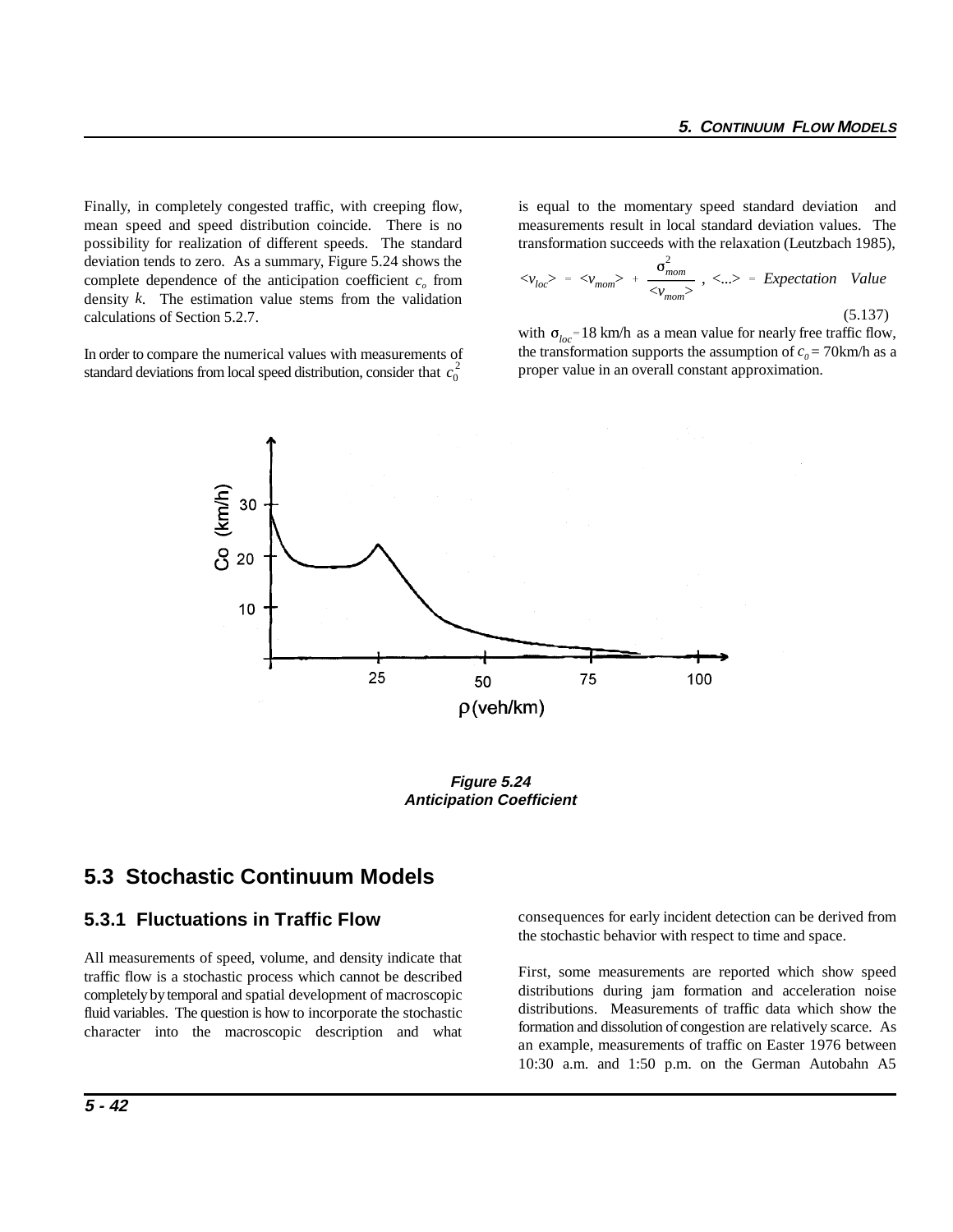Bruchsal-Karlsruhe as a two-lane highwayin each direction are Finally, ten minutes later the distribution represents barely presented. Figure 5.25 shows the mean speed time series as congested traffic with a relatively narrow distribution since one-minute moving average with 30 sec offset for the passing critical fluctuations have dissolved. lane in the direction of Karlsruhe at 617 km on April 15, 1976.

At time 4,600 sec, there is a speed breakdown which reoccurs after 10 minutes. In Figure 5.26 the corresponding speed distributions are recorded. Vehicle speeds are divided into groups of 5 km/h width. The frequency of vehicles in each speed class are determined during a 5-minute period with a beginning offset at the times 4,000 sec, 4,180 sec, 4,300 sec, 4,480 sec and 4,750 sec. The speed distribution beginning with 4,000 sec ends at 4,300 sec which is 5-minutes before the traffic breakdown. It shows an approximate Gaussian distribution with a standard deviation of 15 km/h and a near value of 120 km/h. Three minutes later, but still two minutes before the beginning of the congestion, there is a clear broadening of the distribution, traffic flow becomes more erratic; there is an increase in the number of both slower and faster cars. Five minutes later, the distribution lasts just until the beginning of the traffic breakdown - the speed distribution is even broader. Eight minutes later, the distribution is extremely broad since it includes non-stationary situations.

#### **5.3.2 Calculations of Speed Distributions**

The broadening of the speed distribution when approaching the critical density connected with formation of jams and stop-start waves was theoretically found by Heidemann (1986). He calculated the speed distribution as a function of traffic density from transition probabilities between different speed classes. As critical density, a value of 25 veh/km is typical for traffic breakdowns due to overload.

To guarantee that the speed distribution is sufficiently updated and the regarded ensemble is stationary enough, the Sturges thumb rule (Sturges 1926) is applied for class width estimation.

In order to divide the speed distribution into a proper number of classes, an empirical rule is chosen that gives the class width:

$$
\Delta u = \frac{u_{\text{max}} - u_{\text{min}}}{ld(2q_m t)} \tag{5.138}
$$



**Figure 5.25 Time Series of Mean Speed on Autobahn A5 Bruchsal-Karlsruhe at 617 km***,* **April 15, 1976, 10:30 a.m. - 1:50 p.m. (Leutzbach 1991).**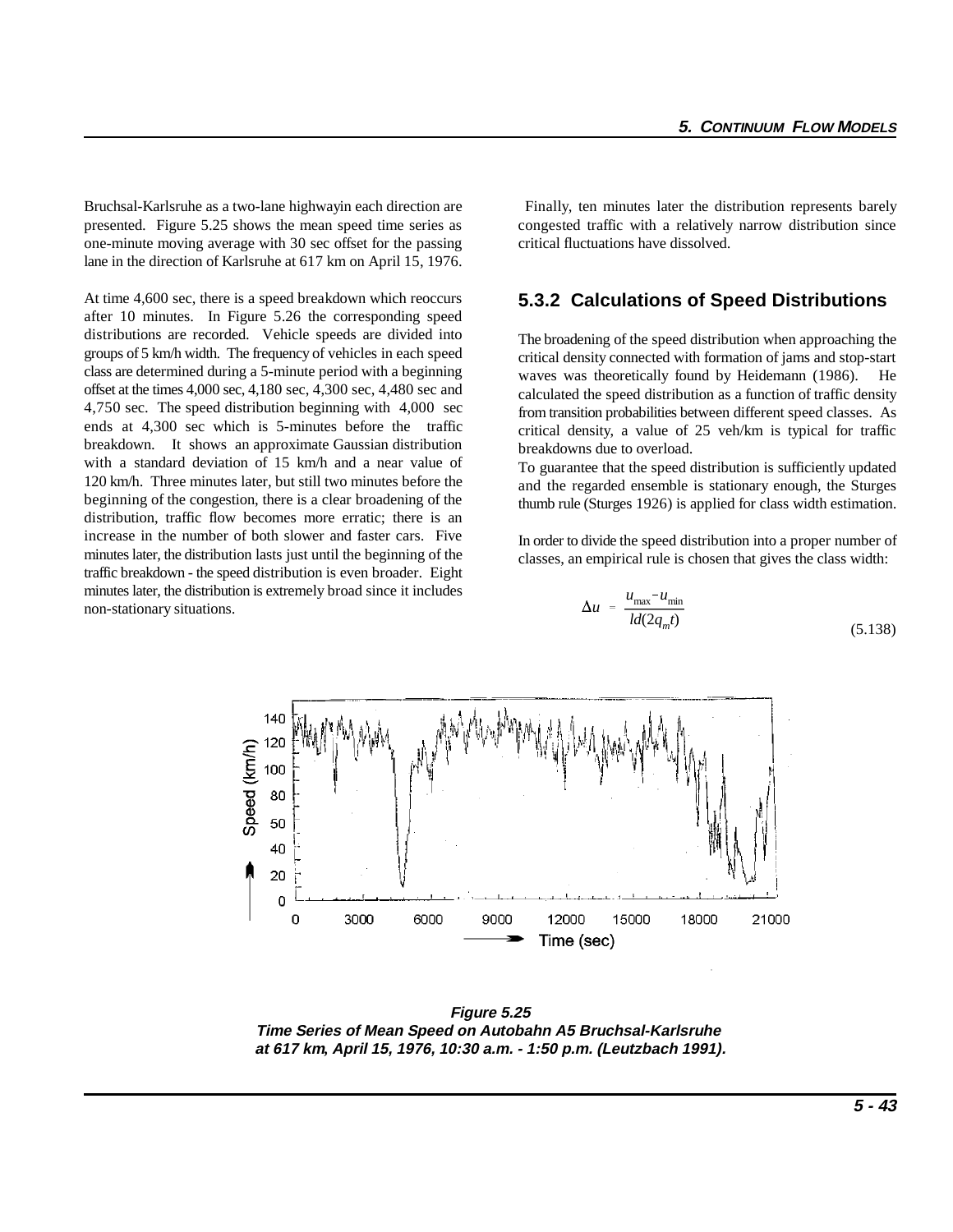

**Figure 5.26 Speed Distribution During Congestion Formation of Figure 5.25.** 

where,

| ld                  | $=$ | logarithmus dualis |
|---------------------|-----|--------------------|
| $q_m$               | $=$ | average volume     |
| $u_{max} - u_{min}$ | $=$ | speed range        |
| t.                  | $=$ | observation time   |

The meaning of this rule is that the proper speed class width is given by the range of speed values divided by the average information content of the corresponding measurement events. For a two-minute interval and an average traffic volume of 2,000 veh/h, the class width is

 $\Delta u = 10 \text{ km/h}$  (5.139)

A finer subdivision would not make sense due to the strong fluctuations, and a coarser subdivision would unnecessarily blur details. The speed detection must, therefore, be done with errors less than 5 km/h which can be achieved by double inductive loops as well as millimeter-wave Doppler radar.

Within a macroscopic description of traffic flow, the incorporation of fluctuation is possible in two ways. First, a noise term can be added to the acceleration equation. The model equations are then rewritten to include a fluctuating force,  $\Gamma$ ,

$$
k_{t} + (ku)_{x} = 0
$$
  

$$
u_{t} + uu_{x} = \frac{1}{\tau} (U_{e}(k) - u) - c_{0}^{2} \frac{k_{x}}{k} + \frac{\mu_{0}}{k} u_{xx} + \Gamma
$$
 (5.140)

This addition has the effect that speed and density no longer take exact values but are randomly distributed around a mean value instead. The fluctuation term describes noise by an all-in-one representation of random influences such as bumps, irregularities in street guidance, and fluctuations in drivers´ attention. The noise due to discrete character of the measurement events is superposed and can be included in the fluctuating force description. In the simplest case, the stochastic quantity  $\Gamma$  is  $\delta$  - correlated in space and time with a Gaussian distributed while noise spectrum

$$
\langle \Gamma(x,t) \rangle = 0 \n\langle \Gamma(x,t) \Gamma(x',t') \rangle = 2 \sigma_0^2 c_0(x-x') \delta(t-t')
$$
\n(5.141)

realizations. The quantity  $\sigma_0$  is the standard deviation of the the space scale  $c_o \tau$  (= 35 m) and within the time scale  $\tau$  (=1.8) where <.....> denotes the expectation value over an ensemble of speed distribution for free traffic flow. The  $\delta$  - correlation means that correlations decay rapidly in space and time at least within sec).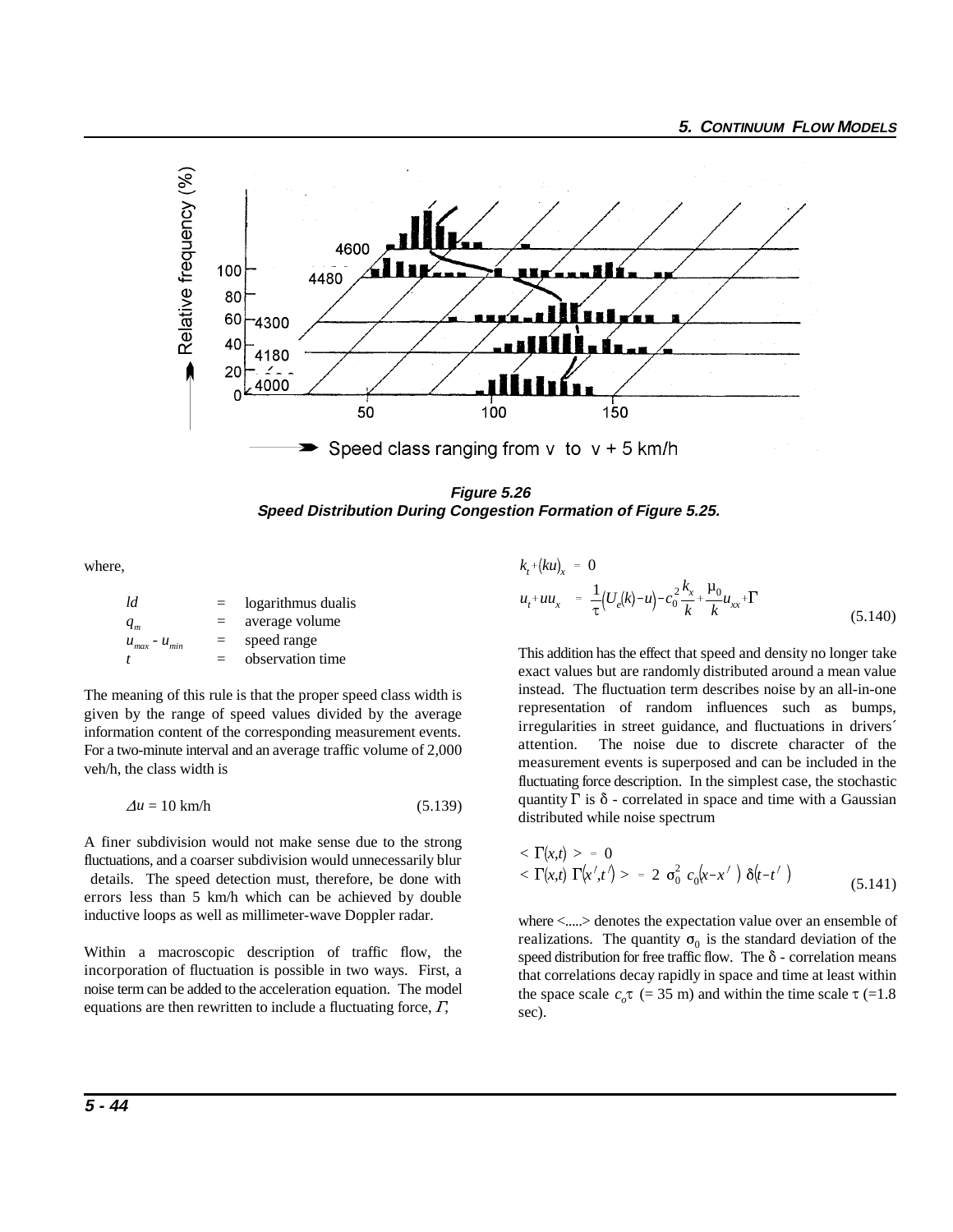considers the convection nonlinearities as feedback effects. approximately vanishes. The marginally stable solution then These effects lead to a competition between saturation of strong spatial variations and over-proportional amplification of slow undulations.

speed with respect to an operating point  $k_0 \mid U_e \left( k_0 \right)$  in a slightly The effect can be explained by the marginally stable solution (compare the linear stability analysis of Section 5.2.5). Introducing the state vector  $\eta$  which summarizes density and different way as in Section 5.2.6

$$
\eta = \begin{pmatrix} \tilde{k} = ln \frac{k}{k_0} \\ \tilde{u} = \frac{u - u_e(k_0)}{c_0} \end{pmatrix}
$$
 (5.142)

the basic equations read in a comprehensive form

$$
\eta_{t'} + \tilde{u}\eta_{x'} = -L\eta \qquad L = \begin{pmatrix} 0 & \partial_{x'} \\ a+1+\partial_{x'} & 1-v\partial_{x'}^2 \end{pmatrix}
$$
(5.143)

with

$$
x' = \frac{x - U_e(k_0)t}{c_0 \tau} \qquad t' = \frac{t}{\tau}
$$
 (5.144)

as independent variables and the approximations

$$
\frac{1}{c_0}U_e(k) \approx \frac{1}{c_0}U_e(k_0) - (a+1)\tilde{k}
$$
\n
$$
v = \frac{\mu}{kc_0^2\tau} \approx constant
$$
\n(5.145)

At the marginal stable point  $($  - suppressed)

$$
k = -u \tag{5.146}
$$

obeys the equation ('suppressed) Another approach in a macroscopic stochastic description is fulfilled and the linear part in the basic equations

$$
u_t + uu_x = 0 \tag{5.147}
$$

which has the solution

$$
u = f(x - u t) \tag{5.148}
$$

for the initial condition  $u(x, t = 0) = f(x)$ . The solution  $u$  is dependent on *u* itself. This is a typical feedback with foundation in the convection nonlinearity  $u u_x$ . The feedback affects saturation in the case of strong spatial variations (uniform steeping) and over-proportional amplification of slow spatial variations (amplification of small disturbances). The competition between these effects produces irregularities near the stability threshold. These nonlinearity fluctuations describe deterministic motion and do not need noise for explaining an erratic behavior. It superposes the omnipresent noisy oscillations and can be used separately for representation of fluctuations in traffic flow.

#### **5.3.3 Acceleration Noise**

A stochastic continuum theory must be able to quantify the noisy character of traffic flow due to individually different accelerations of the vehicles which build up a regarded ensemble. The drivers of such an ensemble are influenced by many disturbances like bumps, curves, lapses of attention, and different engine capabilities. The acceleration of a regarded vehicle can be split into a term which describes velocity control within a car following model and a random term which is the natural acceleration noise. This noise is usually defined as the root mean square deviation of the acceleration of the vehicle driven independently of other vehicles (Herman et al. 1959). Besides the dependence on the type of road, the number of curves, and the occurrence of bottlenecks in traffic, the acceleration noise is a function of the density and traffic volume.

First tests to determine the noise distributions experimentally are reported in Herman et al. 1959. An accelerometer of an equipped test car was evaluated for trips under different density conditions and with different driving tasks for the driver. When one merely tries to keep up with the stream, the distribution is essentially Gaussian with a standard deviation of  $\sigma = 0.03g$ , while the distribution ranges from  $-0.05$ g to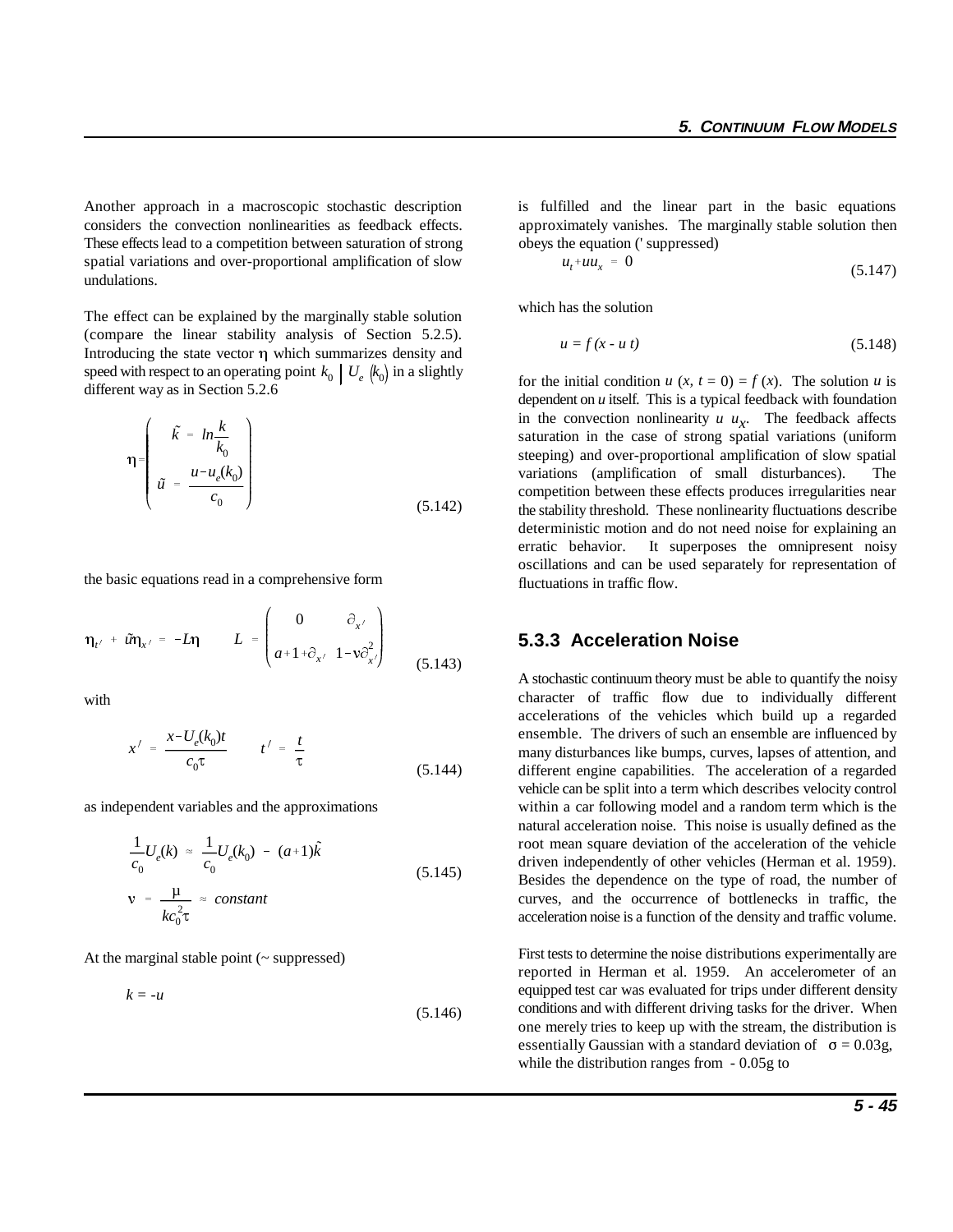+ 0.05g. When the driver is to attempt 8 to 16 km/h faster than the standard deviation, of the acceleration noise distribution, the stream average, high accelerations and decelerations occur occurs in the vicinity of the critical density which shows that the more frequently giving rise to two wings and a significant broadening of the speed distribution coincides with the broadening  $(\sigma = 0.07g)$  of the distribution. broadening of the acceleration noise distribution as an

distribution shows similar behavior compared to the speed These observations fit with early investigations of Herman et al. distribution. A measurement series described by Winzer (1980) (1959) and Drew et al. (1965) who, for the first time, looked at is reported, which has investigated the trip recorders of a vehicle acceleration noise distributions. fleet floating in the traffic flow on the Autobahn A5 Durlach-Bruchsal, Germany. One hundred sixty measurement trips were After quantifying the experimental situation a continuum theory evaluated. All possible traffic flow situations were encountered approach is sketched. As the boundary and initial conditions are although free or nearly free traffic flow made up the majority. essential and, for reasons of clarity, periodic boundary conditions Figure 5.27 shows the results of standard deviation of the will be considered. acceleration noise for different traffic densities. A singularity of

The acceleration noise as a measure of the acceleration in the transition regime between stable and unstable traffic flow. expression for traffic becoming erratic with critical fluctuations



*Note: Data from an evaluation of 160 trips on the Autobahn A5 between exit Durlach and exit Bruchsal near Karlsruhe, Germany.*

**Figure 5.27 Standard Deviation of the Acceleration Noise for Different Traffic Densities (Winzer 1980).**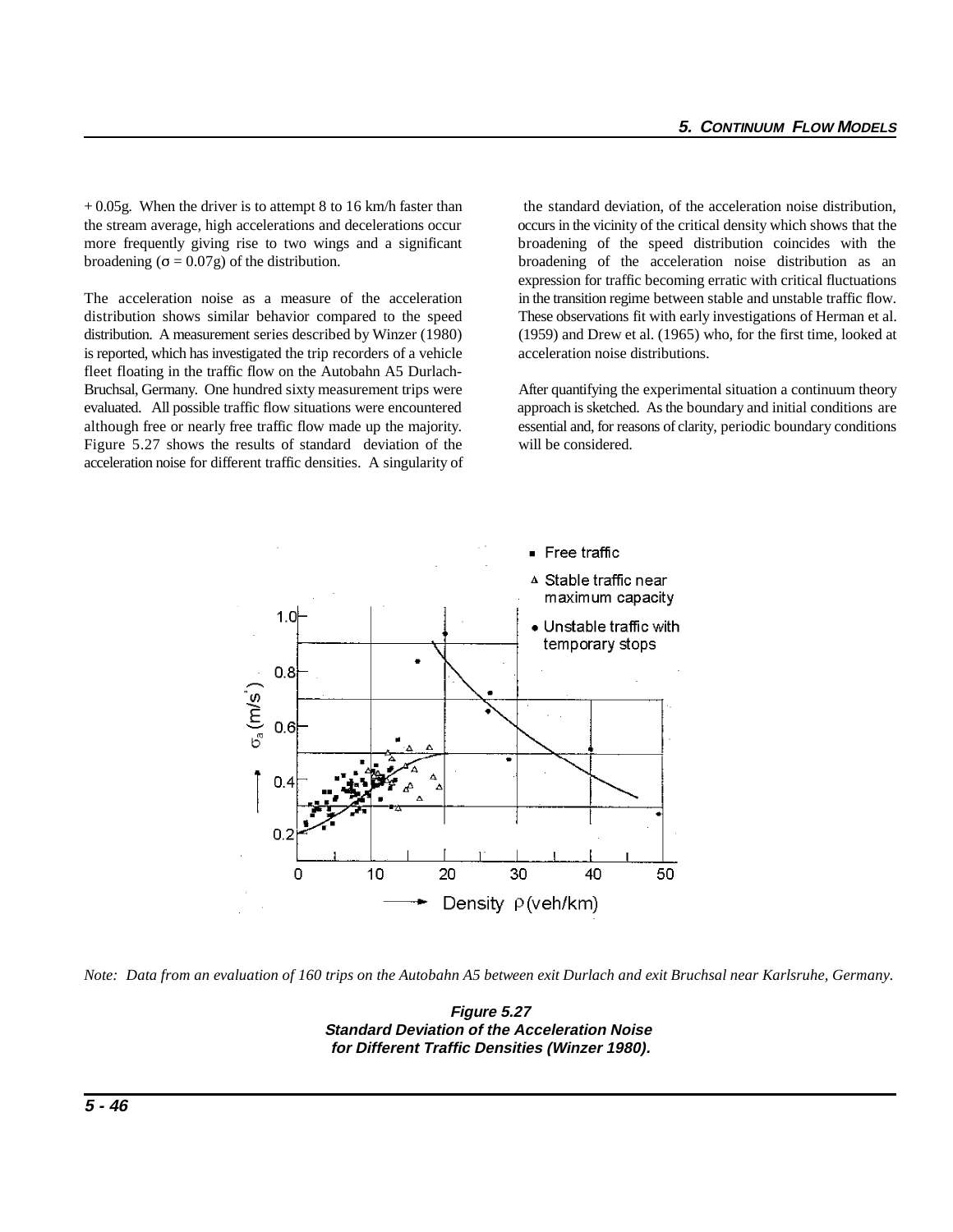$$
q(0,t) = q(L,t) u(0,t) = u(L,t) \qquad u_x(0,t) = u_x(L,t) \qquad (5.149)
$$

*L* where *L* is the length of the regarded periodic interval. The periodic boundary conditions seem somewhat artificial, but they are easy to handle. In the case for  $L \rightarrow \infty$  an independence of specific boundary conditions can be shown (Kerner and Konhäuser 1993b). As carried out in Kerner and Konhäuser (1993b), the initially fixed number of vehicles remains constant:

$$
N = \int_{0}^{T} k(x.t)dx = k_{hom} L = constant
$$
\n(5.150)

the equilibrium speed density relation<br>  $u_{hom} = U_e(k_{hom})$ with  $k_{hom}$  the vehicle density in homogeneous flow. The corresponding value of the homogeneous speed is deduced from

$$
u_{hom} = U_e(k_{hom}) \tag{5.151}
$$

if *N* and *L* are given, there is only one homogeneous state

$$
k = k_{hom} \qquad u = u_{hom} \tag{5.152}
$$

this has a consequence that a Fourier series for an arbitrary solution has to exclude the wave number  $l = 0$  and reads

$$
k(x,t) = k_{hom} + \sum_{n \neq 0} k_n e^{i l_n x + \omega(l_n)t} l_n = \frac{2\pi n}{L} n = \pm 1_1 \pm 2_1 ...
$$
  

$$
u(x,t) = U_e(k_{hom}) + \sum_{n \neq 0} u_n e^{i l_n x + \omega(l_n)t}
$$
 (5.153)

 $l_1 = \frac{2\pi}{l}$ The lowest wave number  $l_1 = \frac{2\pi}{L}$  determines the stability range which reads (Kühne and Beckschulte 1993)

$$
vl_1^2
$$

with

$$
a = -1 - \frac{k_{hom}}{c_0} U_e'(k_{hom}) \qquad \mathbf{v} = \frac{\mu_0}{k_{hom}^2 c_0^2 t}
$$
(5.154)

For simplification, further stationary solutions of the underlying traffic flow model are regarded. In order to obtain stationary solutions, the collective variable

$$
z = x - u_g t \tag{5.155}
$$

These conditions claim is introduced as the only independent variable. The equation of continuity can be integrated

$$
k(z) = \frac{Q_0}{u(z) - u_g}
$$
 (5.156)

where the external given flow  $Q_0$  is linked to the solid vehicle number *N* by

$$
N = \int_{0}^{L} k(z) \ dz = Q_0 \int_{0}^{L} \frac{dz}{u(z) - u_g}
$$
 (5.157)

The stationary profile equation has the form of a non-linear Newton equation of motion

$$
\mu u_{zz} + Q_0 \left( \frac{1}{(u - u_g)^2} - 1 \right) u_z + \frac{Q_0}{u - u_g} \left( \frac{1}{c_0} u_e \left( \frac{Q_0}{u - u_g} \right) - u \right) = 0
$$
\n(5.158)

### **5.3.4 Microscopic Time Gap Distribution and Macroscopic Traffic Volume Distribution**

The basis of a stochastic description of traffic flow is that speed and density do not adopt discrete values but instead are randomly distributed around a mean value. The microscopic behavior is no longer given by a fixed distance law, but by a time gap distribution as the macroscopic description is stated by a probability distribution for the traffic volume.

The connection between microscopic time gap distribution and macroscopic traffic volume distribution is explained by means of elementary considerations:

- If  $p(n,s)$  = probability of finding *n* vehicles during the times
- and *q ds* = arrival probability of one vehicle during the infinitesimal time *ds* when *q* is the actual stationary traffic volume.
	- *1-q ds* = probability that the vehicle number remains unchanged during the time *ds*,

then the probability of finding *n* vehicles during the time  $s+d s$  is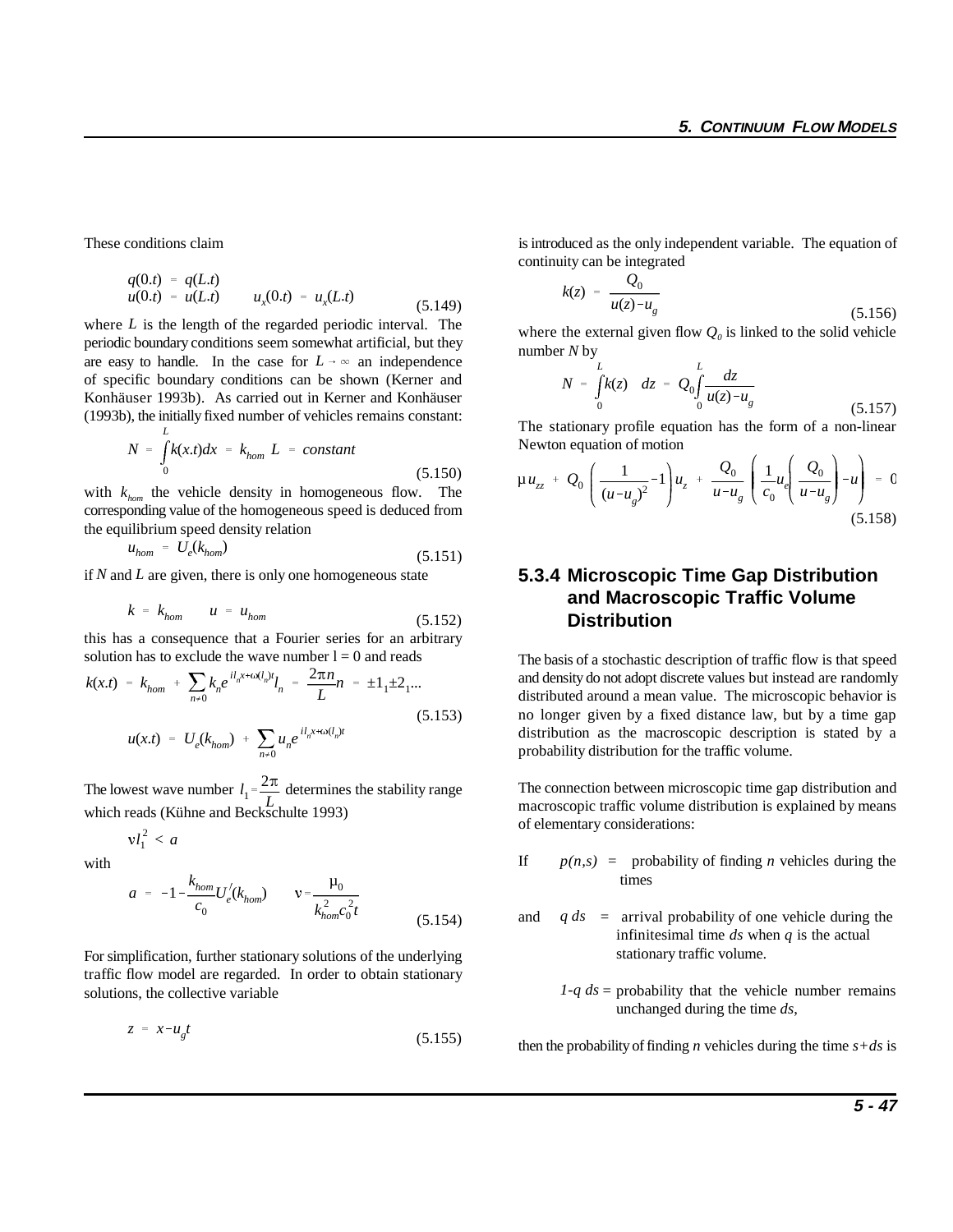$$
p(n, s+ds) = p (n-1, s)qds + p(n, s) (1-qds)
$$
 (5.159)

the time extension between *s* and *s+ds* starting from *n-1* vehicles with one additional arriving or by a conservation of the vehicle number *n*. Expanding with respect to *ds* gives

$$
\frac{\partial p(n, s)}{\partial s} = \frac{(qs)^n}{u!} e^{-qs} \tag{5.160}
$$

for the actual traffic volume *q*. If the traffic volume itself is distributed with a distribution *W(q)* one has to integrate overall possible values *q*

$$
p(n, s) = \int_{0}^{\infty} \frac{(qs)^n}{n!} e^{-qs} W(q) dq
$$
\n(5.161)

from which the time gap distribution,

$$
p(o, s) = P(t_{gap} \ge s) = \int_{0}^{\infty} e^{-qs} W(q) dq
$$
\n(5.162)

can be derived. This probability is identical with the probability Since the vehicle number *n* can be generated by an arrival during than *s*. Time gap distribution (compare Figure 5.28) and traffic that the time gap between the arrival of the next vehicle is larger volume distribution are therefore related by Laplace transformation.

> For practical reasons, the empirical data are approximated with a least square fit as Padé-expansion

$$
P(s) = \frac{1 + a, s}{1 + b, s + b_2 s^2}
$$
 (5.163)

It should be noted that for  $s \leq 0.2$  sec, the probability  $P(s)$  has constantly the value one. This refers to a minimum time gap during which certainly no vehicle is registered and which is caused by the finite length of the vehicles.

Figure 5.29 reports the corresponding Laplace transformation as the traffic volume distribution (Kühne 1989). The maximum of the traffic volume distribution changes from  $q = 0$  to  $q \neq 0$  at a



**Figure 5.28 Time Gap Distribution for the Median Lane From the Autobahn A8 near Stuttgart, Germany.**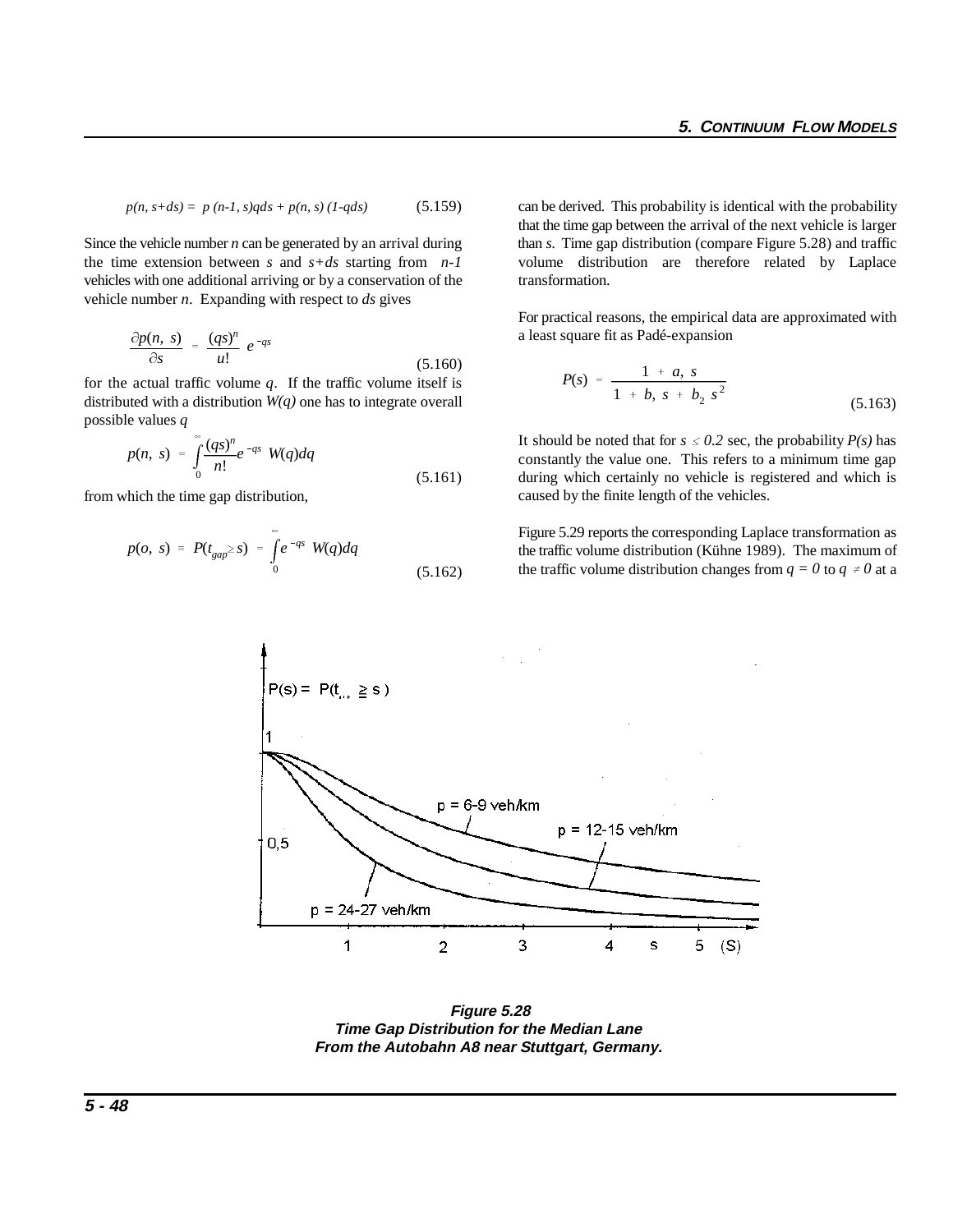

**Figure 5.29 Traffic Volume Distribution as Result of a Laplace Transformation.** 

critical density value of about 25 veh/km/lane. The change in the The maximum of the traffic volume distribution is not identical shape of value of the traffic volume distribution occurs at the with the mean value which is given by same critical traffic density for which homogeneous traffic flow becomes unstable. This coincidence expresses the connection between microscopic time gap distribution and macroscopic instability phenomena.

$$
\bar{q} = \int_{0}^{\infty} qW(q) dq
$$
\n(5.164)

It is just the most likely value in case of a measurement series covering all possible traffic volume values!

# **References**

- 
- Babcock, P. S. et al. (1982). *Freeway Simulation and Control*. University of California at Berkeley, Institute of Cremer, M. (1979). *Der Verkehrsfluß auf Schnellstraßen* Transportation Studies, UCB-ITS, RR 82-13.
- Bui, D. D., P. Nelson, and S. L. Narasimhan (1992) *Computational Realization of the Entropy Condition in Modelling Congested Traffic Flow*. Res. Rep., 1232-7, Texas Transporation Institute, Texas A & M University, College Station, TX.
- Ansorge, R. (1990). *What does the Entropy Condition Mean* Castillo, J. M., P. Pintado, and F. G. Benitez (1993). *A in Traffic Flow Theory?* Transportation Research, 24 B, *Formulation for the Reaction Time of Traffic Flow Models.* pp. 133-144. In C. Daganzo (ed). Theory of Transportation and Traffic Flow.
	- *(Traffic Flow on Freeways)*. Springer, Berlin.
	- Cremer, M. and A. D. May (1985). *An Extended Traffic Model for Freeway Control.* University of California at Berkeley, Institute of Transportation Studies, Research Report, UCB-ITS, RR 85-7.
	- Cremer, M., F. Meißner, and S. Schrieber (1993). *On Predictive Schemes in Dynamic Rerouting Strategies.* In C. Daganzo (ed). Theory of Transportation and Traffic Flow, pp. 407-462.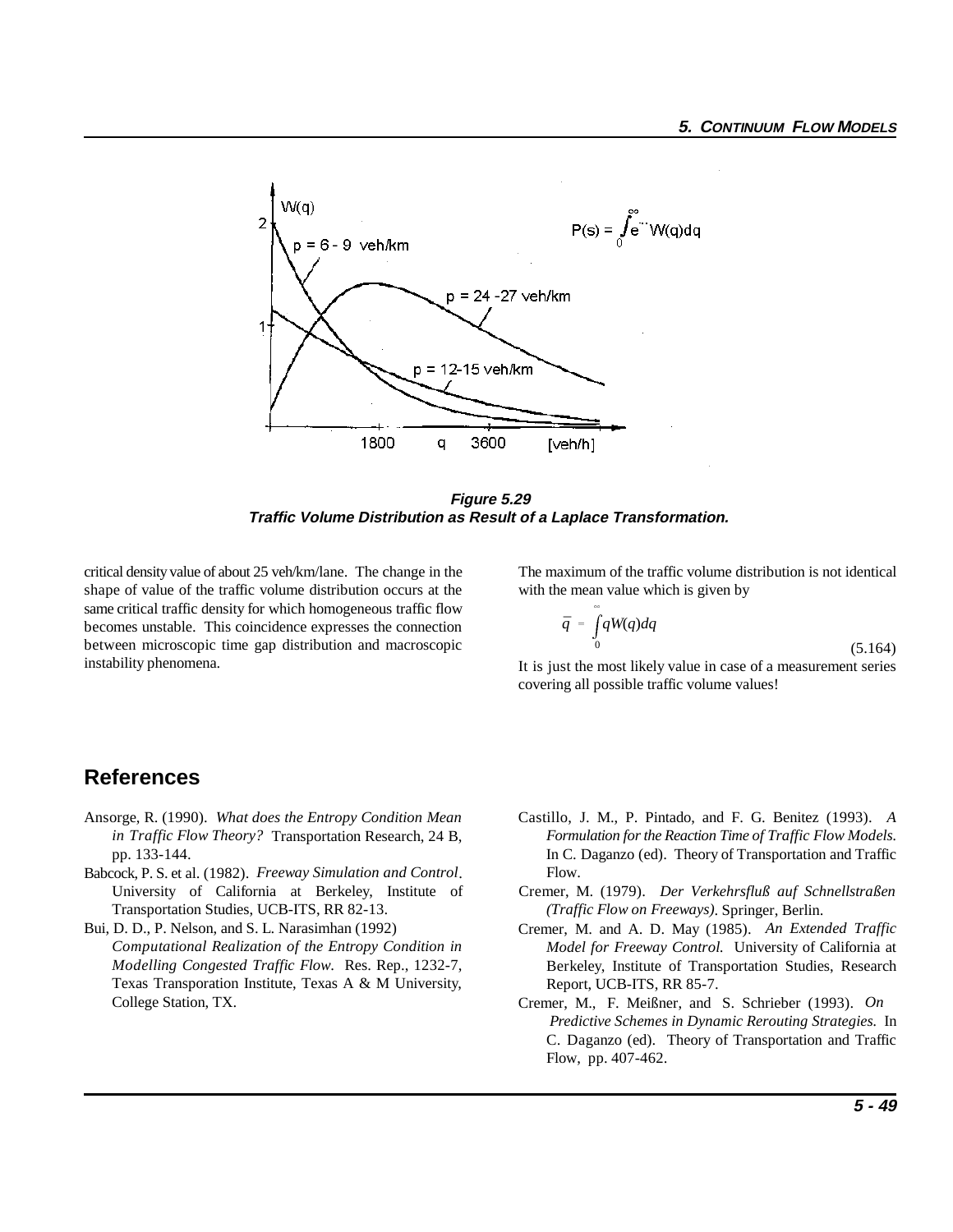- Dressler, R. F. (1949). *Mathematical Solution of the Problem* Kühne, R. D. (1984). *Macroscopic Freeway Model for Dense*
- Ferrari, P. (1989). *The Effect of Driver Behaviour on Motorway Reliability*. Transportation Research, 23B,
- Gazis, D. C., R. Herman, and G. H. Weiss (1962). *Density Oscillations Between Lanes of a Multilane Highway*. Oper. Res., 10, pp. 658-667.
- Gerlough, D. L. and M. J. Huber (1975). *Traffic Flow Theory: A Monograph*. Transportation Research Board, S.R.165.
- Greenshields, B. D. (1934). *A Study of Traffic Capacity.* HRB Proc., Vol. 14, pp. 448-477.
- Hauer, E. and V. F. Hurdle (1979). *FREFLO: Discussion of the Freeway Traffic Model.* Transportation Research Record, 722, pp. 75-77.
- Helbing, D. (1994). *An Improved Fluid-Dynamic Model for Vehicular Traffic*. Phys. Rev. E. (to be published).
- Heidemann, D. (1986). *An Analytic Calculation Method for*
- *Speed Distribution in Dependence on Traffic Density.* Z. für Verkehrswiss. (Traffic Engineering), pp. 57-68.
- Heidemann, D. (1986). *Eine analytische Berech-*
- *nungsmethode für Geschwindigkeitsverteilungen in*
- *Abhängigkeit von der Vekehrsdichte (An Analytical*
- *Calculation Method for Speed Distributions in*
- *Dependence of Traffic Density).* Zeitschrift für
- Verkehrswesenschaft (Journal of Transportation Science). Verkehrs Verlag Pub., Düsseldorf, pp. 57-68.
- Hermann, R. et al. (1959). *Traffic Dynamics: Analysis of Stability in Car Following.* Op. Res., 7, pp. 86-106.
- Kerner, B. S. and P. Konhäuser (1993a). *Makroskopische Verkehrssimulation - Einsatzmöglichkeiten und numerisches Lösungsverfahren (Macroscopic Traffic Simulation - Applications and Numerical Solution Method) in: K.H. Münch (ed).* Simulation of Traffic Systems - Working Group on Simulation in connection with the 8th Symposium on Simulation Techniques, Berlin, 1993, Vieweg Pub., pp. 105-130.
- Kerner, B. S. and P. Konhäuser (1993b). *Cluster Effect in Initially Homogeneous Traffic Flow.* Phys. Rev. E. 48, Oct 1993, pp. 2335-2338.
- Koshi, M., M. Iwasaki, and I. Ohkwa (1981). *Some Findings and an Overview on Vehicular Flow Characteristics.* In V. F. Hurdle, E. Hauer, G. N. Stewart (edts.). Proceedings of the 8th International Symposium on Transportation and Traffic Theory, Toronto, pp. 295-306.
- *of Roll-Waves in Inclined Open Channels*. Commun. Pure *Traffic* in N. Vollmuller (ed). 9th Int'l Symposium on and Appl. Math, 2, pp. 149-194. Transportation and Traffic Theory: VNU Science Press, pp. 21-42.
- pp. 139-150. *Acceleration Noise* in N. H. Gartner, N. H. M. Wilson Kühne, R. D. (1987). *Freeway Speed Distribution and* (edts.). Proceedings of the Tenth International Symposium on Transportation and Traffic Theory, Elsevier, pp. 119- 137.
	- Kühne, R. D. (1989). *Microscopic Distance Strategies and Macroscopic Traffic Flow Models.* Proceedings of the CCCT '89, Paris, pp. 267-272.
	- Kühne, R. D. (1991). *Traffic Patterns in Unstable Traffic Flow on Freeways.* In U. Brannolte (ed). Highway Capacity and Level Service, Balkema Rotterdam, pp. 211-223.
	- Kühne, R. D. and K. Langbein-Euchner (1995). *Parameter Validation.* Report as an Order of Daimler-Benz Research, Stuttgart. Available by *Steierwald Schönharting und Partner*, Stuttgart.
	- Kühne, R. D. and R. Beckschulte (1993). *Non-linearity Stochastics of Unstable Traffic Flow,* Proceedings of the 12th Int'l Symposium on the Theory of Traffic Flow and Transportation, C. F. Daganzo (ed.). Berkeley, CA, pp. 367-386.
	- Leutzbach, W. (1985). *Introduction to the Theory of Traffic Flow*. Springer Pub., pp. 184-193.
	- Leutzbach, W. (1991). *Measurements of Mean Speed Time Series Autobahn A5 near Karlsruhe, Germany.* Institute of Transport Studies, University of Karlsruhe, Germany.
	- Leutzbach, W. (1991). *Measurements of Mean Speed Time Series Autobahn A5 near Karlsruhe, Germany.* Institute of Transport Studies, University of Karlsruhe, Germany.
	- Lighthill, M. H. and G. B. Whitham, (1955). *On Kinematic Waves-II. A Theory of Traffic Flow on Long Crowded Roads.* Proceedings, Royal Society (London), A229, No. 1178, pp. 317-345.
	- McCrank, J. (1993). *Measurement Data Interstate 80 Oakland, San Jose* within the Freeway Service Patrol Evaluation Project, Department of Transportation District IV, Oakland, CA.
	- Michalopoulos, P. G. (1988). *Analysis of Traffic Flow at Complex Congested Arterials.* Transportation Research Record, 1194, pp. 77-86.